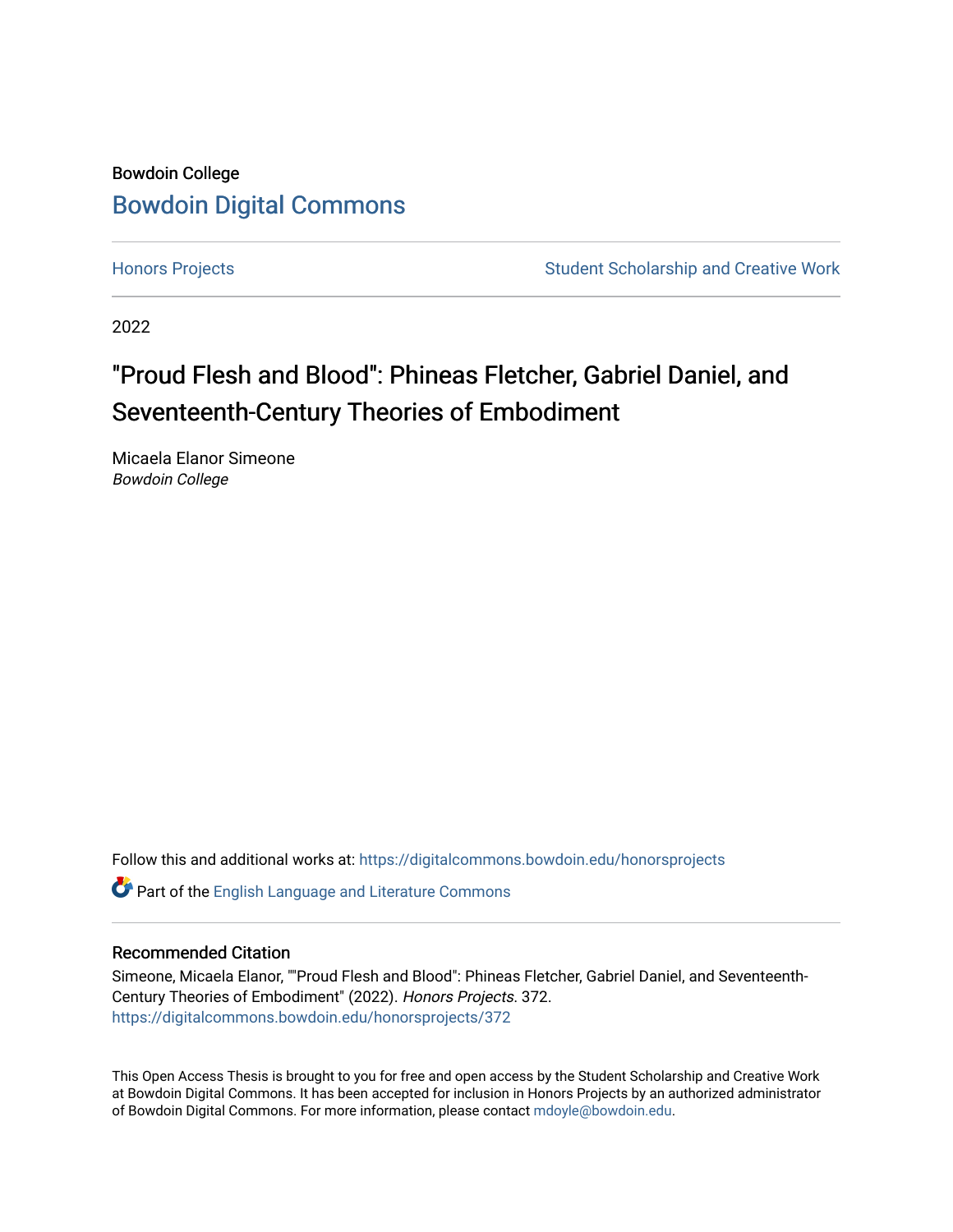"Proud Flesh and Blood":

Phineas Fletcher, Gabriel Daniel, and Seventeenth-Century Theories of Embodiment

An Honors Paper for the Department of English

By Micaela Elanor Simeone

Bowdoin College, 2022

© 2022 Micaela Elanor Simeone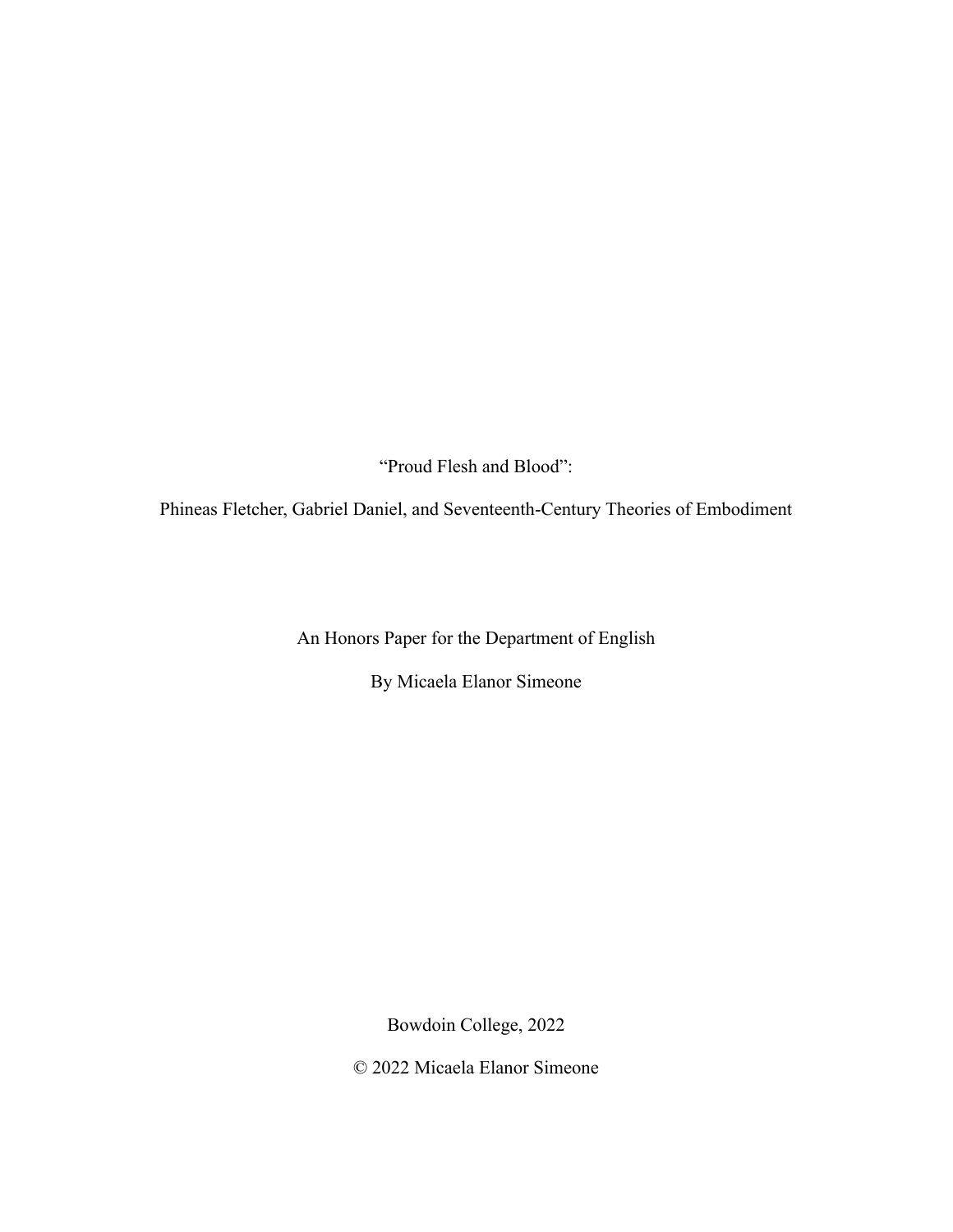### **Table of Contents**

| Acknowledgements                                                                       | iii |
|----------------------------------------------------------------------------------------|-----|
| <b>Introduction</b>                                                                    | 1   |
| <b>Chapter One:</b> The Anatomy of Embodiment in The Purple Island                     | 8   |
| Autology Via Poetic Anatomy and Dissection                                             | 13  |
| The Need for Autology and the Body's Importance                                        | 21  |
| Fletcher's Beautiful, Ordered Body                                                     | 24  |
| Body-Mind Harmony Established Via Dissection of the Mind                               | 26  |
| <b>Chapter Two:</b> The Anatomy of Disembodiment in A Voyage to the World of Cartesius | 34  |
| Pineal Gland Controversy and the Cartesians' Unsteady, Defensive Anatomy               | 41  |
| The Cartesians' Confused Disembodiment                                                 | 49  |
| Transcending the Body and Evading Death                                                | 51  |
| Epilogue                                                                               | 58  |
| Works Cited                                                                            | 61  |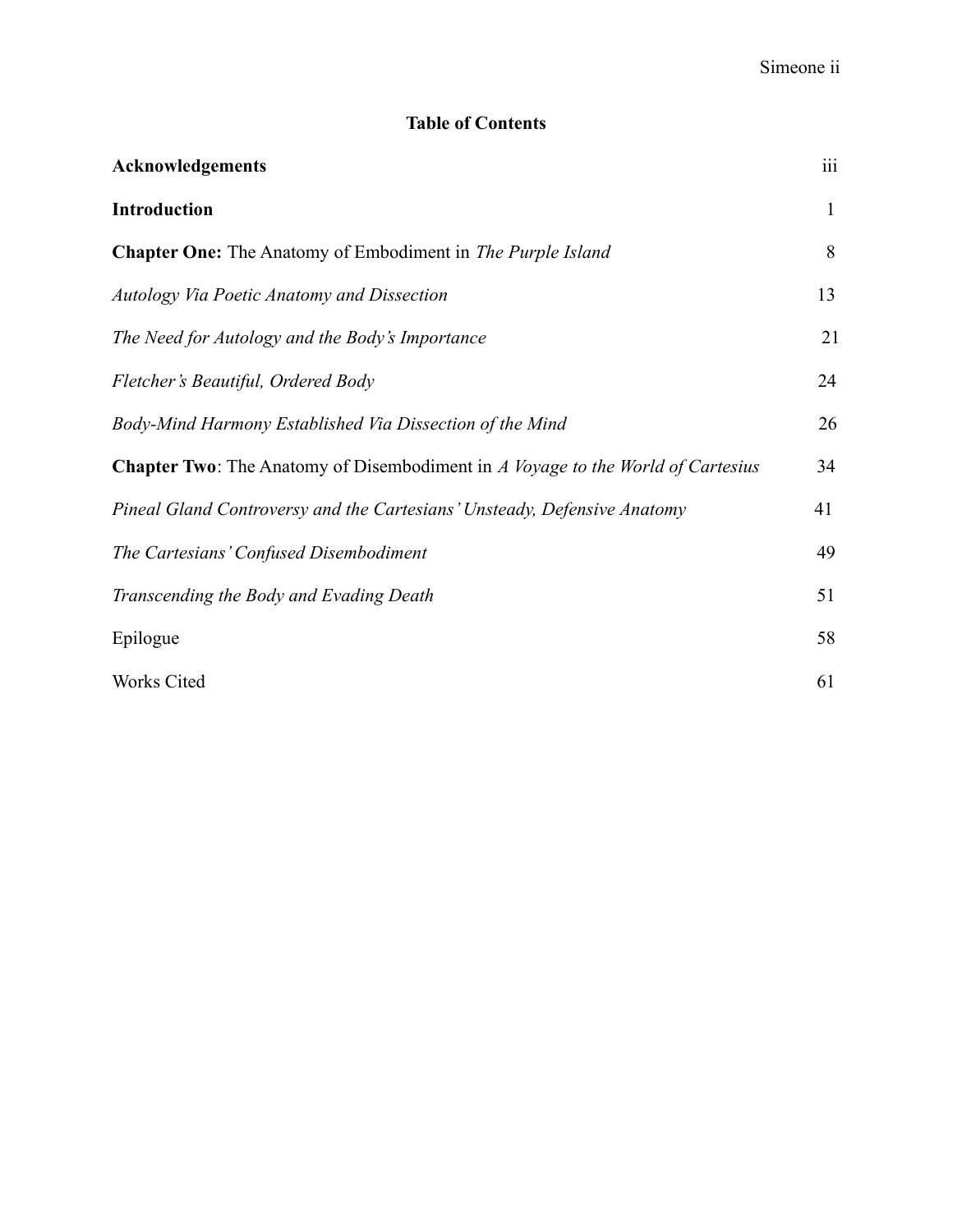Simeone iii

#### **Acknowledgements**

I would like to express my special appreciation and thanks to my advisor Aaron Kitch for his kindness, support, and guidance during this year. I am also grateful to Professor Kitch for inspiring my fascination with seventeenth-century philosophy and literature, and for giving me the opportunity to create the project of my interdisciplinary dreams. Four years ago, I would not have believed that writing my English honors thesis could involve reading nearly 500-year old anatomy textbooks. Professor Kitch's enthusiasm for and expertise on the "arts of science" greatly contributed to my development as an English major and thinker.

Sincere thanks are also due to my readers Emma Maggie Solberg, Morten Hansen, and Fernando Nascimento for their thoughtful feedback and encouragement throughout the drafting process. Their comments continually prompted me to ask new questions, investigate new possibilities, and push myself and my writing.

Finally, I would also like to thank my family and friends for having endless faith in me and for reminding me to come up for air every once in a while. I felt your love during every late-night writing session in the stacks.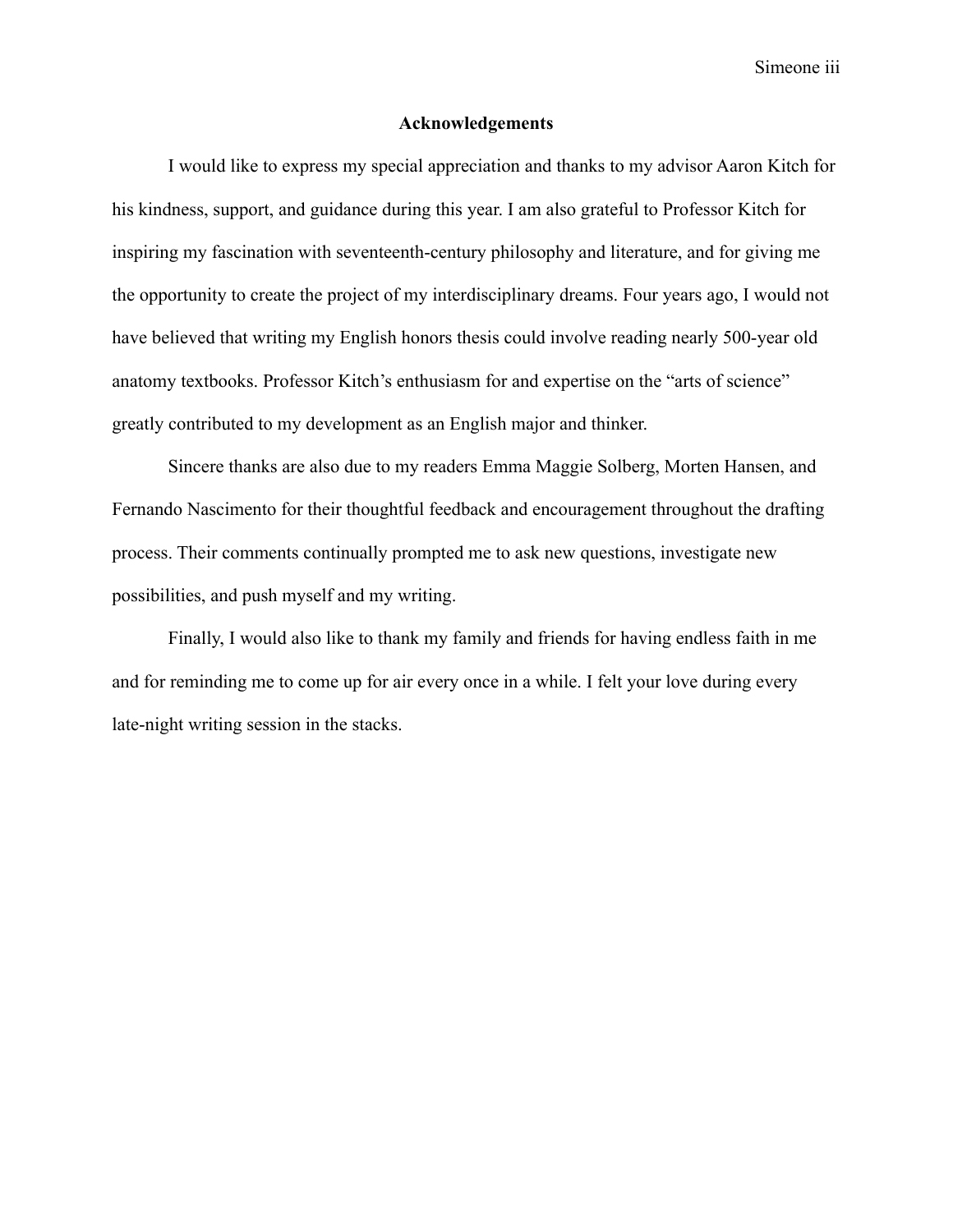#### **Introduction**

Early modern Europe was a landscape of unprecedented scientific and philosophical discovery, as thinkers across the continent were redefining what it meant to study the natural world and themselves. The human body was at the forefront of this discovery and redefinition. This was largely due to the early science of anatomy and dissection, which underwent profound growth in the early modern period and began to "transform entirely people's understanding … of themselves and their sense of identity or 'selfhood,'" as cultural historian Jonathan Sawday puts it (*Body* viii). Once human dissection and the intensive study of the body became standard in the sixteenth and seventeenth centuries, long-held convictions about humans' embodiment were shaken. This is because early modern knowledge production had long been bound by theology and cosmology, and thus did not "admit the possibility of thinking about the body as a discrete entity" (Sawday 16). Instead, any analysis of the body needed to be informed by an analysis of the much more exalted thinking entity of the human—the rational soul, or, the mind. However, dissection changed this, and anatomists across Europe began to see the body as a site of value in and of itself for discovery about nature, God, and the self.

The seventeenth century is an especially fascinating period in which to study this process—interest in human anatomy had already been increasing greatly since the early sixteenth century and the publication of landmark anatomical texts as well as the construction of Europe's first anatomy theaters—places of public dissection—in the late sixteenth century (Principe 99-100). Thinkers in the early part of the century had to navigate a kind of pivotal period straddling older, more holistic understandings of the body, and emerging models which increasingly extracted the body from its ties to the Heavens, the soul, and the self. By the late seventeenth century, the dominant philosophies of famous French philosopher René Descartes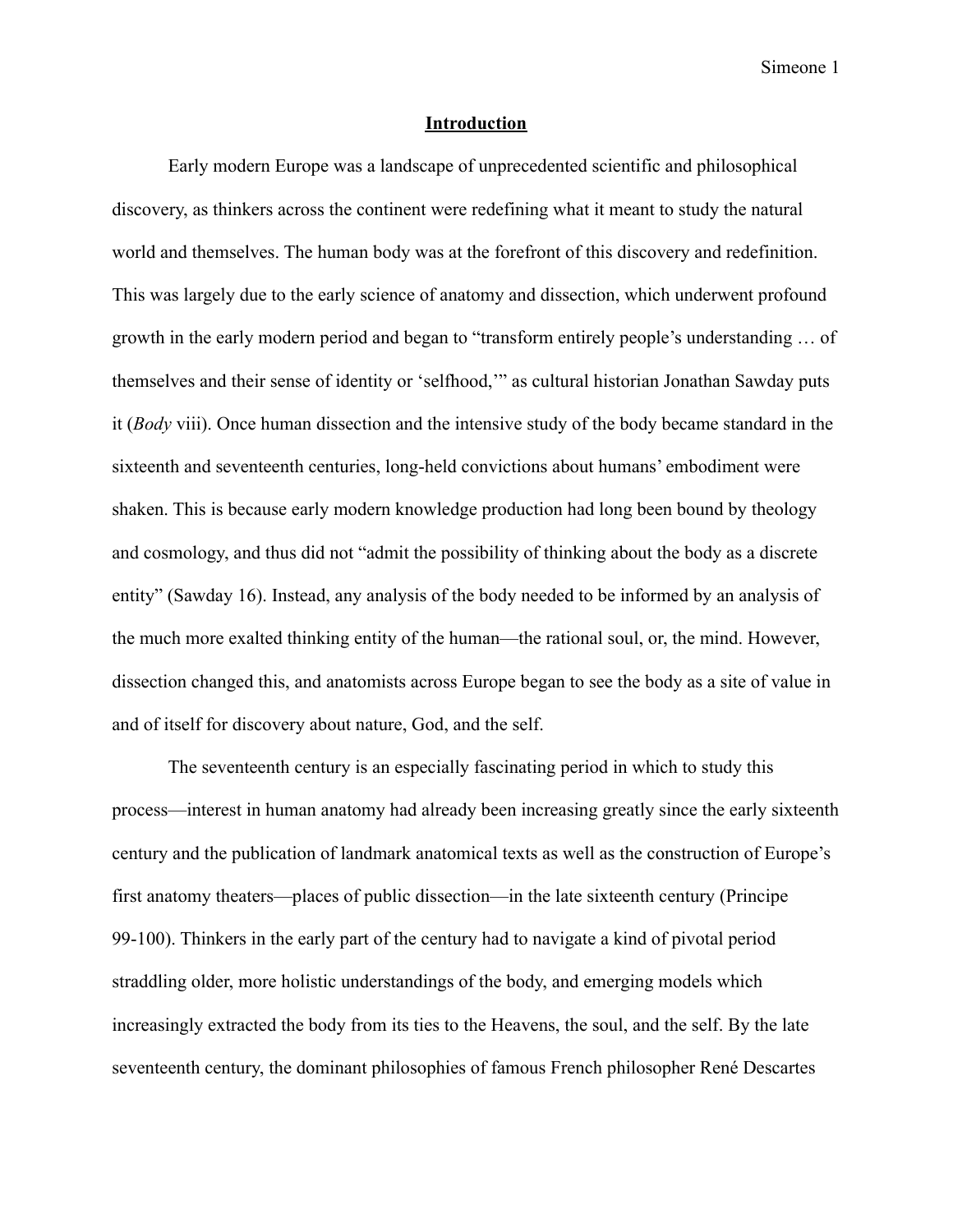(1596-1650) had solidified this extraction—accepted thought no longer looked to our embodiment as a critical component of what defines the human, instead focusing on the immaterial thinking faculty of the mind. So, the mid-seventeenth century is arguably well-defined as a period of overlap and transition between a culture which explored the body as a distinct window into the wonder of humanity, and the gradual turn towards a culture that framed the body as entirely distinct from the mind and as ultimately insignificant to defining the self and what it means to be human. This project traces the implications of this gradual arc towards Cartesian ideas in the later part of the century through two seventeenth century fictions: Phineas Fletcher (1582-1650)'s *The Purple Island* (1633) and Gabriel Daniel (1649-1728)'s *Voyage du Monde de Descartes* (1690). This project views these two largely-overlooked texts as important literary works that represent the seventeenth century's transformative debates about and explorations of the human body.

Poets, fiction writers, and satirists intervened in the production of early modern anatomical and natural philosophical knowledge which negotiated and shaped these transformations. Phineas Fletcher wrote during the pivotal mid-century point when anatomical science experiments and demonstrations were seen as facilitating crucial self-knowledge, and his work benefited from the principles of anatomical discovery to shape his literary exploration of the body. The key requirements of early modern experimental anatomical science—observation and demonstration—were imitated by numerous literary anatomies. Figures such as English poets Edmund Spenser (1552-1599) and John Donne (1572-1631) wrote famous poetic works—*The Faerie Queene* (1590) and *Of the Progress of the Soul* (1612) respectively—which explored nascent anatomical principles imaginatively, traveling into the body's interior through poetry. Fletcher's *The Purple Island* exemplifies this possibility of literary anatomical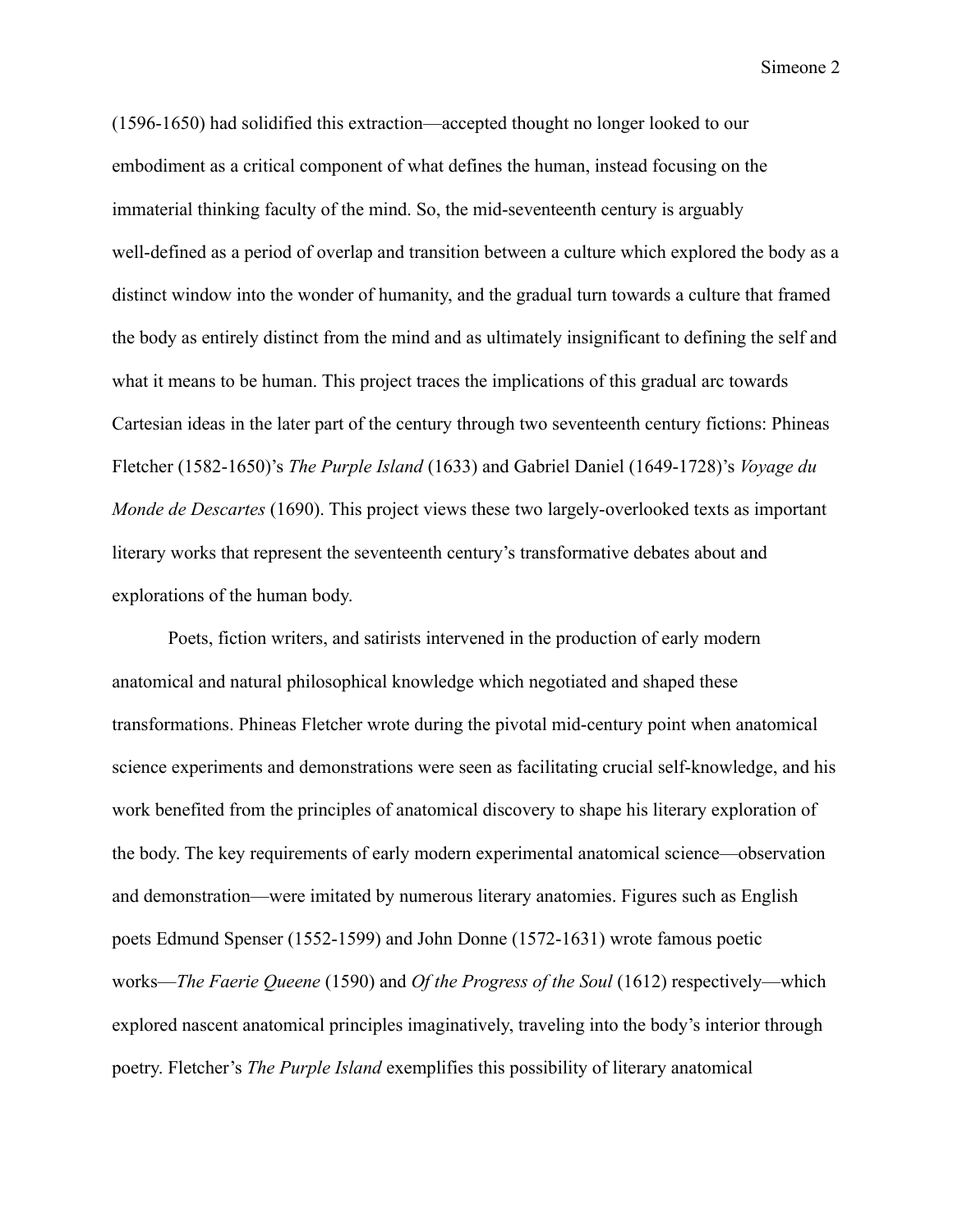experiment. Phineas Fletcher was an English poet and theologian whose work included religious prose, drama, hymns, psalms, and pastoral, devotional, and epic poetry. His magnum opus, *The Purple Island*, is a twelve-canto poem blending epic, pastoral, and utopic genres and describing in allegory the physiological structure of the human body and mind, where the human body becomes a fictional island. His poem embraces the possibilities of anatomical discovery, celebrating the body as a conduit for self-knowledge, while at the same time anticipating the century's turn toward the singular elevation of the mind.

Gabriel Daniel's *Voyage du Monde de Descartes* (1690)—published in English as *A Voyage to the World of Cartesius* in 1692—writes decades after this turn, and provides a window into the anxieties that facilitated it. Gabriel Daniel was a French Jesuit theologian, historian, and occasional satirist who gained fame during his lifetime as the historiographer of France, appointed by Louis XIV (Smith 792). Daniel's *Voyage to the World of Cartesius* is a satirical travel fiction aimed in part at critiquing the anatomical beliefs held by Descartes, which had become dominant by 1692. *Voyage* attempts to do this by imagining a world where Cartesian philosophies on the mind and body are fully realized in fantastical and exaggerated ways.

The legacies of these two works are not very significant—*Purple Island* has mostly been viewed as a cumbersome mess of painstaking allegory, and *Voyage* did not manage to do any real damage to Descartes's legacy. However, this project will attempt to show that these two texts deserve to be read in detail and read together as important contributions to the transformative early modern culture of anatomy and philosophies of the body. Both texts represent the convergence of the emerging science of anatomy, changing philosophies about the body and mind, and imaginative fiction in the seventeenth century. In addition, both texts embody the changing notions of self-discovery and the human in the seventeenth century.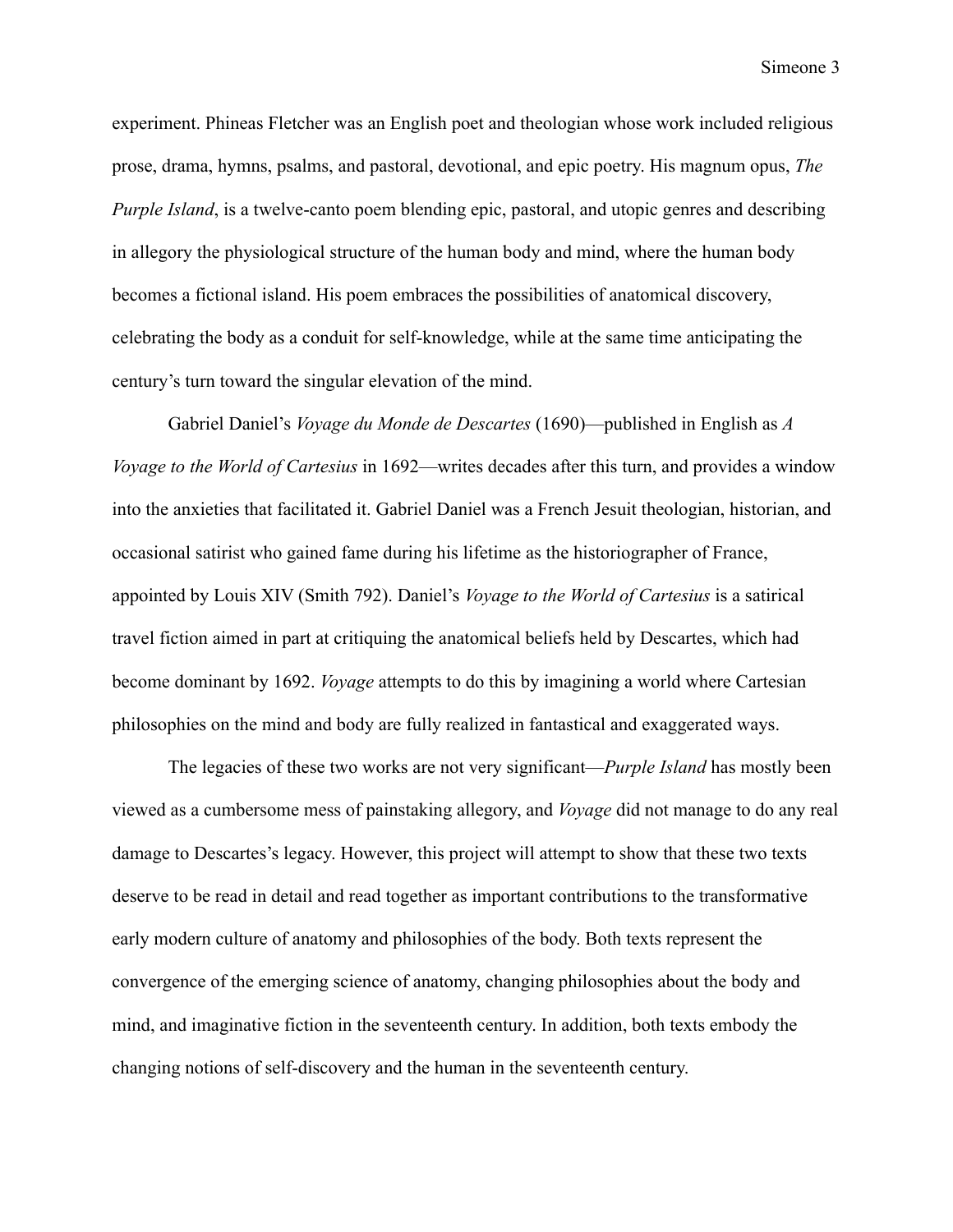In Chapter One, I explore how *The Purple Island* embodies the mid-century period between when anatomy encouraged people to learn about themselves through the body and the late-century shift when, thanks in large part to Descartes, the body is no longer seen as a meaningful location of the self. I argue that Fletcher employs a dissective mode that continually reminds the reader of the mind's embodiment, and that in doing so, the poem represents a pivotal moment when the culture of dissection accomplished a dual anatomy where humans could understand themselves as both fragmented and whole. This is because *The Purple Island* does not ultimately reduce the human to parts, but instead paradoxically demonstrates the unity of mind and body by studying it as a dissected, partitioned thing. In Chapter Two, I explore how *A Voyage to the World of Cartesius* responds to an altogether different culture in the late seventeenth century, within which the soul/mind became so thoroughly "dissected" from the body that the body was no longer seen as being relevant for selfhood. I argue that Gabriel Daniel's *Voyage* ultimately reveals—through a captivating satirical fiction—how understanding Cartesian anatomy as the product of anxiety, uncertainty, and novelty helps us better see how we became motivated to transcend our bodies and the mechanistic view of ourselves. These reflections culminate in an epilogue section that asks what we may be able to learn from these early modern discourses about the body and mind in our age of artificial intelligence.

It is worth saying a bit more about the significance of *Voyage* and *Purple Island* as fictional works that intervene in anatomical and philosophical knowledge of the body. Firstly, both *Purple Island* and *Voyage* are travel fictions. As Jonathan Sawday tells us, the natural philosophers of the earlier seventeenth century, "as they embarked upon the project of unravelling the body's recesses …, found themselves wandering within an (as yet) undiscovered" territory (23). Fletcher's decision to turn the body into an undiscovered fictional island helps to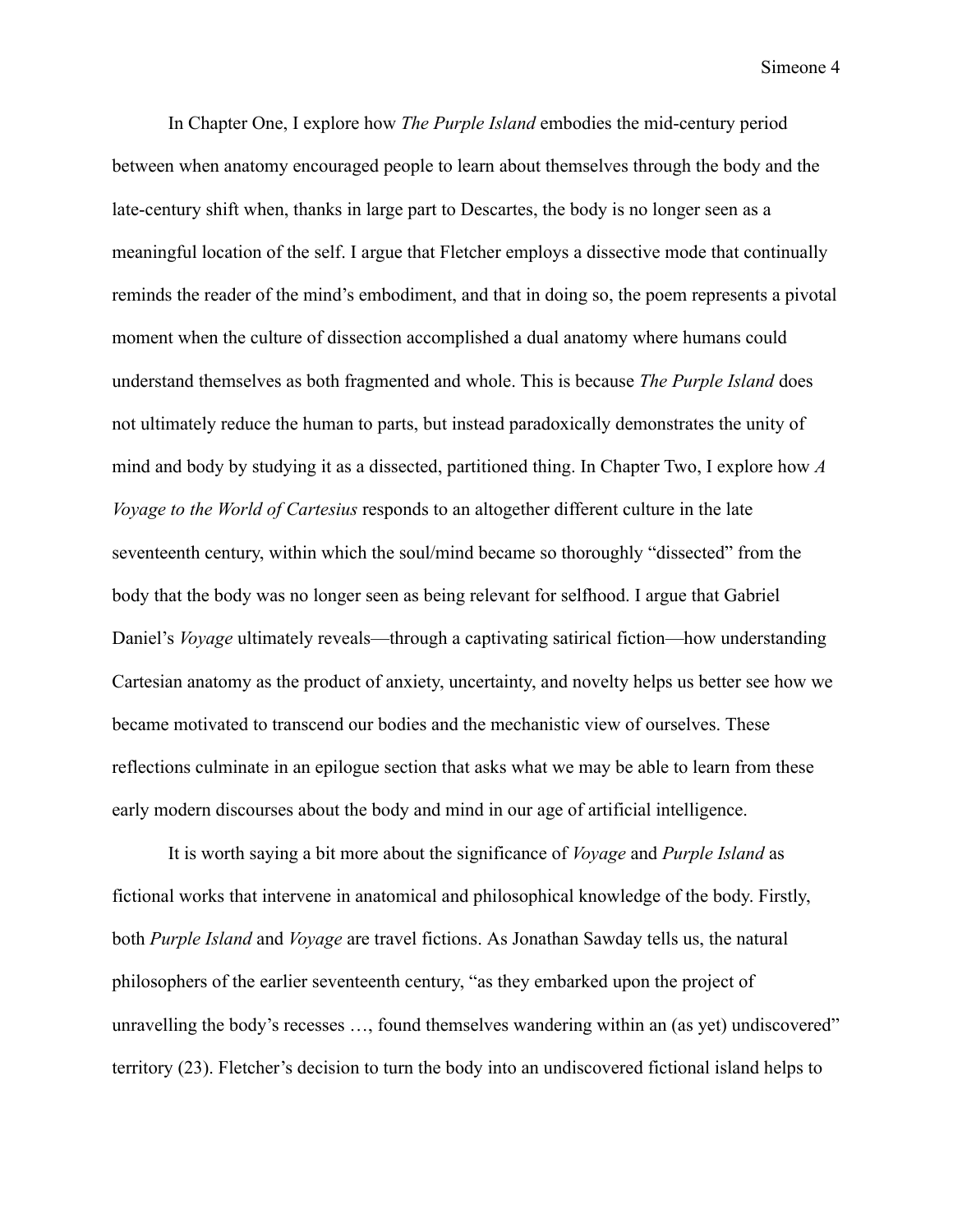solidify his project as one dedicated to self-knowledge, and to exploring the undiscovered self via the body. On the other hand, Daniel writes at the end of the seventeenth century, when the body had been thoroughly explored and dissected; fittingly, then, he takes us to an entirely fictional world that indirectly represents the anxieties and tensions that these explorations had engendered. The two texts' status as travel fictions helps to place them within the seventeenth century's period of overlap mentioned earlier—it is fitting that Fletcher's fictional island is undiscovered, since in 1633 anatomy was in some ways a still-emerging science; on the other hand, it makes sense that *Voyage*'s world is an interpretation of a world that already exists (Descartes's), since by 1692, the fully-emerged culture of anatomy began to draw new lines—particularly, lines bisecting the human, and separating our minds from our bodies.

Ultimately, both Fletcher and Daniel employ imaginative, literary tools to intervene in the seventeenth century's philosophical and anatomical debates about the body-mind relationship and the body's relationship to selfhood. As we will see, with *Purple Island*, Fletcher's dissective mode takes us into the body's interior in ways that the real practice of anatomical science could only come close to. In *The Body Emblazoned* (1995), Jonathan Sawday explains that "the sense of interiority is inescapably central to the experience of the body within history. Yet, a feature of our sense of interiority is that it can never be experienced other than at second-hand. We may look into other bodies, but very rarely are we allowed to pry into our own" (7). Though *Purple Island*'s "dissected" allegorical body does not possess marks of individuality, because Fletcher frames the poem as a work of "autology"—meaning, as I will explain, a work capable of transmitting new self-knowledge to each of its readers—the poem does seem to provide, for the reader, the illusion of the dissected self, or, of the interior of each individual reader's body. In this way, Fletcher's use of fiction to create his anatomy is what allows *Purple Island* to intervene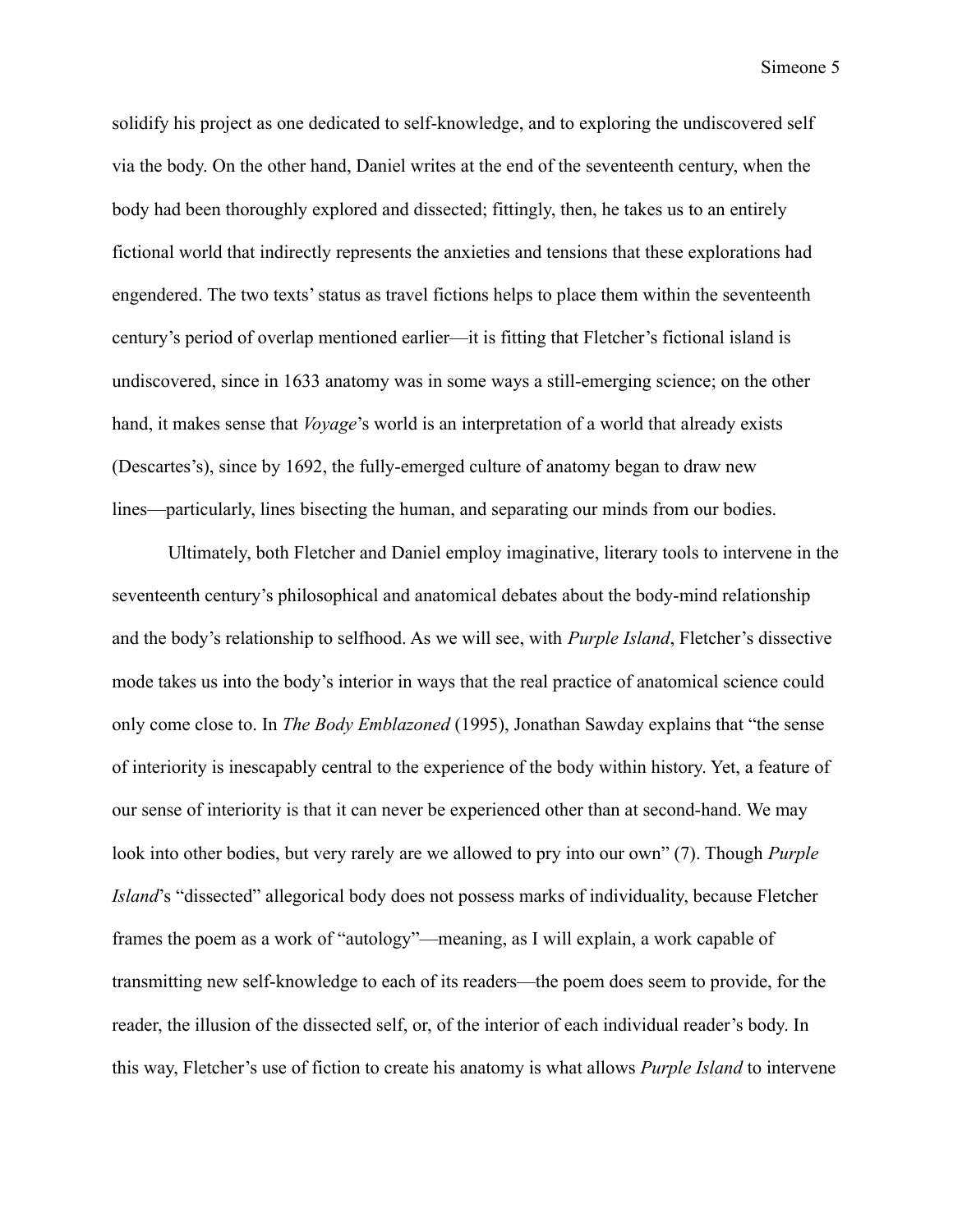in anatomical discovery, as it enables the reader to "peer" into the body's interior in the name of self-knowledge, a form of knowledge normally beyond the reach or outside the bounds of dissection. Daniel's fictional satire in *Voyage* also allows his text to go beyond the bounds of physical anatomical discovery or real ways of exploring convictions about the body and mind. Just over twenty years before the publication of *Voyage*, English natural philosopher Margaret Cavendish wrote the following in her preface to her famous science fiction, *The Blazing World* (1666): "the reason why I added this piece of fancy to my philosophical observations [was] … to delight the reader with variety, which is always pleasing" (124). Similarly, in the opening pages of *Voyage*, Daniel explains that his fiction is an attempt to "diversify and enliven a Subject naturally dry and melancholy"—philosophy (x). Both *Voyage* and *Purple Island* join a tradition of early modern fictions that sought to animate philosophical and scientific ideas and imbue them with imaginative life. Ultimately, this animating power of fiction is what enables Fletcher and Daniel to make their mark on the history of ideas about body, mind, and selfhood.

It is worth noting that *Voyage*'s particular status as a *satirical* fiction contributes to the impact of Daniel's fiction—specifically, it helps him frame Cartesianism as a contrived and anxiously maintained fantasy, as Chapter Two will show. Notably, *Voyage* joins an important historical network of satirical science fiction—in his preface, Daniel names Greek satirist Lucian of Samosata (AD 125?-200?), author of *A True Story*, which is regarded by many as the earliest known work of science fiction. *A True Story* is also considered to be the source of the science fiction voyage/travel genre, which influenced numerous famous works including French writer Cyrano de Bergerac (1619-1655)'s *The Comical History of the States and Empires of the Moon* (1657), and Cavendish's *Blazing World*, only a few decades before Daniel's contribution to the genre with *Voyage*. Just like these works that preceded it, *Voyage* contains no shortage of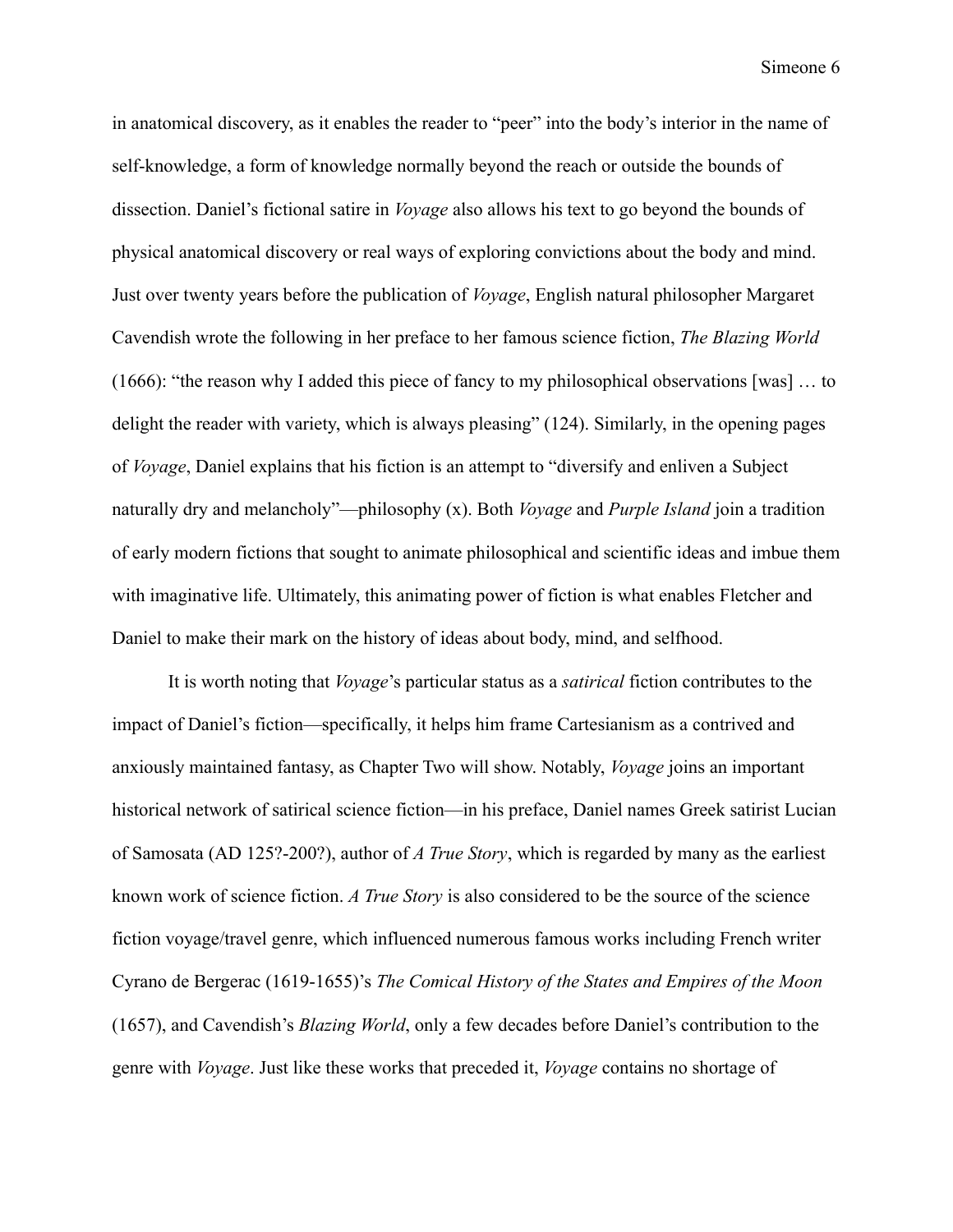absurdities and fantastical scenarios. Though, as I will discuss, Daniel sees *Voyage* as in part a serious work, the second chapter will show how the text's distinctively satirical moments create the consequential framing of Cartesian anatomy as a contrived fantasy. The fact that Daniel's satire imagines Cartesian notions of the body as part of a contrived fantasy perfectly situates it at the end of the seventeenth-century arc of ideas about the body. While Fletcher's literary, disective mode allows him to create an anatomy of the body that reinforces body-mind harmony at a pivotal moment in time when this harmony was under scrutiny, Daniel's satire allows him to reveal the anxieties underlying the Cartesian views which dominated after the pivot and long after—views that attempted to create a new anatomy of the human that broke previous harmony, shunned embodiment, and dislodged our selves from our bodies.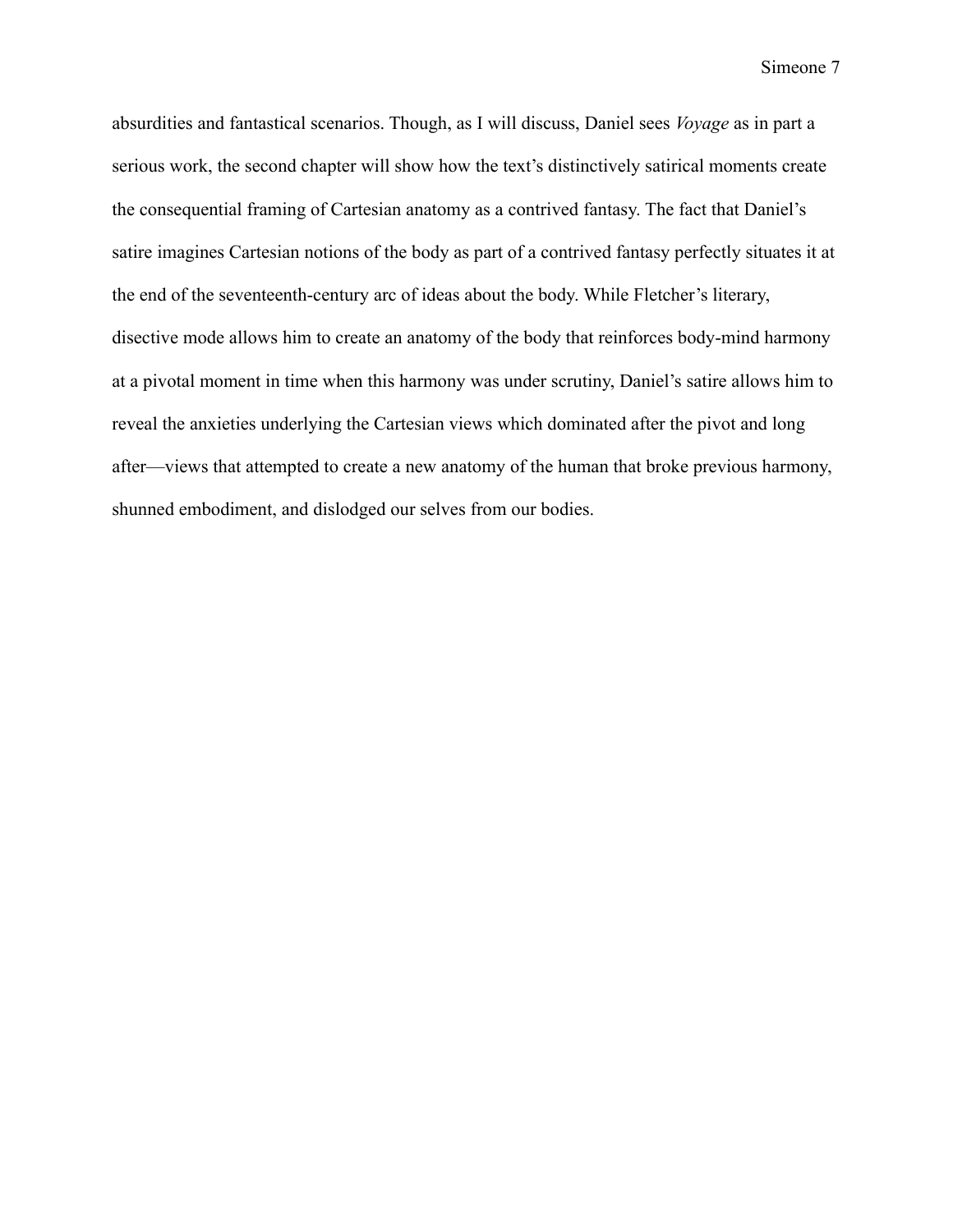#### **Chapter One: The Anatomy of Embodiment in** *The Purple Island*

Phineas Fletcher's 1633 poem *The Purple Island, Or The Isle of Man* offers a unique and expansive view into the early modern pursuit of self-knowledge. The poem—a twelve-canto theological work blending epic, pastoral, and utopic genres—uses allegory to describe the physiological structure of the human body, which it imagines as a fictional island. While Fletcher was not the only early modern poet to "look to anatomy for poetic invention," *The Purple Island* has been cited by some, such as Renaissance scholar Peter Mitchell, as the most "persistent poetic anatomy of the period," exceeding any other comparable English text of the period in describing the details of the body's anatomy according to the emerging anatomical science of the time (Mitchell 18). What sets Fletcher's *Purple Island* apart, other than its scale, is its direct employment of medical discourses of anatomy beyond those found in the works of Spenser or Donne, thus shifting "from the language of poetry shaping science to the language of science shaping poetry," as scholar Thomas Healy puts it in a 1991 essay on the poem (Healy 342). *The Purple Island* blurs lines delineating the often-distinct perspectives of poetry and anatomy as well as theology and dissection. In doing so, Fletcher crafts a vast and complicated world that straddles boundaries between old and new ideas about the body and mind, just before transformative body-mind narratives appeared in the late seventeenth century.

Over many years, early modern philosophical thought slowly severed the body from the mind, destabilizing a centuries-old view of the body and mind as inextricably linked. By the late seventeenth century, the Cartesian notion that the mind and body are entirely distinct and separable—introduced just four years after *Purple Island*'s publication with Descartes' *Discourse on Method* (1637) and later expanded on in *Meditations* (1641)—had become dominant; with its dominance, the self along with the significance of being human became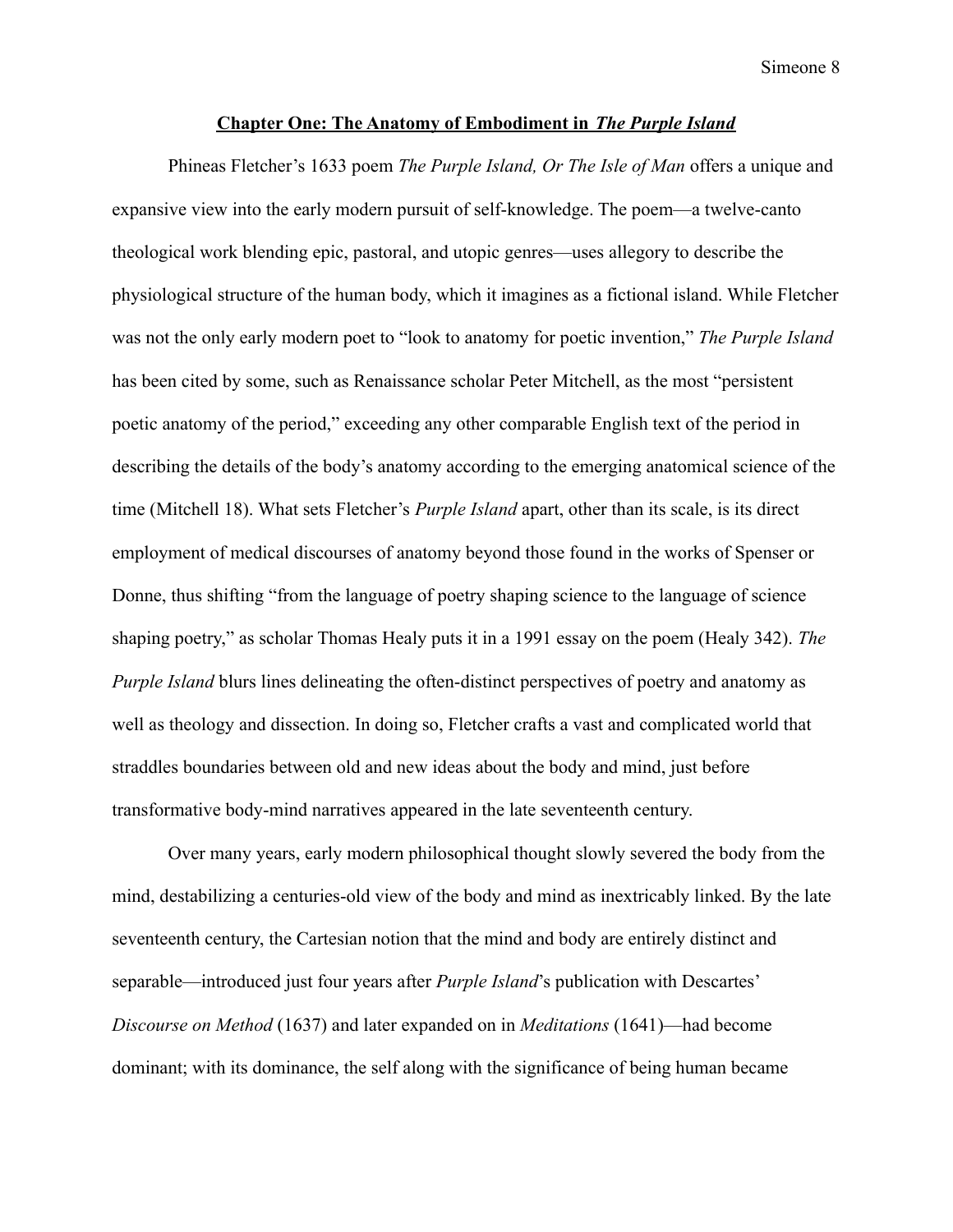located entirely in the mind. In both philosophy and literature, the remarkability of the body is often overshadowed by the brilliance of the mind, and *The Purple Island* appears to be an attempt to complicate this relationship. What is significant about the poem's particular attempt is that it came in the midst of transformations in the early modern period when the body first began to be treated as a discrete entity—worthy of exploration on its own (detached from its correspondences with the soul and the heavens), such as on the dissection tables of the sixteenth and seventeenth centuries. In other words, Fletcher's *Purple Island* registers the philosophical transformations of this transitional period before Cartesian philosophy established the view of the body as not only discrete but actually discardable in a search for meaning and the self.

A close reading of *Purple Island* reveals that Fletcher simultaneously adapts to and wrestles with the period's emerging view of the body as a discrete entity: on one hand, he engages in the period's "culture of dissection," writing a poem that appears to value partitioning the world and body into parts and becoming a pseudo-anatomist as his stanzas "cut into" and divide up the body in a persistent, systematic way. On the other hand, the poem consistently emphasizes older models that pictured the body more as existing in a unified, harmonious whole with the universe and heavenly correspondences. In this way, the poem becomes an important embodiment of the struggle between old and emerging ideas about the body in early modern Europe. It is significant that Fletcher, a theologian, becomes a pseudo-anatomist in his authorship of the poem, because he is writing amidst an emerging philosophical and scientific climate that began to study the body as a discrete entity, not necessarily binding its analysis to an analysis of the cosmos, Heaven, and the soul/the mind. Importantly, however, the anatomic seat of the

<sup>&</sup>lt;sup>1</sup> "Culture of dissection" is a phrase borrowed from cultural historian Jonathan Sawday, who uses it to suggest "a network of practices, social structures, and rituals surrounding [the] production of fragmented bodies" in the European Renaissance (2). This culture was devoted to the "gathering of information and the dissemination of knowledge of the 'mystery' of the human body" (5).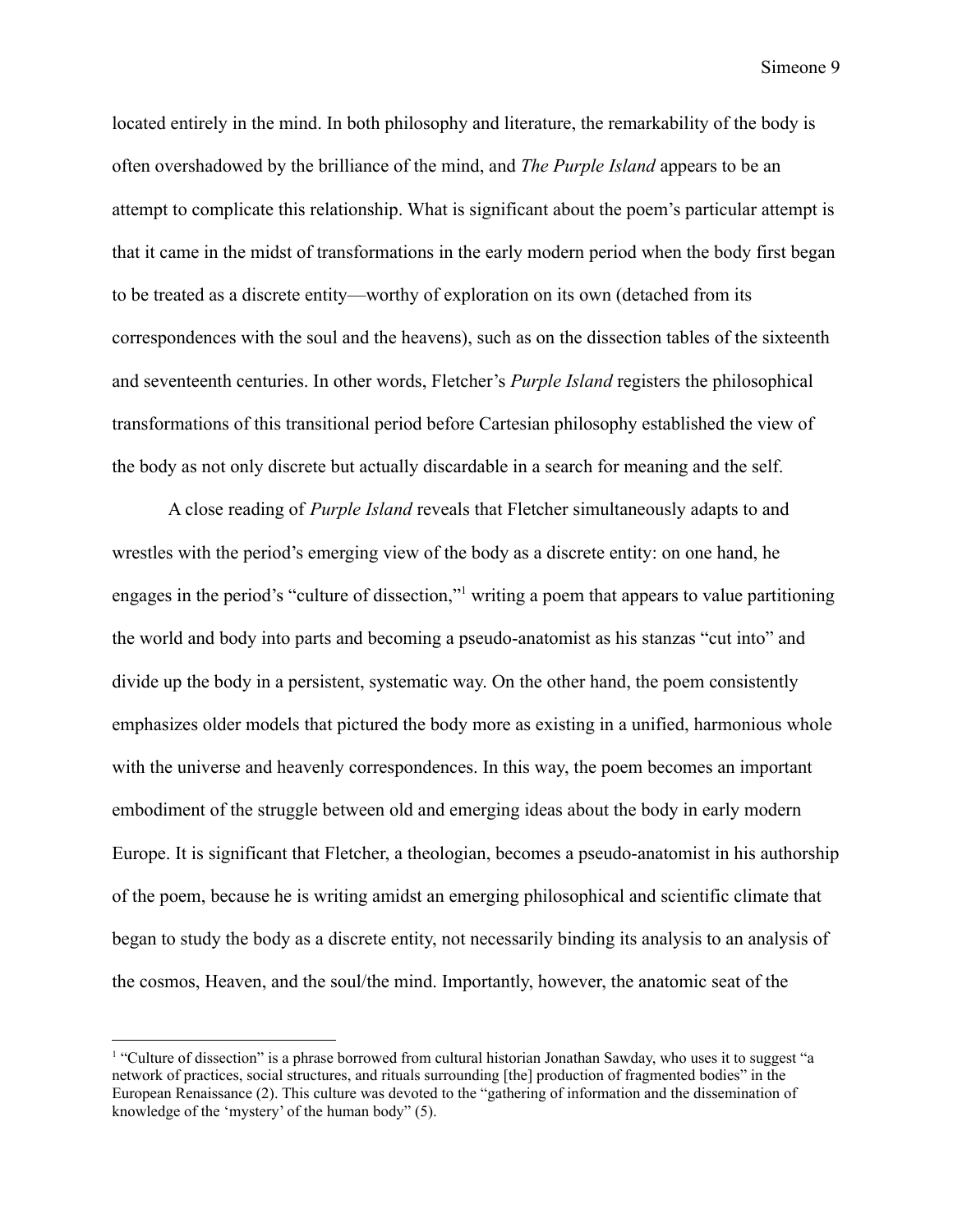human soul was a long-standing and controversial topic of discussion for natural philosophers and theologians as far back as antiquity and throughout the early modern period. Though dissection began to treat the body as discrete, there remained a significant motivation to develop an anatomical science that marked out bodily structures that facilitate thought and reason. As neuroscience historian Francisco López-Muñoz and coauthors point out in a 2011 essay, "for [the] harmonious relationship between the mind and body to be successful, it was necessary for the human soul to have a physical and corporeal seat from where it would carry out that mysterious communication" (López-Muñoz et al., 166). Ultimately, in *Purple Island*, Fletcher opens up and displays that seat.

Importantly, Fletcher's dissective venture into the corporeal seat of the soul/the immaterial mind is markedly different from how Cartesian philosophy would later describe this aspect of the body. Drawing heavily on work by Galen, physician and philosopher of the Roman Empire, Descartes established the soul in the innermost part of the brain, or, the pineal gland (López-Muñoz et al., 166). In his model, the soul directs the human body from its seat in the pineal gland; the image is one of a kind of human machine springing to life through the mechanics of the soul's signaling. Though *Purple Island* does include sections that similarly describe the choroid plexus and other parts of the brain described by medieval and early modern anatomists—including Italian anatomist Berengario da Carpi (1460-1530) and Belgian anatomist Andreas Vesalius (1514-1564)—as the origin sites of motion, sensation, and human thought, the poem uses its dissective exploration to take us into a whole other world besides the anatomical one. For instance, in the fifth canto, which is dedicated to the head and brain, the poem's narrator describes the choroid plexus as the mainspring of the animal spirits—considered by many early modern anatomists to be the instruments of the soul. The narrator's account of the choroid plexus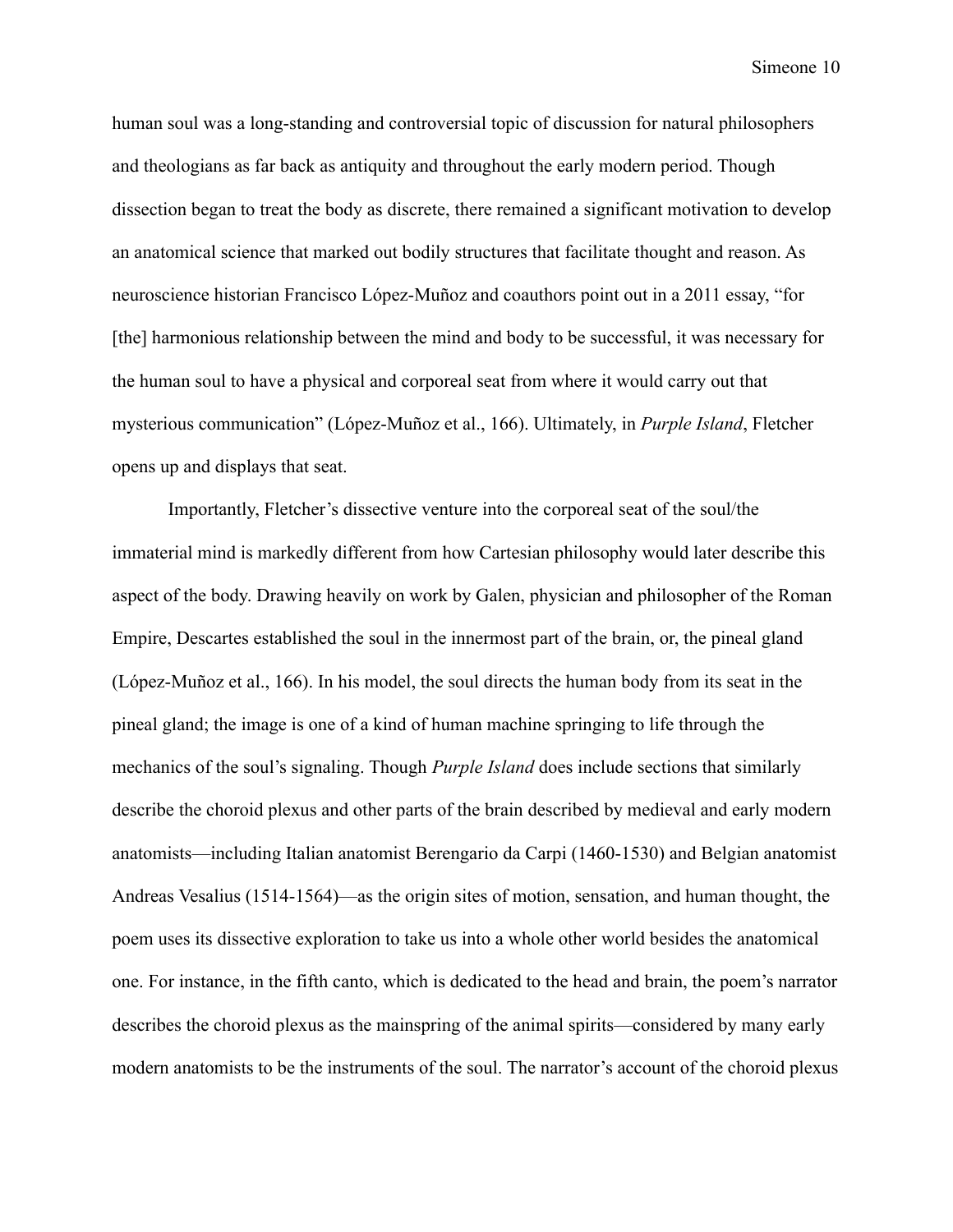undergoes an allegorical transformation as the stanzas explain that a "hundred nimble workmen stand, / These noble spirits readily preparing … / With never ended work, / and sleeplesse caring" (5.15.1-4). Here, what Descartes would later describe in more mechanical terms is elevated—the choroid plexus's "workmen" are themselves agents, laboring on behalf of the animal spirits of the soul; arguably, they present an image of a much more active body than the Cartesian human machine which is essentially useless until it is animated into being and importance by the spirits.

I argue that the most important way in which Fletcher's description of the body-soul/body-mind relationship sets itself apart from Platonic, Cartesian, and other traditions is by cutting into and opening up even the most immaterial aspects of the human mind, despite its periodical (and more conformist) insistence that these elements are profoundly incomprehensible. Importantly, the poem's descriptions of anatomical parts like the choroid plexus do not ultimately participate deeply or integrally in the overall allegory of the poem. What do appear more integral for Fletcher, are the poem's six cantos dedicated mostly to meeting the personified faculties of the mind as well as the Christian virtues and sins. Before the sixth canto, the poem's narrator had not ventured to open up the truly immaterial elements of the human to our view; even in the above description of the spirits, the narrator tells us that these these spirits are made of matter "almost immateriall" (5.14.5-6). So, when we get to these later six cantos, the poem's dissective mode engages with a much more surprising and metaphysical body-mind exploration than the descriptions of the choroid plexus and its corporeal service to the soul. In other words, the poem fully embraces the mind's immateriality through, paradoxically, a systematic investigation of personified mental faculties that is inspired by dissection, a method meant for exploration of the physical, material body. By doing this, Fletcher embraces the body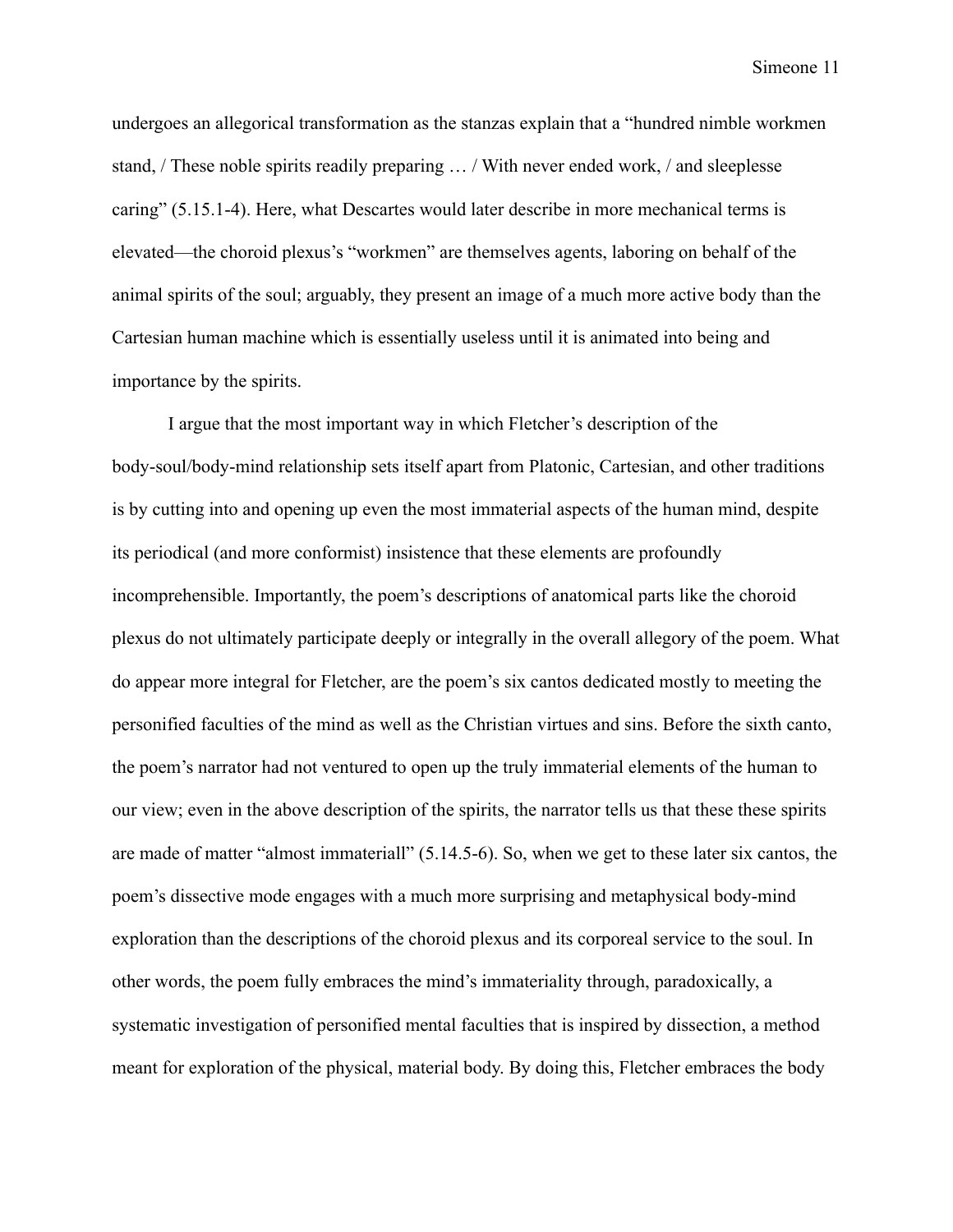as a conduit to crucial knowledge even of the immaterial, ultimately superior mind. With Fletcher's poem, we can vividly imagine faculties such as the personified Will or Conscience as counselors sitting in the Prince (the mind)'s court. Soon after *Purple Island*'s publication, Descartes would insist that the immaterial mind is entirely distinct from the body, but Fletcher's poem firmly houses the mind's most immaterial components in the body, and as the poem's narrator explores these components using a kind of dissective mode, I argue that *Purple Island* gives the body-mind relationship physicality.

It is important that the poem uses an exploration of the body as a channel for explicating the majesty of the human mind precisely because Fletcher utilizes a dissective mode to do this. By doing this, he hinges *The Purple Island* at the turning point between older viewpoints that saw the body as a relatively lowly "corporeal prison" compared to the mind for the pursuit of self-knowledge, and newer methods like dissection which saw the body as an opportunity for expanded knowledge of the self, incorporating both in his poem. Ultimately, the poem's careful, somewhat dissective journey into the immaterial mind resists a Cartesian view of the body by suggesting that the body itself, as well as the study of it, can be conduits towards an understanding of the most immaterial, most acutely human faculties. Fletcher's poem should be seen as a particular kind of response to the early modern period's emerging culture of dissection—it is a perfect representation of how this culture provided a new way not just to better understand nature's design, but also to know our *selves* more intimately; Fletcher's particular fashioning of himself into a kind of literary anatomist combined with, as I will show, his conviction that he writes an "autology," enable him to particularly strongly create a harmony of mind and body, and frame this harmony as part of the self. In this way, *The Purple Island* marks itself as an important pre-Cartesian literary exploration of the body that encapsulates the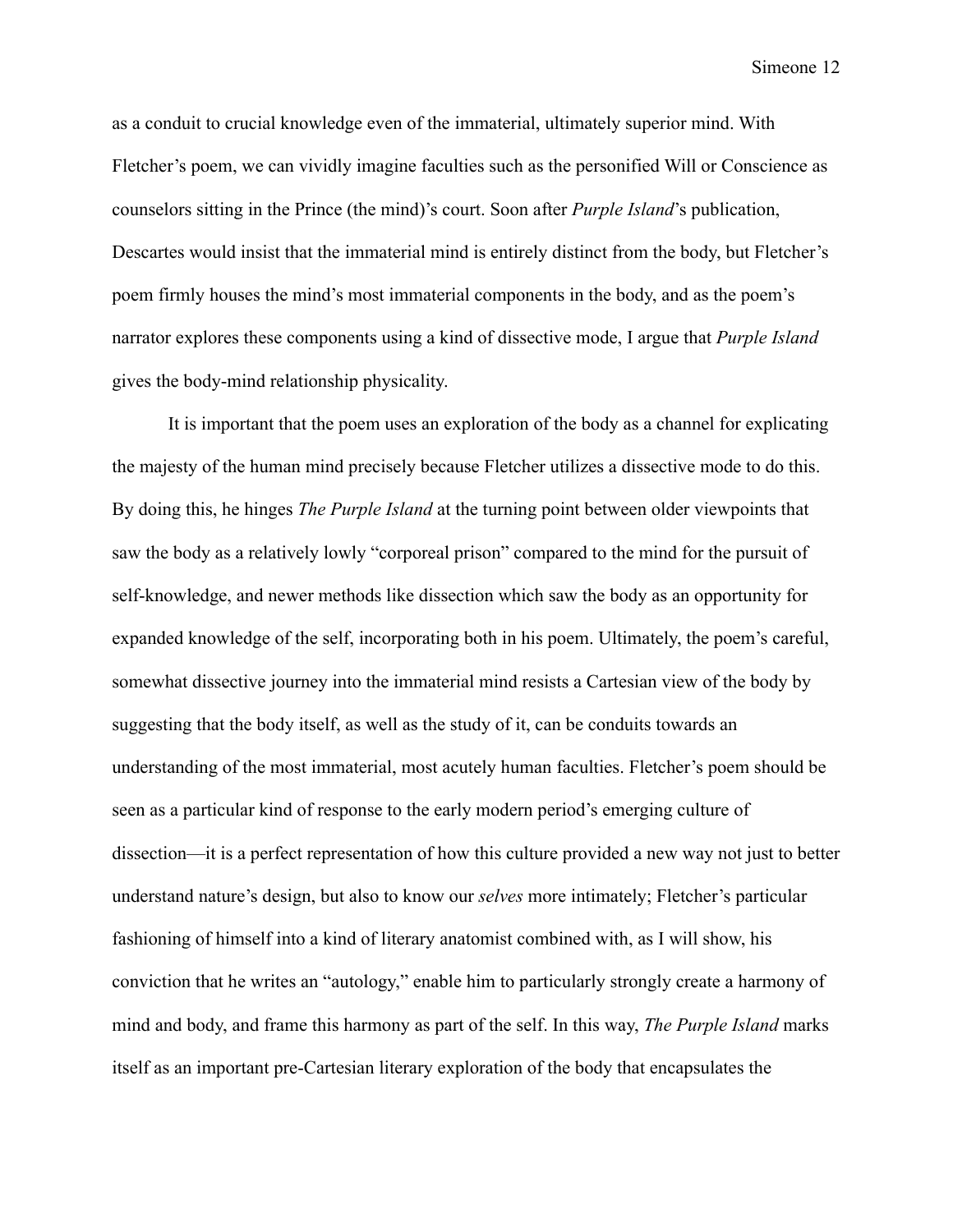philosophical complexities of the short transitional period between long-standing and newly emerging perspectives on the body.

#### **Autology Via Poetic Anatomy and Dissection**

Importantly, Fletcher's mark on seventeenth-century discourse regarding the body's role in defining the self is made through a poem that tells a fictional story about the body, which is imagined as an island nation. However, *Purple Island* is not presented as a fiction—instead, the poem is framed as an educational, theological text written in the name of self-knowledge. In an opening address to the poem's readers, theologian Daniel Featly (1582-1645) writes, "He that would learn Theology, must first study Autology. The Way to God is by ourselves." He continues, writing that *The Purple Island* "will make [the reader] understand that Way" (ix). The *Oxford English Dictionary* defines autology as "self-knowledge; study of oneself," and marks Featly's address as the first case of the word's use. A search for "autology" anywhere in the *Early English Books Online* database returns no examples of the word being used prior to the poem's publication in 1633—only numerous mid-century dictionaries purporting to define "difficult terms" or "such hard words as are derived from other languages" and containing "autology" in these lists (OED Online). This strange word and the meaning behind it forms the basis of the intuition behind Fletcher's project: the human body is a valuable site of self-knowledge. It is worthwhile to note that autology as simply self-knowledge was not by any means a new concept in 1633; the motto "Nosce te Ipsum" ("Know Thyself") was a familiar one in early modern culture (Sawday 9). However, Fletcher's particular combining of autology through anatomy together with theological knowledge treads relatively new ground, as I explain below. As mentioned above, Cartesian philosophies that discard the body to privilege the mind as the primary site of meaning grew dominant soon after *Purple Island*'s publication; in contrast,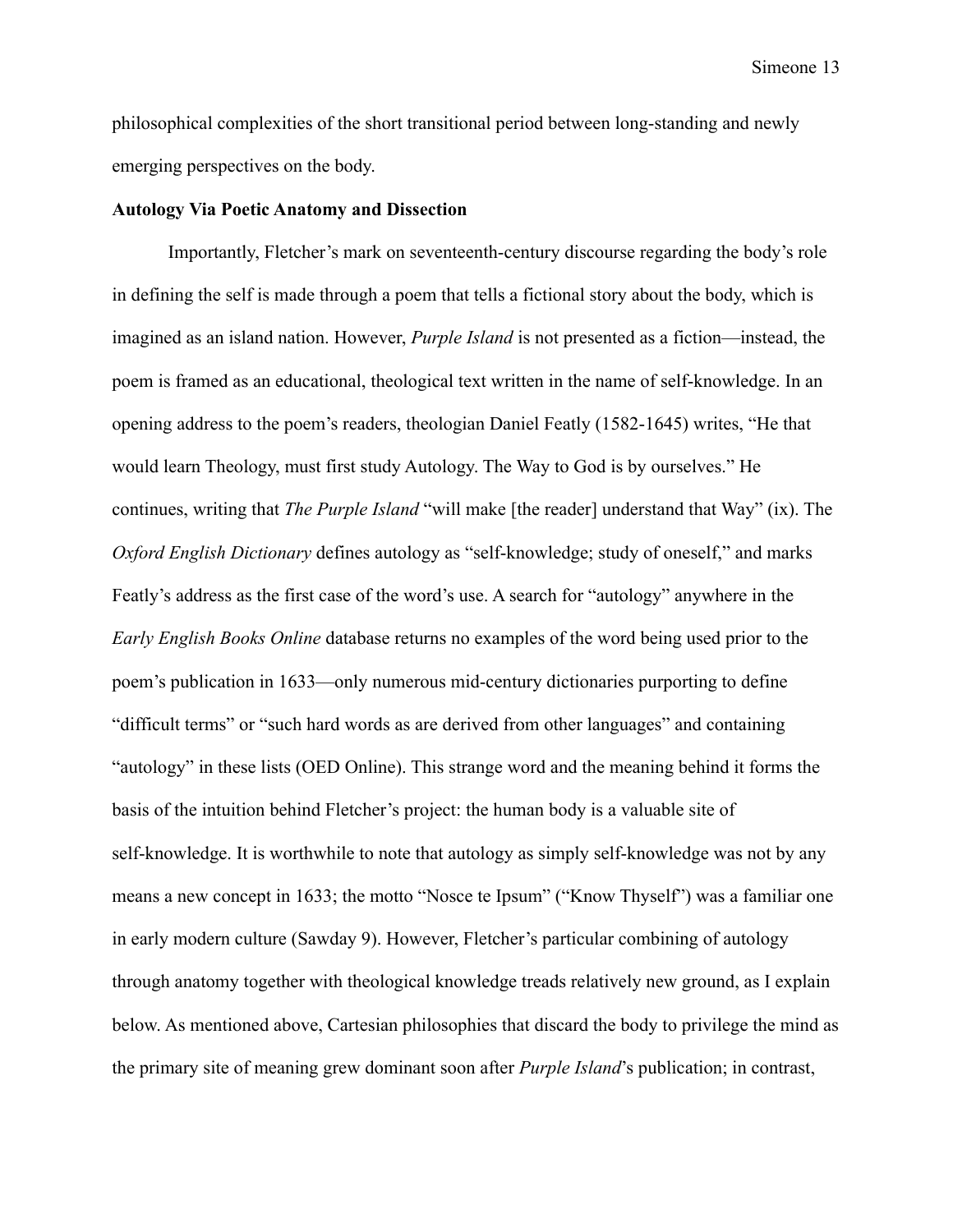the poem—at least in part—presents knowledge of the body as a conduit towards the highest possible meaning. For Fletcher, understanding anatomy provides direct access to streams of spiritual and theological meaning that coexist with the body. This notion that knowledge of the body is linked to knowledge of God was, by 1633, a very old one; early modern anatomists were guided by the belief, which stretches back as far as antiquity, that "the human body expressed in miniature the divine workmanship of God"—that it was a microcosm of the greater universe (Sawday 23). *The Purple Island*'s careful and imaginative allegory bestows dignity on even the lowliest bodily functions, connecting even these to God.

One example of this is the poem's description of defecation. The poem describes the entrails, or, intestines as a port city in the lower region of the island which is composed of a system of pipes that regulate the proper flow and disposal of "passengers." Notably, in his marginal notes, Fletcher explains that the pipes (entrails) are themselves part of a hierarchy between the thin and the thick, and that "the thinne have the more noble office" (34), also repeating this sentiment in one of the section's stanzas: "whereof three noble are, and thinne; three thick, & vile" (2.39.7). When the poem's narrator gets to the description of the rectum, called "port *Esquiline*," its "vile" or baser nature is made clear, but at the same time the stanza retains the sense that God's perfect handiwork is evident in its design:

The last down-right falls to port *Esquiline* More strait above, beneath still broader growing; Soon as the gate opes by the Kings assigne<sup>2</sup>, Empties it self, farre thence the filth out-throwing: This gate endow'd with many properties, Yet for his office sight and naming flies; Therefore between two hills, in darkest valley lies (2.43.1-7).

In the marginal notes, Fletcher explains that the fact that the rectum is "straight … short, [and] larger toward the end [enables] … the excrement … [to] more easily be ejected, and retained also

<sup>&</sup>lt;sup>2</sup> The poem seems to use "King" and "Prince" interchangeably throughout the poem to describe the human intellect.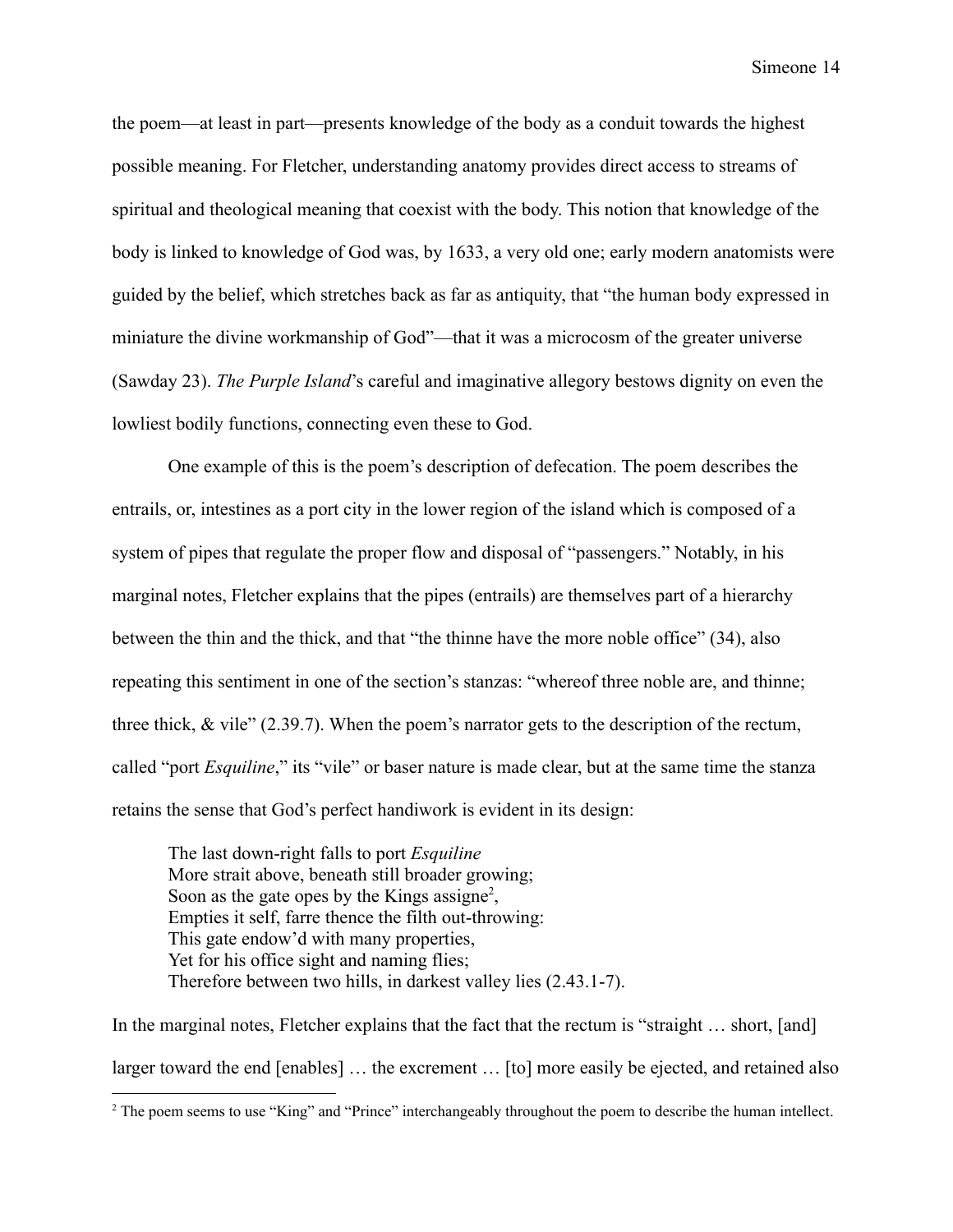upon occasion" (35). Thus, Fletcher ascribes a certain dignity to the design of the rectum, indicating that its shape perfectly enables it to perform its function. In other words, he gives the impression that even this lowliest bodily function is evidence of God's thoughtful, highly functional design of the body. There is also a certain level of autonomy suggested by this description, which further dignifies the function of defecation. In his marginal note, Fletcher highlights the rectum's ability to "retain" excrement voluntarily. In *Intimacy and Sexuality in the Age of Shakespeare* (2012), James M. Bromley writes that Fletcher describes the "rectum's voluntary control over evacuation as a form of political authority," and that Fletcher's emphasis on the body's ability to "hold back" or to evacuate excrement "figures a person's relationship to his or her body in terms of domination" (52-3). Though Fletcher's stanza describes the rectum as being necessarily far from the King's sight, relegated to this "darkest valley," and though the process of excretion is initiated by mandate of the King, the stanza and Fletcher's margins together indicate that the rectum possesses some capability of voluntary control, framing the function of defecation as ultimately the result of a thoughtful, highly functional grand design, however ignoble. Here we can see how Fletcher's poem embraces detailed, intimate knowledge of the body, its interior, and all of its functions as a conduit towards higher meaning and knowledge of God and of the self.

Arguably, *Purple Island* enacts its particular autology via stanzas that, together, mimic the work of dissection as the narrator allegorically reveals the inner-workings of the body down to its finest details—the instruments of swallowing or the knitting of cartilage—with systematic order and precision. As mentioned above, many early modern thinkers viewed gaining knowledge of the body as a way to learn more about God's divine workmanship in nature; using the same rationale, the emerging sixteenth and seventeenth-century anatomical science and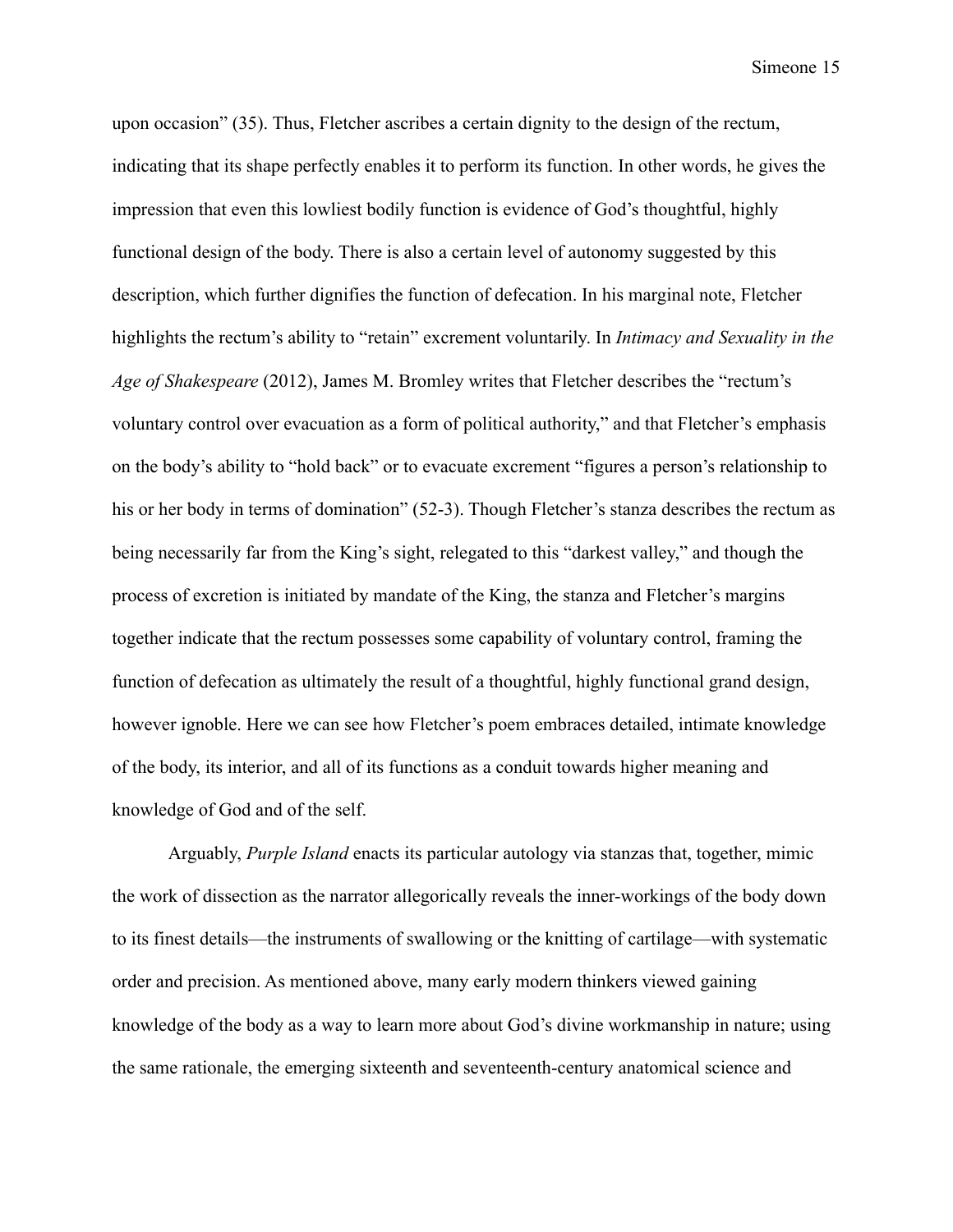practice of dissection were similarly theologically justified. The publication of a poetic anatomy as comprehensive as *Purple Island* inserts Fletcher neatly into this tradition of Christianity-approved dissective practice. However, it is worthwhile to note that there was some controversy and anxiety surrounding the early development of the science of dissection which complicates Fletcher's use of this knowledge; however, his particular dissective mode ultimately satisfies longstanding Christian conceptualizations of the nobility of the body.

In the seventeenth century, European culture and society underwent a shift away from the emphasis of the universal in favor of the particular, a transition which can also be seen as fitting within the broader context of the period's "scientific revolution," which encouraged knowledge-making through an "endless partitioning of the world and all that it contained" (Sawday 3). This new way of making sense of the world was part of what cultural historian Jonathan Sawday calls "the culture of dissection" (Sawday 2). Alongside this rise of anatomical science and dissection, the older models of microcosmic-macrocosmic correspondence and symmetry were shaken, and many European early modern anatomies thus became characterized by anxiety about unity versus partition, often defensively insisting "that the part is by definition a part only in relation to the whole" (Hillman and Mazzio xv). Echoes of similar sentiments show up in numerous places in *The Purple Island*, such as one moment when Fletcher describes how the Creator composed the body "with curious art; / Which like an Index briefly shou'd impart / The summe of all; the whole, yet of the whole a part" (1.43.5-7). Overall, fragmentation and unity meet in *Purple Island* as Fletcher holds on to older models of correspondence and harmony, while simultaneously engaging in this new culture of dissection as he attempts to make both anatomical and theological sense of the body. What results is a kind of defense of the microcosmic, cosmological, harmonious view of the body through a "dissection" that balances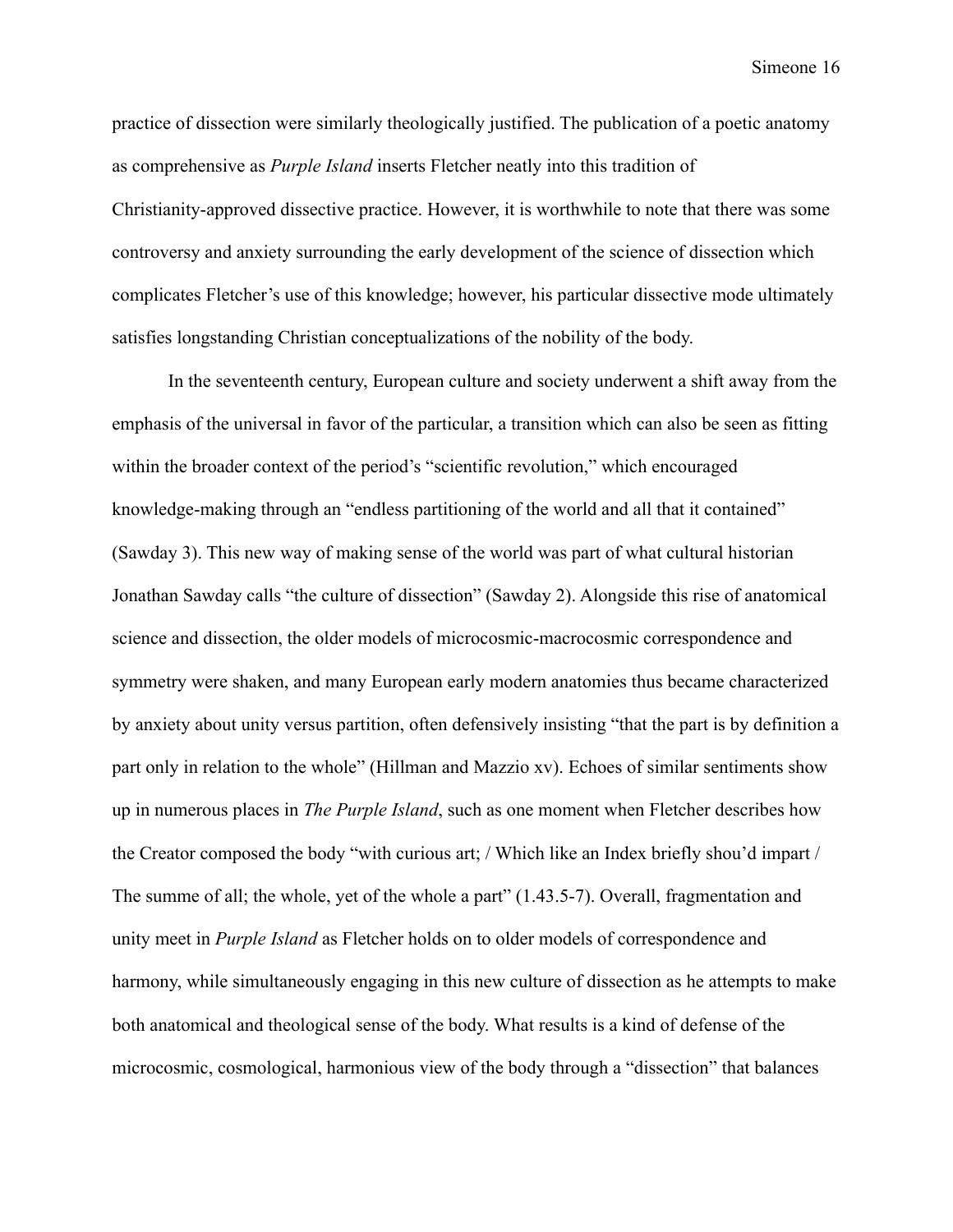partition with unity—the poem's first five cantos carefully, methodically describe regions of the body and its many ingeniously crafted parts in extreme detail, while the last seven cantos are mostly dedicated to the mind, its link to Heaven and moral virtues. Importantly, it is the mind, which is described as the island's "Prince," that is revealed as the chief mediator of heavenly influence for the body: the Prince is "replenisht with celestial light," and, using this light, "All coming evils could foresee and flie" (83). Using both the language of monarchy and of Heaven, Fletcher is able to reconcile the uncomfortable reality of the body's many parts with theology by emphasizing the mind's role of fundamentally linking the body to God.

Similarly to the struggle over partition, the emerging early modern science of dissection had to overcome the taboo surrounding the "voyeuristic manipulation" of dead human bodies which had necessarily been denied a Christian burial; to cut into the body's interior meant entering the "corrupt world of mortality, … decay, … [and] spiritual dissolution" (Sawday 21). The fact that Fletcher chose to investigate the body in such detail in his poem thus made his project somewhat of a difficult one—*Purple Island* had to somehow "peer into" the body in a way that joined it with Christian moral structures. We can start to see the significance of *Purple Island* being published in 1633: Fletcher and his theologian contemporaries were adapting to this expanding culture of dissection. Evidently, there were elements of this emerging dissective practice that made bodies seem less noble; in particular, Descartes shaped a distinctly Cartesian culture of dissection which not only could consider the body as a discrete entity, but also turned the body into a kind of inanimate object or machine, given significance and animation only by the immaterial soul which is able to exist entirely separate from its corporeal vessel. However, Fletcher's *Purple Island* "dissects" the body using a chronology that helps it reaffirm the links between body and immaterial mind/soul.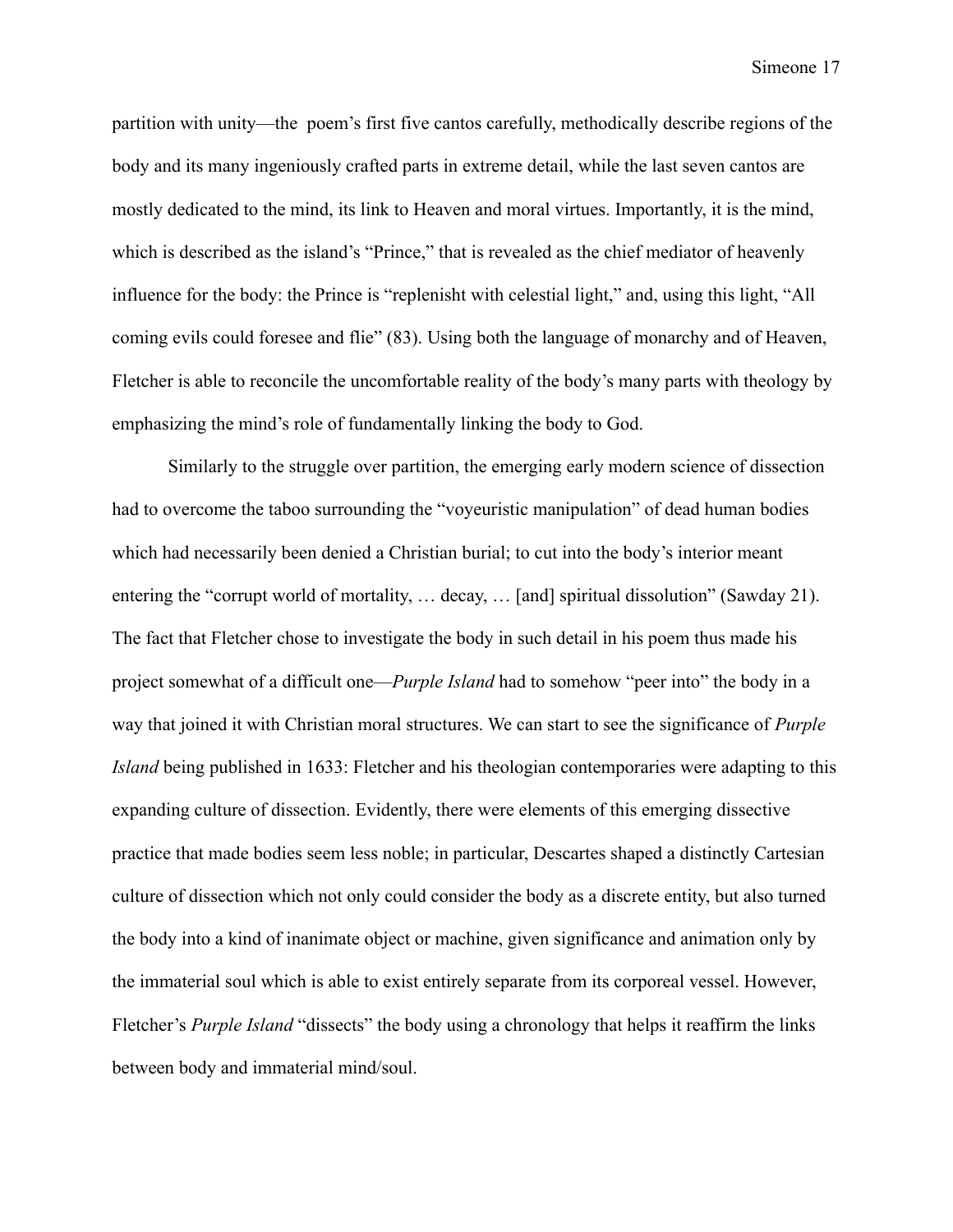Arguably, the practice of dissection fundamentally requires the performance of a particular chronology when moving through the body's parts, and the establishment of a certain hierarchy or organization. Rationales for anatomical organization rested on the Early Modern ideological foundation that "nature is the primary form of beauty," a notion that can be traced back to Galen and, before him, to Aristotle (Garrison, lxx). This conviction was aligned with the centuries-old teleological view of the body as being inherently endowed with divine purpose. Historian Vivian Nutton, in a 2014 edition of Vesalius's landmark anatomical texts *On the Fabric of the Human Body* (1543), writes that Vesalius chose to focus Book I of the *Fabrica* on the bones, which he emphasized as being crucially important for the body by supporting and controlling movement. Nutton explains that Vesalius claimed that in anatomy courses taught by his contemporaries, the study of bones was often left to the end, so these courses thereby "missed the opportunity to reveal the wondrous workings of Creator" (Nutton, XC). Notably, Fletcher also begins his poem focused on the bones, which are described as the island's foundation; this choice suggests that Fletcher may have been following the precedent laid out by Vesalius's extremely influential work, and therefore indicates that Fletcher was at least somewhat preoccupied with chronology in his poetic anatomy. Given this, it seems even more significant that Fletcher's narrator, like Vesalius again, ends his survey of the island with an exploration of the brain, the undisputed top of the anatomical hierarchy. It is clear then that for Fletcher, writing a poetic anatomy that drew upon real conventions of anatomical science and dissection would be key to the poem's facilitation of self-knowledge.

In addition, Fletcher goes beyond inspiration from anatomical texts in a sense, at one point transcending the physical brain to take us into the immaterial mind in order to describe the positions, functions, and organization of the intellectual faculties as well as moral virtues and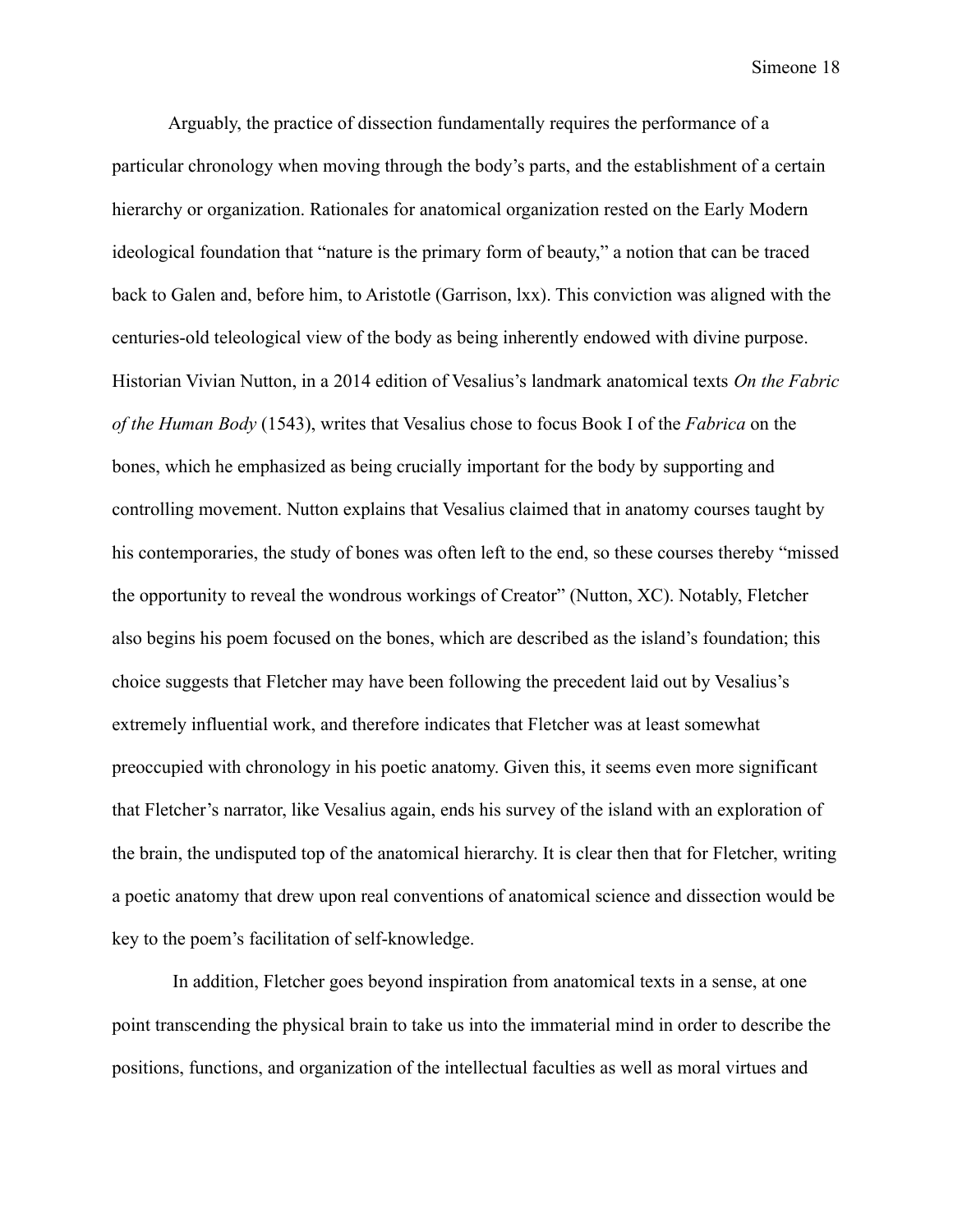vices. As *Purple Island* completes its dissection-esque progression through the "Isle," it proceeds closer to those components of the human that perhaps most intensely help to shape the self. That the poem places its exploration of the immaterial mind at the end of a chronology mimicking those followed by anatomists further reveals how Fletcher is able to seamlessly join body and mind rather than separate them. Fletcher's dissective mode thus serves his autological purpose—it follows early modern conventions predicated on the belief that study of the body provides an opportunity for expanded knowledge of the self and of God, and suggests even in its chronology that knowledge of the body can lead to crucial knowledge of the immaterial mind.

There is a caveat—*Purple Island* does distance mind from body when it affirms the notion that the body is the mind/soul's "corporeal prison." At one point, Fletcher imagines that the mind is "prest down in captive chains, and pent in [the] earthly mold" of the body (6.65.7). However, because the poem is framed under the banner of autology and spends its first five cantos focused entirely on a detailed poetic anatomy of the body, the poem still ultimately manages to position knowledge of the body as a conduit to knowledge of the mind. As a later section of this chapter will show, Fletcher's poem at many points emphasizes the body's mortality and susceptibility, better positioning the mind as the body's saving grace. As we will see, *Purple Island* echoes the longstanding notion that it is simply the fate of the mind—"Who th'deitie inflesht, and mans flesh deifi'd" (6.72.7)—to be encased in the flesh and bone of the body, for better or for worse, while the body is *gifted* Heaven's influence only because of the mind. Prior to the late sixteenth and seventeenth centuries, understanding the body's interior had to coincide with analyzing the soul/the mind which gave it its significance; many thinkers established that the body's reason for being is to serve as the temporary lodging and instrument of the immaterial, immortal soul. In this model, which can be partially attributed to Plato and is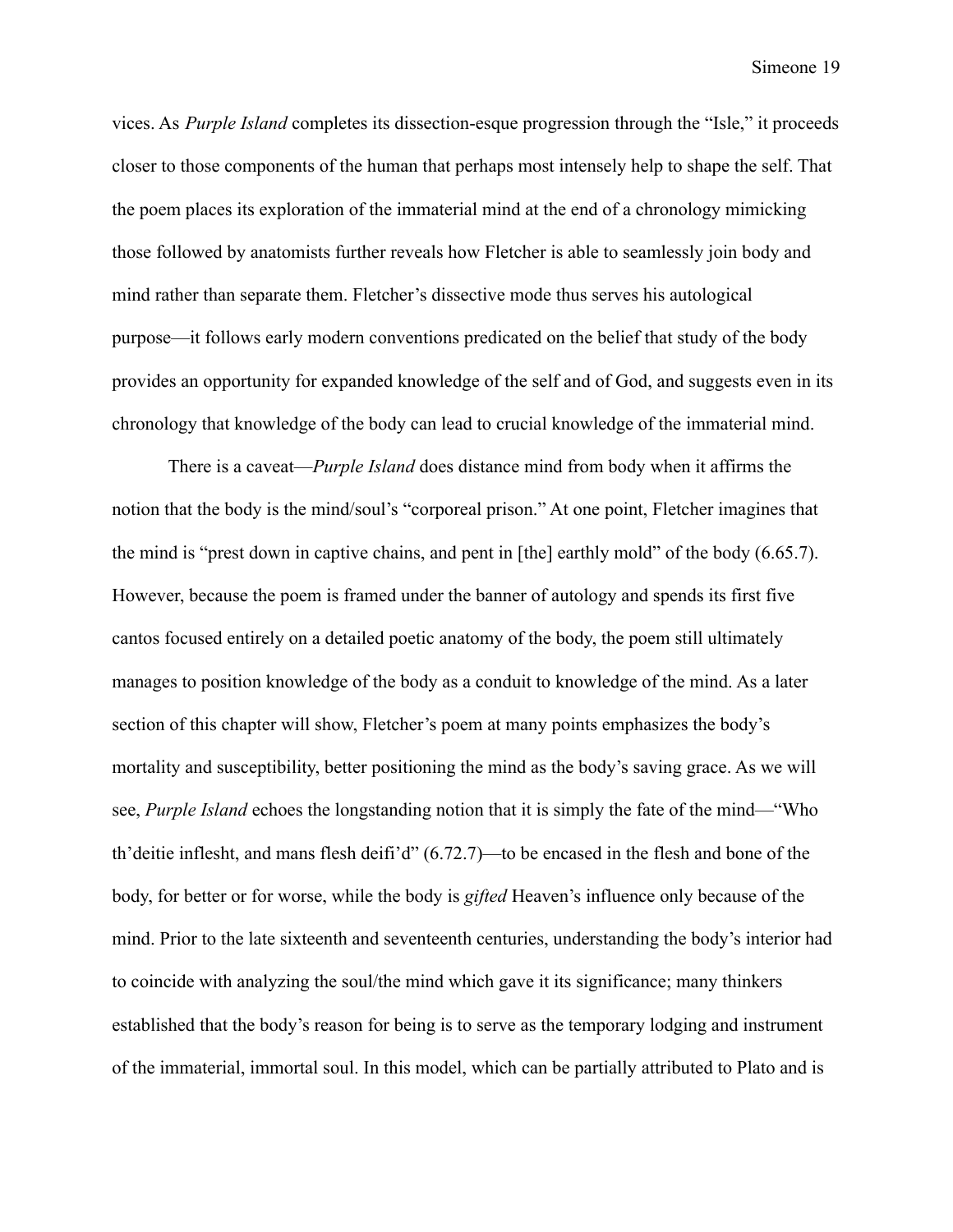seen in the works of many other authors from Augustine of Hippo to Donne, the body was often seen as the "close prison which perpetually sought to constrain the expansionary desire" of the mind (Sawday 20). This view, which was dominant within western culture prior to the fifteenth century, held that the body confines the mind to a punishing corporeal existence.

As demonstrated above, echoes of this older view of this body-mind struggle are strong in *Purple Island*. So, while *The Purple Island* does not sever body from mind, the poem does negotiate this tradition of valorizing the mind far above the body as a site of meaning and purpose. By including lines that keep the body subordinate to the mind, Fletcher anticipates the Cartesian perspective to some extent, which built upon the corporeal prison idea to further subordinate the body to the point where it is viewed as entirely separate from the mind/soul, and no more significant for selfhood than if it were an inanimate object. However, even the poem's emphases on the mortality (and therefore relative inferiority) of the body, because they are a part of Fletcher's autological poetic anatomy, indicate that the poem views study of the body as crucial for truly grasping the expansive power and function of the mind. In its mimesis of an anatomist's work, the poem often details how different body parts work to defend against disease and are fashioned with protective properties—for example, the flow of animal spirits are "guarded with double trenches" (vein pairs) (2.12.4), and stomach muscles are "guards" who "with constant watch compasse" the Isle's lower region (2.21.1-2). The poem's emphasis on the body as a defensive system highlights its mortality and fragility, contrasting the mind/immortal soul. However, perhaps part of Fletcher's autology suggests that had *Purple Island* not constructed such a careful poetic anatomy and "dissection," we would not have arrived at such a clear and tangible understanding of the mind's capability. In another stanza, the narrator describes the eyelashes who defend the "castle" of the brain; they are imagined as "spearmen"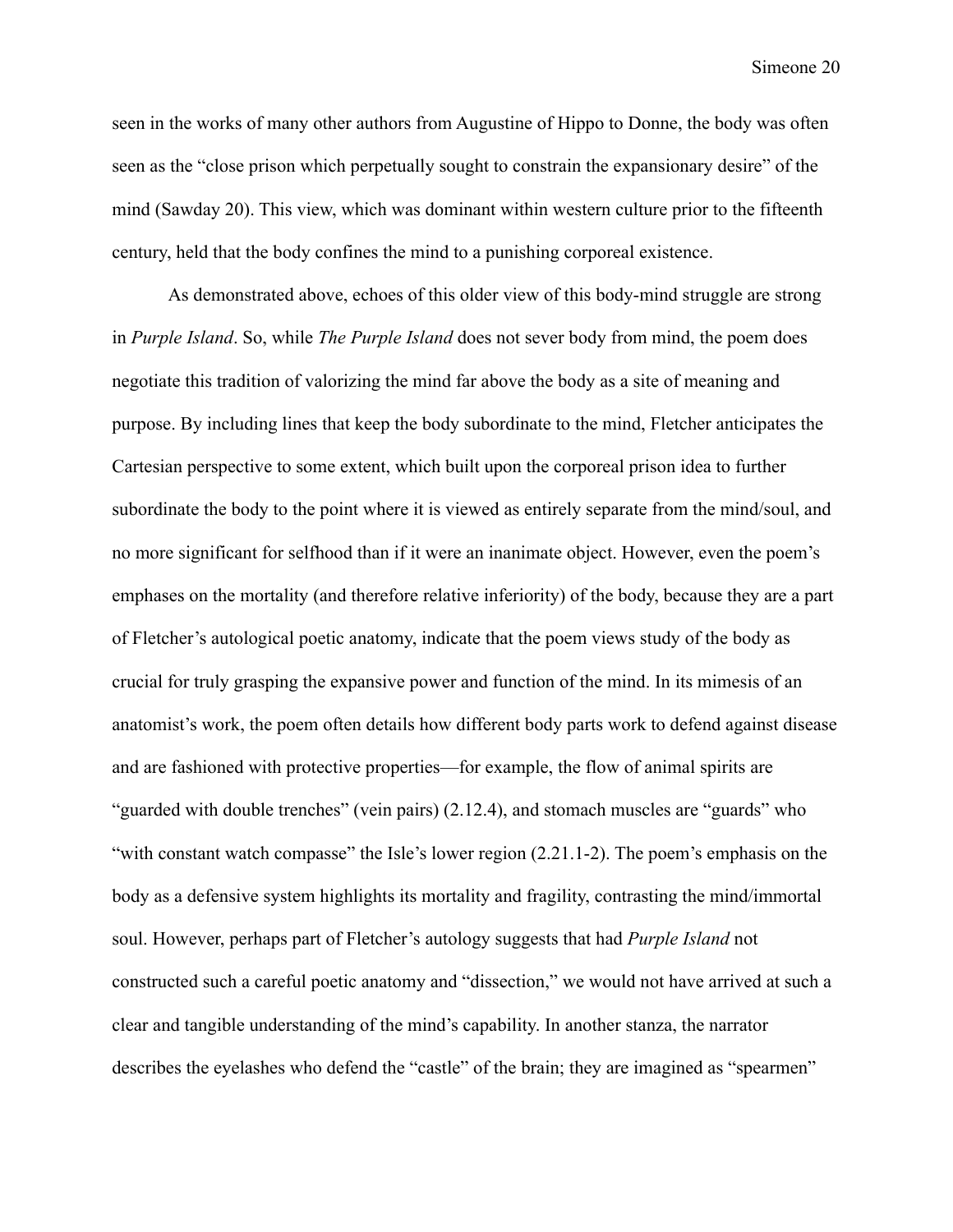sitting atop the eyelids "their pikes intending, / Watch[ing] both night and day, the castles port defending" (5.27.6-7). Here, as in the other passages, the poem ultimately manages to strengthen the reader's understanding of the ties binding body to mind, because we are able to visualize these ties in a tangible way through this kind of dissective mode he uses. As always, the poem positions knowledge of the body as a conduit towards advanced knowledge of the mind.

#### **The Need for Autology and the Body's Importance**

*The Purple Island*'s opening pages seem to frame knowledge of the body as a desperately needed and even threatened form of knowledge. Poet Francis Quarles (1592-1644) writes in a commendatory verse included with the poem about the "Isle" (the body) that it is "A place too seldom view'd, yet still in view; / Near as ourselves, yet farthest from our care; / … A foreign home, a strange, tho' native coast; / Most obvious to all, yet most unknown to most" (1.34.3-7). Here, Quarles uses the language of travel to lament at how the body is at once native and foreign; it is almost as if knowledge of the body is, for Fletcher and his supporters, in jeopardy—"still in view," but not enough in our care. This kind of sentiment may be a reaction to an inherited history of shifting attitudes towards anatomical knowledge. Plato saw the soul/the mind as by far the most important component of the human, "the body being merely its workhouse in this world. [Thus], investigation into the body would have been an investigation into mere matter" (Mitchell, 48). It is evident from *The Purple Island* that Fletcher does not share this conviction—for him, the body clearly merits investigation. An influx of Aristotelian ideas about the body and soul beginning in the late twelfth and thirteenth centuries shifted perceptions about the body and dissection away from Platonic ideas; these ideas continued to be influential, and the sixteenth and seventeenth centuries saw another return to Aristotle, this time to the anatomical projects of Aristotle and Galen which, as they were revived, led to the development of the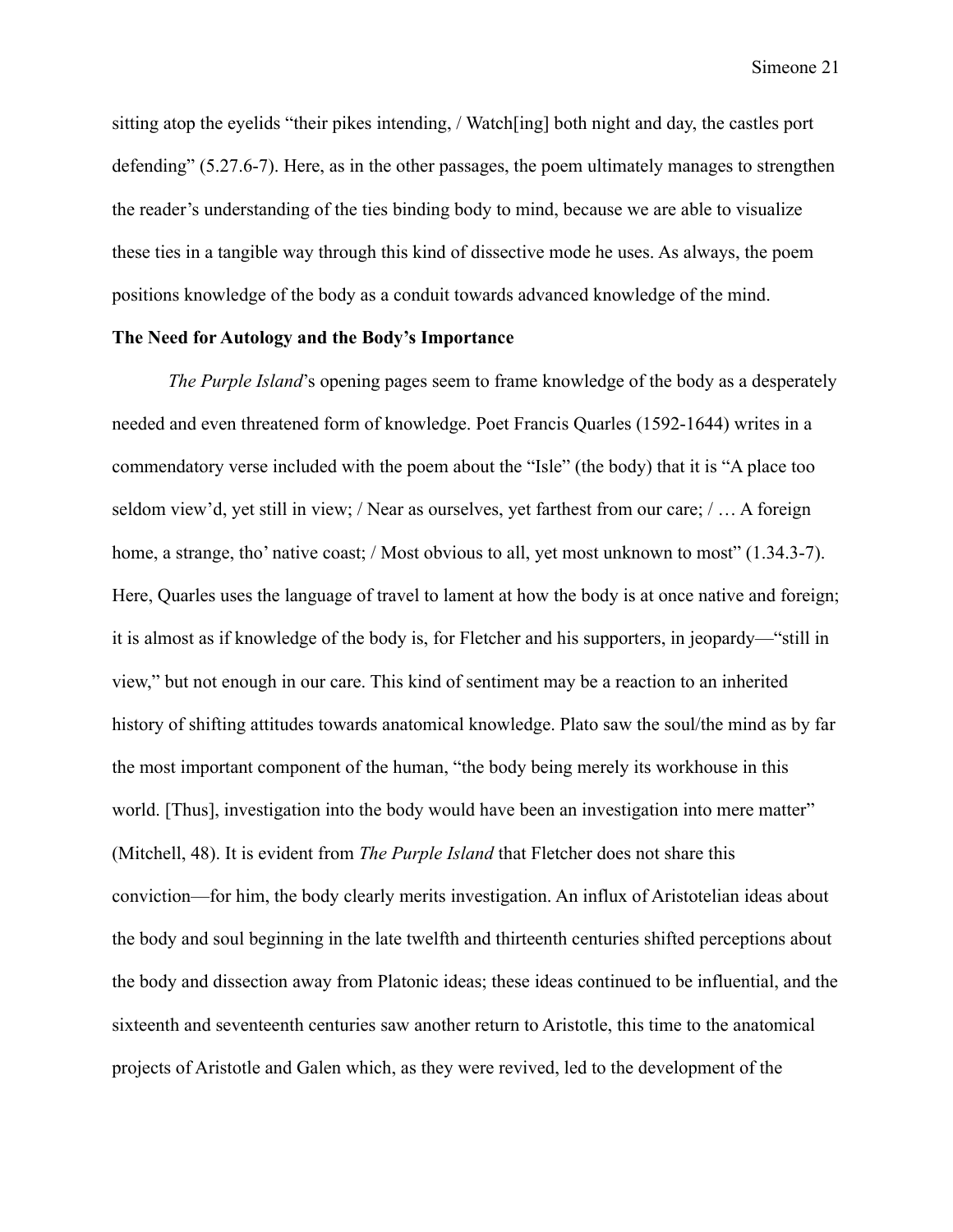practice of dissection and the period's "renewed intellectual interest in the human body" (Mitchell, 18). Perhaps then we can read Fletcher and his supporters' eagerness to instate the body as the location of "autology" as a part of this renewal, which signals that intellectual interest in the human body was not a fixed and unshakeable one in the seventeenth century, but rather one requiring regenerating effort from investigators like Fletcher.

Importantly, the island-nation seems to be framed by the beginning of the poem as a still-emerging one. One section appears to allegorically describe the fall of Adam and Eve from grace by imagining that the Serpent "allures … [the Isle] from the peacefull shore, … / And … Drench[es] [it] in dead seas ... / [and] sulphur waves" (1.54.3-6), plunging the Isle in "curelesse grief and endlesse errour" until Christ rescues the Isle from the lake (1.57.2). Now that the Isle has been saved, the narrator describes "this Islands new recover'd seat," and begins his extensive narration of the island's current terrain (1.60.2). That the body is described here as a new, potentially still-emerging structure mirrors the body's emergence in the sixteenth and seventeenth centuries as a subject capable of being examined for its own significance as a discrete entity. As the poem continues, the "land" of the body is specifically characterized as *undiscovered* territory. In this view, there is so much that is unknown to us about our bodies, and exploration beyond this native land is fruitless: "while your selves and native home forgetting, / You search farre distant worlds with needlesse sweating, / You never finde yourselves; so lose ye more by getting" (1.38.5-7). Here, it seems as though the body could hardly be more important for Fletcher—it is seemingly the primary site of valuable self-knowledge, as there is nothing worthwhile to be discovered in the "distant worlds."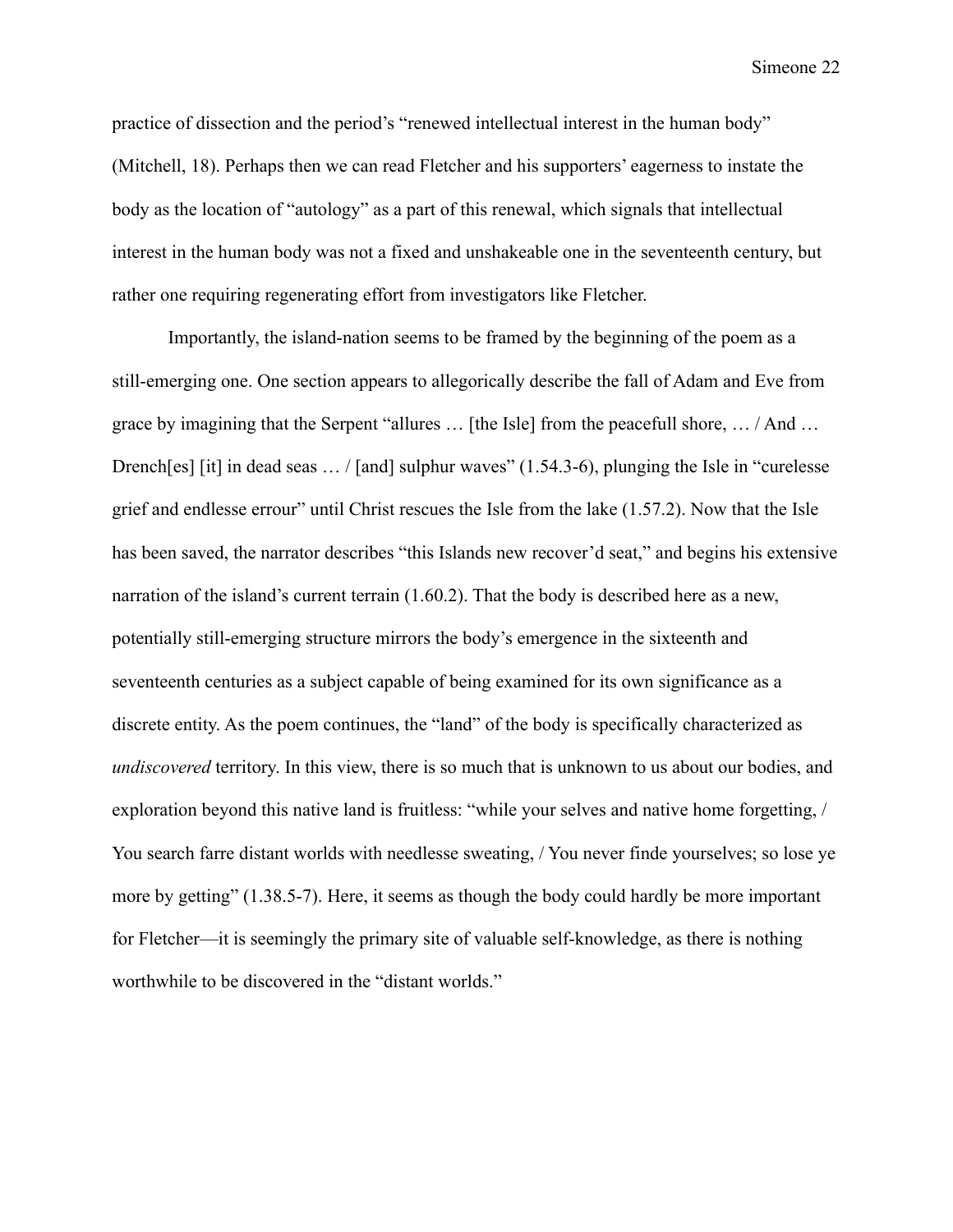However, there are other moments in the poem that suggest a different motivation behind this expressed need for readers to "finde [themselves]." In another one of his opening remarks,

Francis Quarles writes that the metaphorical "house" that is the body is

the likeliest building sometimes known To fall by oblivious chances; overthrown Ofttimes by tempests, by the full-mouth'd blasts Of heav'n; sometimes by fire; sometimes it wastes Through unadvis'd neglect: put case the stuffe Were ruine-proofe, by nature strong enough To conquer time, and age; … What hast thou then, proud flesh and blood, to boast? Thy dayes are evil, at best; but few, at most; But sad, at merriest; and but weak, at strongest; Unsure, at surest; and but short, at longest (11).

The urgency of *The Purple Island*'s autology is clear here in a new sense—the body itself is vulnerable and prone to many threats; instead of revering the body in this passage, Quarles suggests that the body—"flesh and blood"—is in reality rather ignoble. The weakness of flesh is highlighted here—Quarles is pointing to the fact that as the body decays ("wastes") over time, it also faces continuous threats. So, the perceived need for autology suggested by Quarles and Fletcher can perhaps be paraphrased as a need also to answer Quarles' question, "What hast thou then, proud flesh and blood, to boast?" In other words, the poem must determine and express the worth of the body and knowledge of it despite its mortality, at the same time as real cadavers of the early seventeenth century were being laid out on the dissection tables of Europe. As discussed in the prior section, this idea of the susceptible body shows up throughout Fletcher's poem; here, there is a strong sense that *The Purple Island*'s autology is urgent in part because the body is weak and base when compared to the mind. It seems, then, that a framing goal of the poem is to delineate what it is about the body that is dignified and valuable; in the end, the poem largely enables us to see vividly how the mind/the soul give the body much of its dignity, raising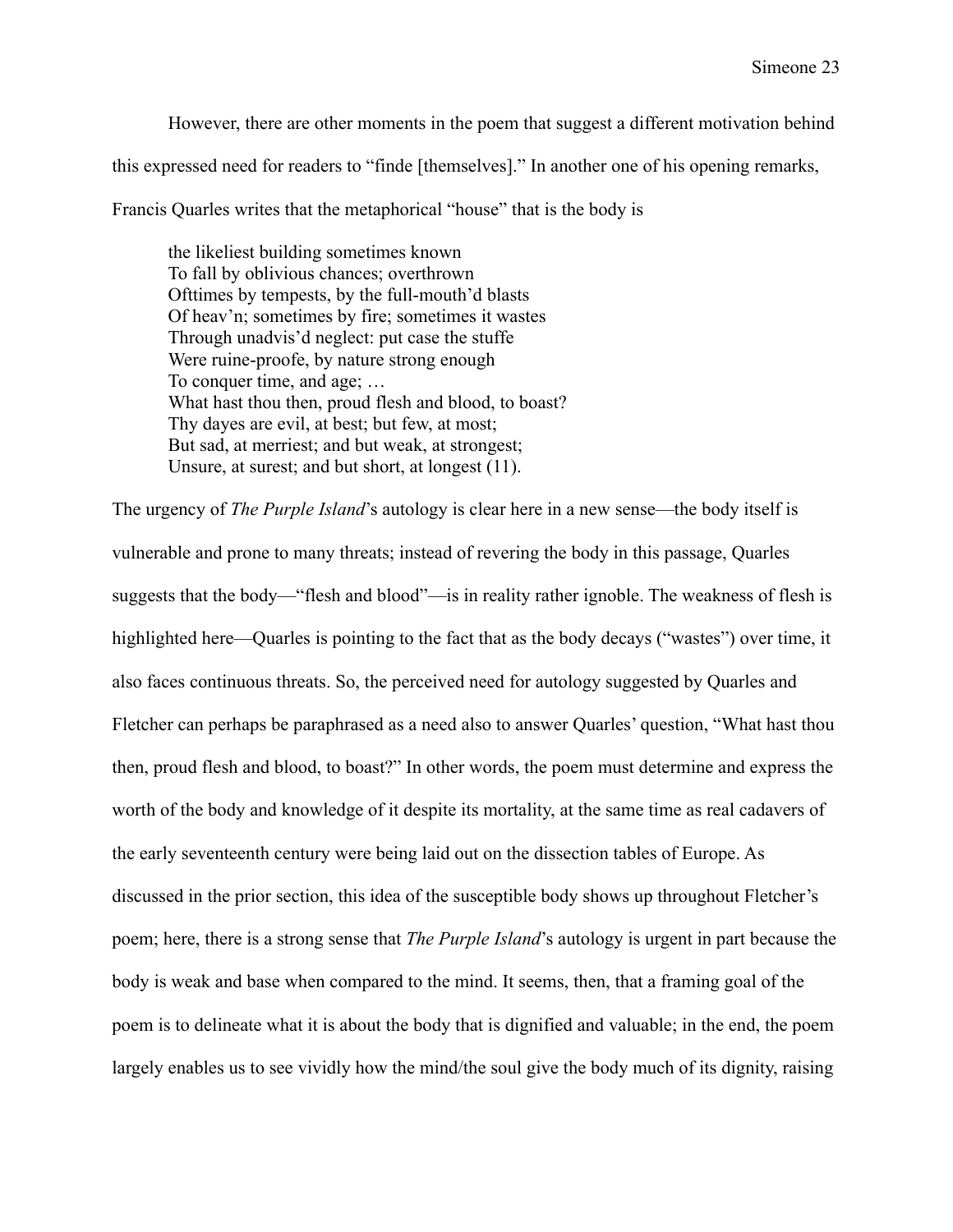it above its baser station. Here, we again see a tension in *Purple Island* between Fletcher's apparent reverence for the body and all its workmanship and his view of the body's deference to the mind, but ultimately the poem reveals that this deference may be better and more effectively served via detailed knowledge of the body and its inner-workings.

#### **Fletcher's Beautiful, Ordered Body**

Language of beauty and grandeur in *Purple Island* both strengthens the poem's admiration of the body as well as sets up its stronger admiration of the mind ahead of cantos focused on the mind-body relationship. As discussed, for much of his poem, Fletcher elevates the body as a wondrous creation. As he does this, he demonstrates the beauty of the body in parts while at the same time gradually re-establishing the body's link to the unified whole of christological correspondences and the mind. In lieu of a prefacing statement by Fletcher himself, we can read Featly and the other contributors' opening remarks as representative of Fletcher's aims for the poem as a vehicle for self-knowledge. In addition to his mention of autology in his opening address, Daniel Featly writes, "here are no blocks for the purblinde; no snares for the timerous; no dangers for the bold: I invite all sorts to be readers; all readers to be understanders; all understanders to be happie" (4). Writings on anatomy gained an expanded readership in the sixteenth and seventeenth centuries in part because authors employed new mediums for describing the body—Fletcher inherits and adds to this history of innovative writing about the body. Nearly a century before *The Purple Island*'s publication, Vesalius's *On the Fabric of the Human Body* (1543) transformed Europeans' knowledge of themselves in part because he accompanied his descriptions with unprecedented illustrations—both drawings of the body and other supplemental drawings such as those of cherubs playing in and out of the letters and mimicking the work of the anatomist (Nutton, xciii). Vesalius was driven, like many others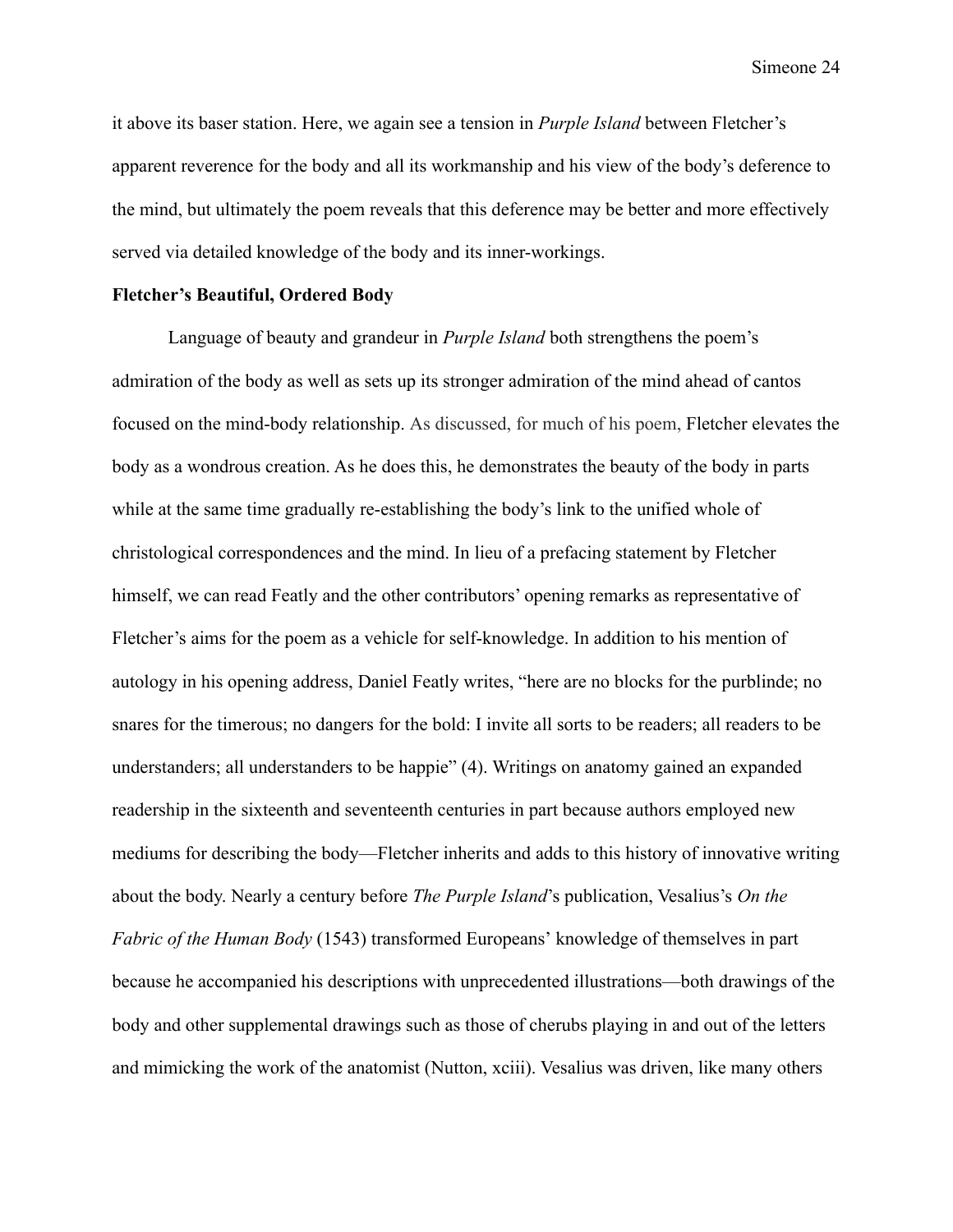in his time, to "picture nature in new ways" and sought to display the body in a way that fully captured the reverence he felt it deserved (Garrison, lxvi); with his books, the "noblest work of the Creator is given appropriate homage in words and pictures" (Nutton, xcii). Vivian Nutton has discussed how anatomy had long been viewed as a lesser art exercised by "lower class, monoglot surgeons, masters of the knife and human butchers" via the growing practice of dissection (Nutton, ciii). With the *Fabrica*'s 1543 publication alongside elaborate illustrations ripe with significations and allusions, "the human body is transferred from the sordid dissection display to … the pure white of the printed page," and anatomy is elevated to an art fit for educated gentlemen (Nutton, xcii).

In addition to meeting a perceived need for bodily autology with *Purple Island* as previously discussed, it seems that Fletcher also viewed poetic modes—including the pastoral, the epic, and the allegorical—as important filters for the particular anatomical knowledge he hoped to impart. Similarly to the works of Vesalius and other early modern anatomists, Fletcher's poetic anatomy helps to further elevate the body as a beautiful and wondrous creation. As the poem continues its dissective journey through the island, it arrives at the head in the fifth canto, which harbors both the brain and the face. The face is imagined to be a "precinct" of this region, and is described as the "best and chief of all, / … therefore fram'd like heaven, sphericall, / … [and] of loveliest grace" (5.4.1-4). Here, Fletcher once again aligns his dissective mode to those practices of dissection which were theologically justified, as he imagines and visualizes the face's link to Heaven and to God. Furthermore, the face is then described as "th'Isle's Epitomie, Where ev'n the Princes thoughts are often read: / For ... / Fair on the face wrote the Index of the minde" (5.8.3-7). Here, Fletcher, even within the poem's dissective process of breaking the head region into parts, establishes a link between the body (the face) and the mind;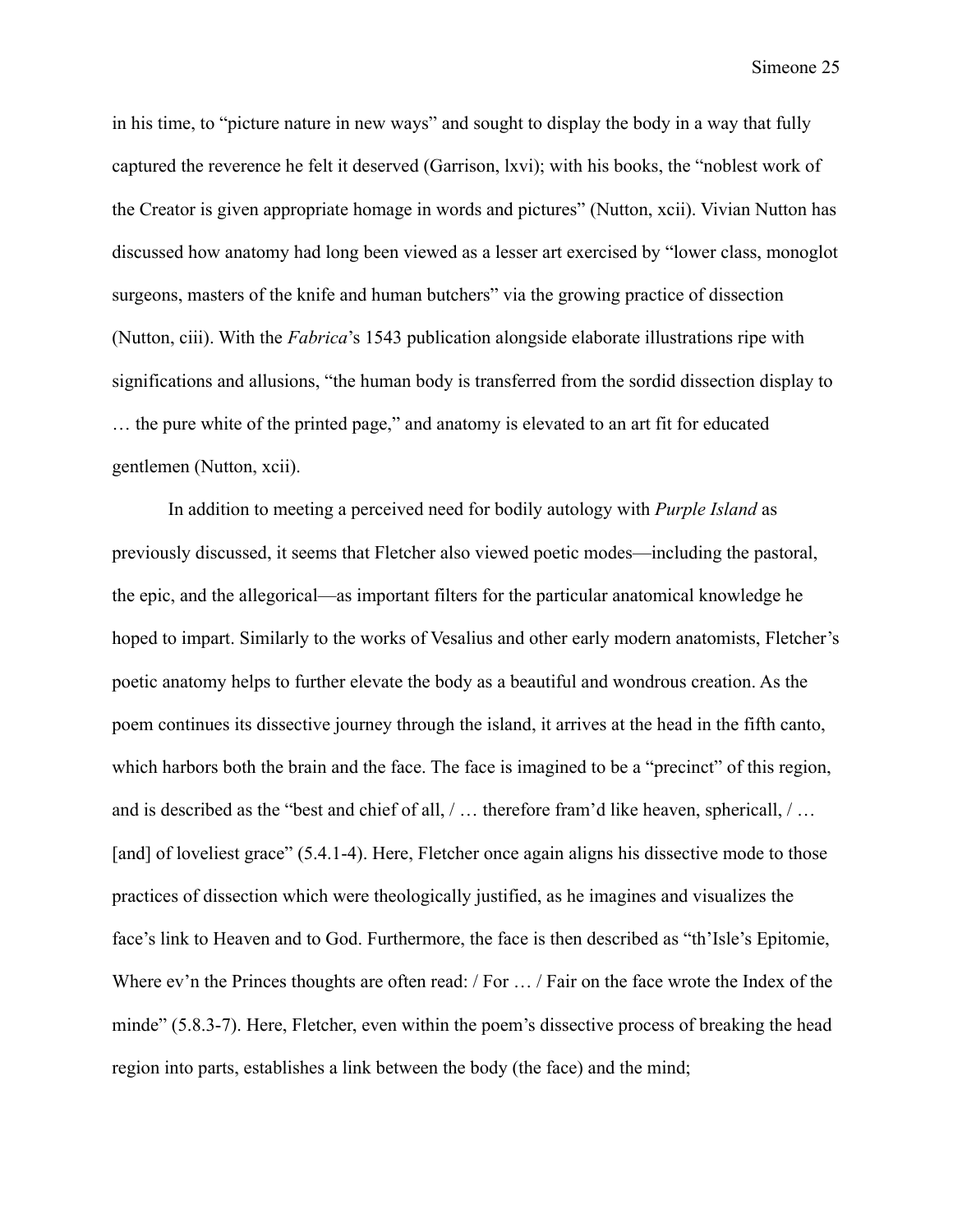dissection/fragmentation and harmony/unity work together in *Purple Island* to express the beauty of the body and its parts.

As this passage also suggests by emphasizing the Heaven-like beauty of the face, as much as it elevates the body as a beautiful creation, Fletcher's aesthetic language about beauty in the body also helps to clarify the *mind*'s eminence. The majority of Fletcher's language of grandeur, beauty, and regality is found in the poem's depictions of the mind. Early Modern anatomists believed that there is an "esthetic dimension in the human fabric" and that the anatomist should be no less committed than the artist to "illustrating the beauty of the human form" (Garrison, lxx). Seemingly motivated by the same drive, Fletcher ensures that *The Purple Island*'s Isle is "fram'd with wondrous sense and art" at every turn (2.32.1), and continually emphasizes the purpose and design of each body part rather than simply the overall structure of the body. In describing the body's design, Fletcher at times even uses language of ornamentation; notably, he appears to save these blatantly aesthetic descriptions for those body parts which hold particularly prominent office in the body's hierarchy. For instance, in the poem's section on the body's lower region, Fletcher clarifies in an endnote that "Of all this lower region, the Hepar, or liver, is the principal" (38). He then writes that "in this fair town the Isle's great steward dwells; / … [and] glitters in purple dye" (3.8.1-2) that is like a "rubies sheen" (3.6.5). With this language of a glittering, ruby-colored appearance, Fletcher strengthens his depiction of the liver as an eminent figure in the body. It soon becomes clear how Fletcher's language of beauty and grandeur helps the poem's mind-body hierarchy to emerge.

#### **Body-Mind Harmony Established Via Dissection of the Mind**

The fact that Fletcher uses this language of grandeur and regality to help the reader picture the body's hierarchy ultimately helps us see that the mind is considered to be the most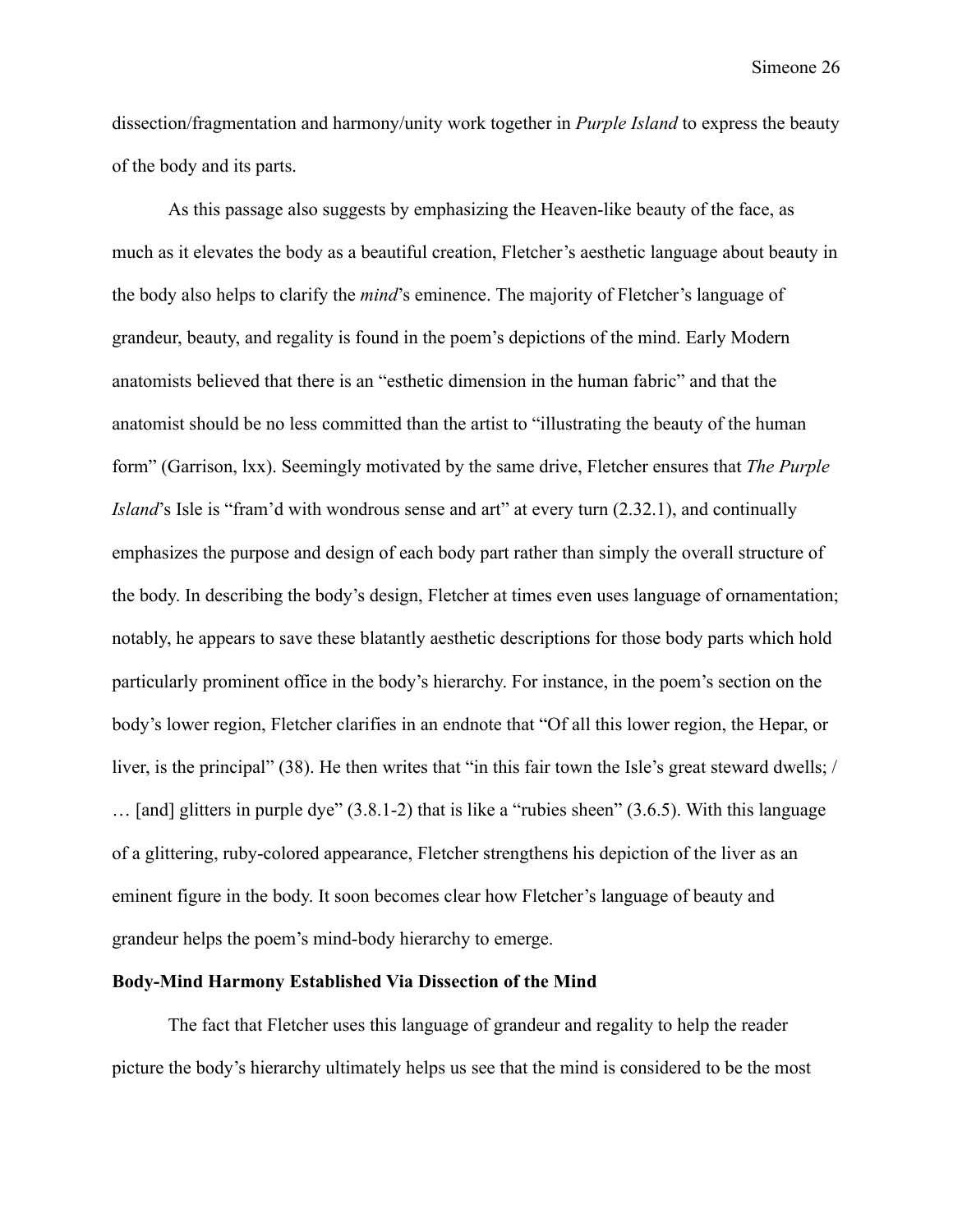beautiful element of the island of all. In the whole of *The Purple Island*, the body is depicted as a hierarchy made up of "three metropolis's jointly sway'd; / Ord'ring in peace and war their governments, / With loving concord, and with mutual aid" (2.14.2-4). Though these three regions are very much connected, linked through "loving concord" and "mutual aid," there is very clearly a hierarchy organizing them; this is made especially apparent through the language of government and politics, which is highly suggestive of order and rank. As Fletcher explains in a marginal note, the Isle's three regions are the lowest (the belly), the middle (the breast) and the highest (the head). In the lowest, as we have seen, the liver is sovereign, in the middle, "the heart reigns, most necessary," and finally, the brain "obtains the highest place, and is … the greatest in dignity" (21). Distinguished "characters" populate the Island—the teeth "are twice sixteen porters" (2.30.1) and the tongue a "Groom with wondrous volubilitie" (2.31.1), for instance—but ultimately, it is the liver, the heart, and the brain that hold the highest offices, with the brain being the most grand and regal figure of them all. In the poem's final cantos, Fletcher focuses on the mind—the Island's "Prince." Fletcher writes that the mind is

of frame more than celestial, [and] Is rightly call'd th'all seeing Intellect; All glorious bright, such nothing is terrestrial; Whose Sun-like face, and most divine aspect No humane sight may ever hope describe: For when himself on's self reflects his eye, Dull and amaz'd he stands at so bright majestie (6.28.1-7).

For Fletcher, then, the mind exists far above the Isle's terrestrial bounds—it is so significant that it exists more in the heavens than on the same plane as the body; Fletcher even writes that the Prince's "strangest body is not bodily, / But matter without matter" (6.30.1-2). Here, in addition to this emphasis on the immateriality of the mind, Fletcher's language in the above stanza very much emphasizes inexpressibility—the mind shines too bright to be perceived or described. It is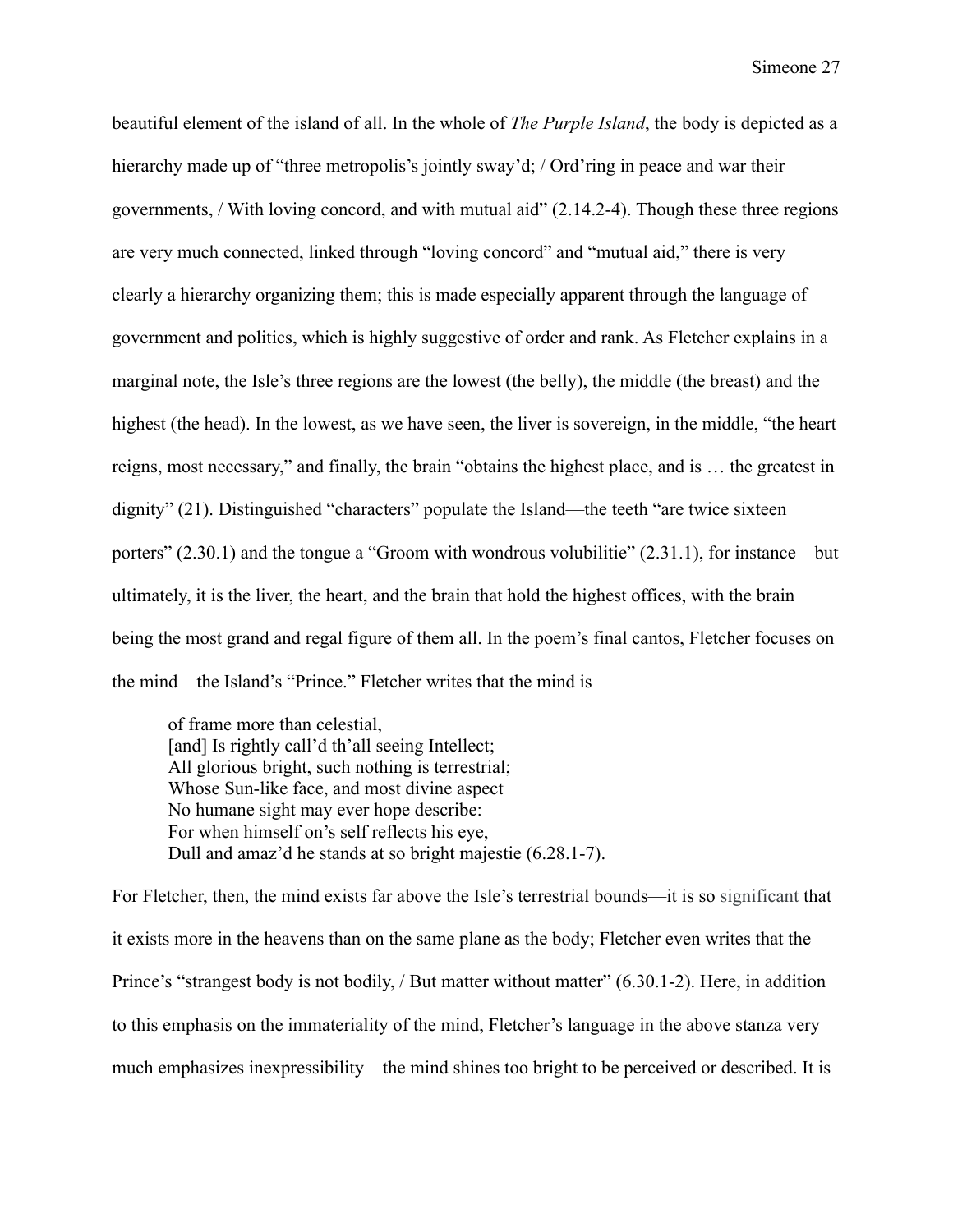interesting then that Fletcher so strongly highlights the mind's inexpressibility and unreachability here, because in the next few cantos the poem lets us into the interiority of the mind in a way that not only seems to be an attempt at a true description of the mind but that also gives the mind a certain materiality.

As alluded to earlier with the reflections on the poem's description of the choroid plexus, *Purple Island* often makes mind-body communication visible, making clear the ways in which corporeality serves the mind/soul. Throughout the poem, the mind is continually in correspondence with the body; the brain is always sending "mandate[s]" to body parts, such as to the nerves carrying sense and motion from the brain (20). Fletcher writes that "no nook or corner flies [the Prince's] piercing sight" (6.29.3) and "while his weary kingdome safely sleeps, / All restless night he watch and warding keeps" (6.31.5-7). The mind is continually in communication with the body—sending it commands and acting as its ultimate defense. The mind and body even work together to heal: in one passage, personified Repentance "pricks the heart in tender vein" (6.63.3) before releasing tears—"these cordiall drops, these spirit-healing balms / [that] Cure all her sinful bruises" (6.64.1-2). Here, an entity of the mind signals to the body to aid its work—in this case, tears are called to cure the body of sin on behalf of Repentance.

However, the poem does not always describe the body-mind relationship as a symbiotic one; although, because the poem continually forces us to consider the anatomical, corporeal relationship between mind and body, ultimately it is arguably the mind-body union that is stressed. Fletcher at times indicates that the mind and body are at odds, and simultaneously stresses the eminence of the mind. For example, he writes that the Prince "is Shut in a Tower where thousand enemies / Assault the fort ... / [and] by diverse spies / Searches into his foes and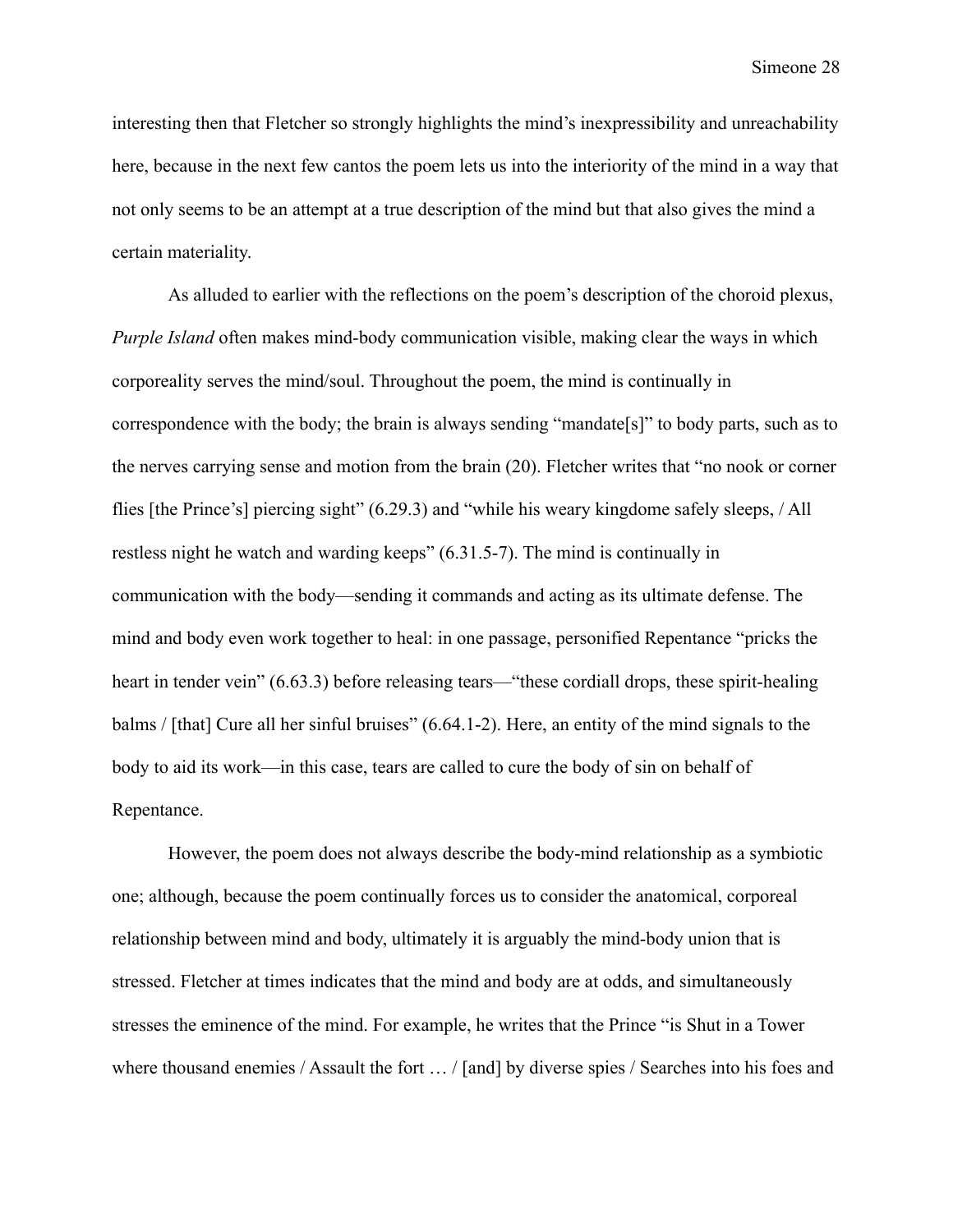friends designs: / For most he fears his subjects wavering minds. / This Tower then onley falls, when treason undermines" (6.38.2-7). Here, the body is depicted as being capable of acting separately from the mind and even against it, which contradicts much of the body-mind harmony established by the rest of the poem. So, the poem's narrator asks, "what are those warlike Knights" that protect the mind against the body's attackers (9.5.4) both within and without. In the poem's later cantos, many stanzas are dedicated to answering this question; the first answer is "Heaven," and then the narrator lists many personified virtues as "Commanders," including Knowledge, Contemplation, Humility, Obedience, Faith, Penance, Amendment, Gratitude, Patience, Fortitude, Temperance, Chastity, and Modesty (6-41). Fletcher thus completes his autological project—Christian virtues protect the mind against the body's threats. Because these cantos focus on how the body's treason is stopped by external, divine forces channeled through the mind, what emerges from the poem is in part Fletcher's unwillingness to detach from the old model of the body as a prison, loathsome in comparison to the mind. However, though in many ways this emphasis on the body's treason seems to separate mind from body, it also seems that by taking the reader on a journey through the body, where we can visualize the body's physical relationship to the mind as both a defender and a threat, the reader is ultimately better equipped to understand the virtues of the mind, which act as conduits for heavenly influence. In other words, the immaterial, moral processes of the mind are rendered visible as the poem "materializes" the body's treasonous subjects as well as the mind's warlike knights.

The poem's exploration in the sixth canto enters a very metaphysical space that allows us detailed access to the mind. The poem's narrator informs us that while the mind (the Prince) is "shut in a Tower" which is the head (6.38.2), we will now try to "view his glories wonderment, / And get a sight of what we so admire" (6.39.3-4). Already, the poem is inviting us into the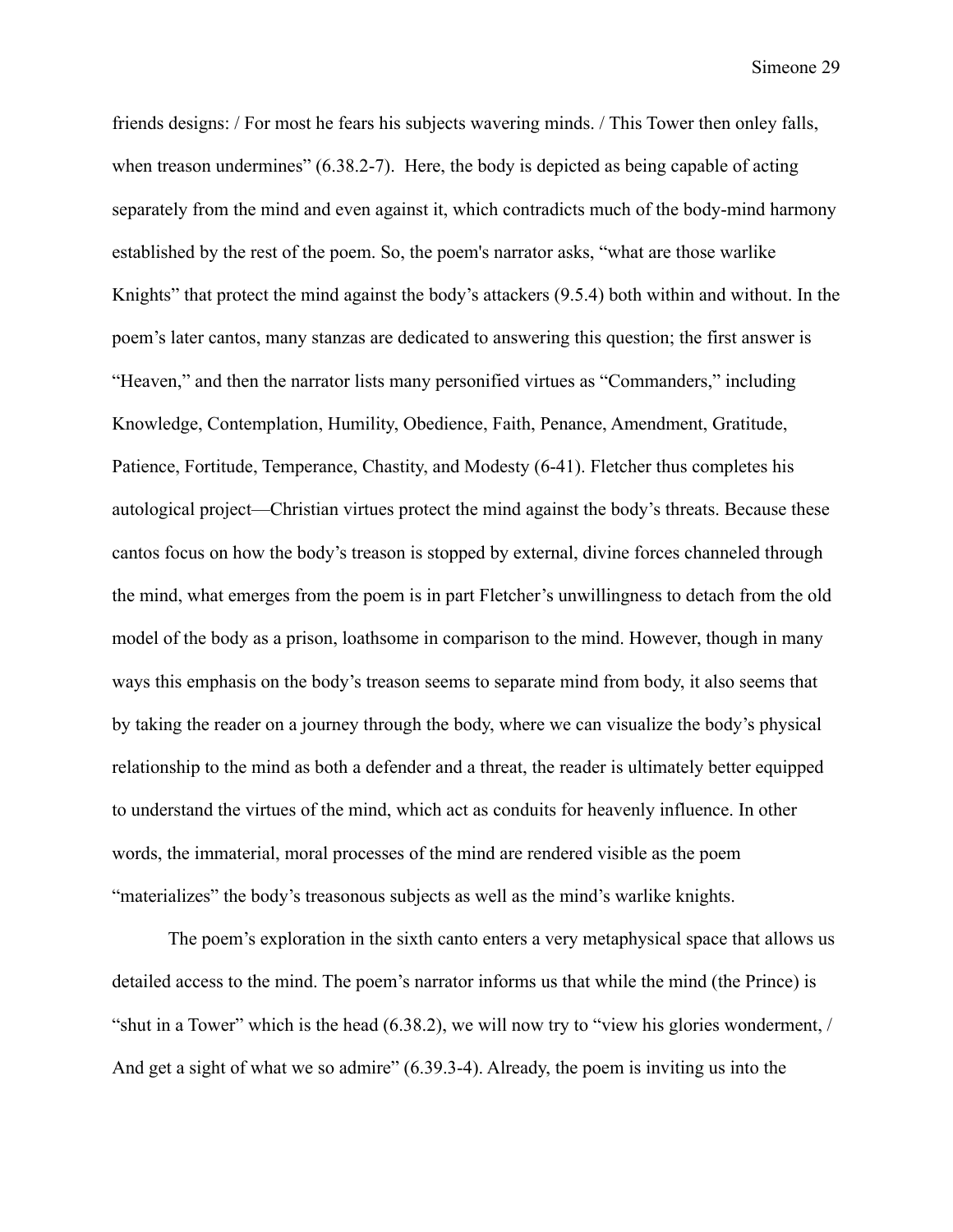interiority of the mind, like it took us into the interiority of the body, in a way that it has claimed should be impossible. Interestingly, the poem seems to indicate that it is *because* the mind is trapped in the body that it can be in our view: the narrator tells us that while the Prince "lurks in earthly tent," we must try to "view his glories," because "when away from this sad place he flies, / And in the skies abides, … / Too glorious is his sight for our dimme mortall eyes" (6.39.1-7). Here, though the body is what imprisons the mind, it is also what allows us to gain knowledge of the mind's most "unknowable" qualities.

As Thomas Healy remarks in his 1991 essay on the poem, the final cantos' description of these qualities is "given the appearance of the dissection continued," as if we are still to some extent engaged in a tour of the physical body (348). Up to this point in the poem, the poem's narrator had been "dissecting" the island region by region, mostly describing its physical properties as well as the many defenders that populate it and the distribution of labor among parts. When the poem focuses in on the mind, the approach is not all that different—we are introduced to the mind's eight counselors: "Within the Castle sit eight Counsellors, / That help him in this tent to govern well" (6.41.1-2). The narrator tells us that the Prince/the King has three "inmost private counsel"—the understanding, the will, and the Church or elect. The other counselors, the "five senses," are described as "five of less dignitie" who "have outward Courts, and in all actions prie," but refer certain tasks to "Courts more fit and high" (6.41.2-7). This systematic description of the Castle's "inhabitants," where they reside, and what their organization is very much mirrors the dissective mode used throughout the poem to explore the body. In other words, in this new venture into the Castle, there is not immediately that much of an indication that the poem is entering a new, non-dissective space. In this way, the language of the poem itself seems to register a struggle over the extent to which the mind can be described as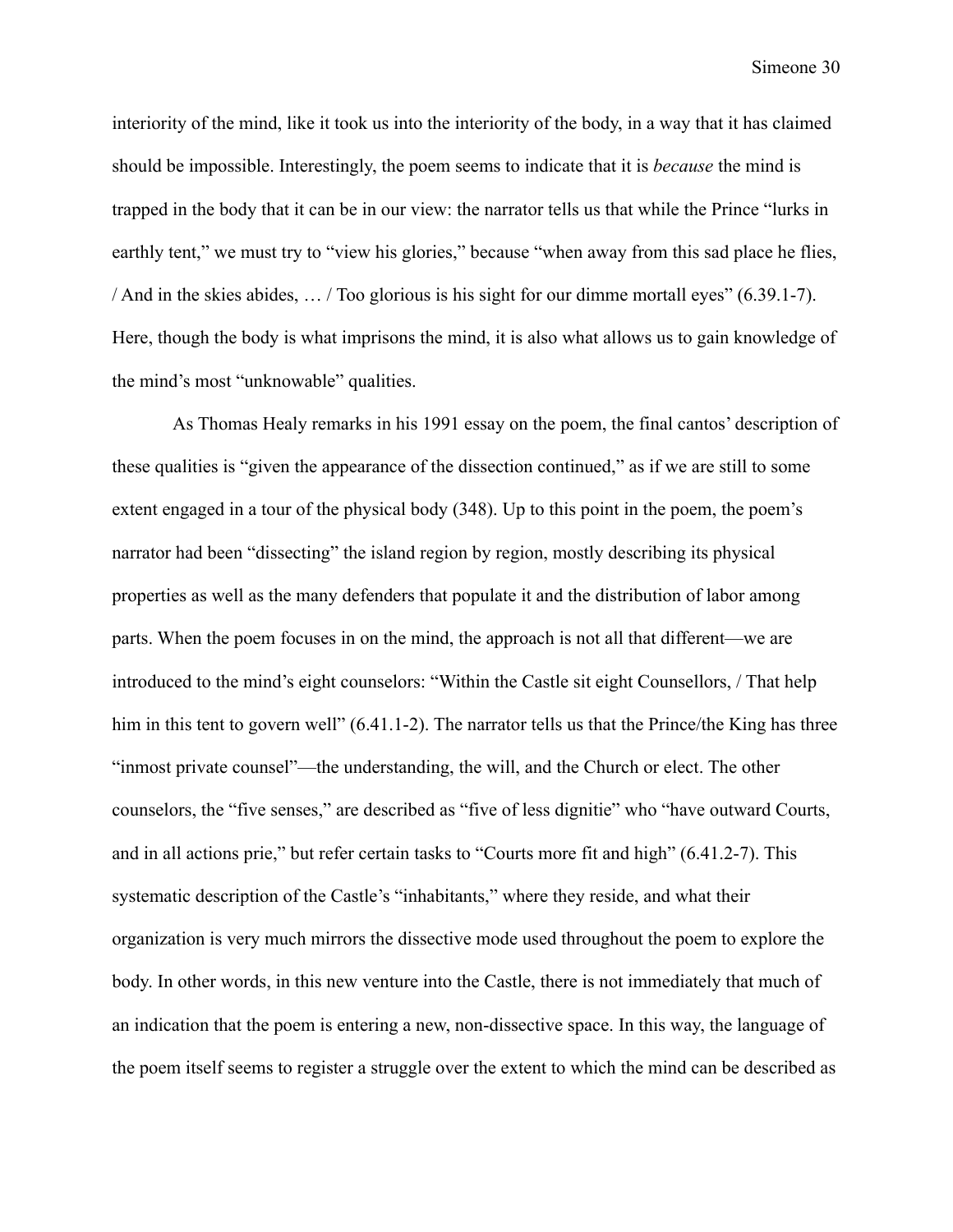in part a corporeal entity. As the canto continues, there is similar imagery of functional and orderly collaboration between moving "parts" in the mind to the imagery that the poem previously used to gain knowledge of bodily functions and organization. One example of this is when the narrator explains the duty of personified common sense to take in all of the five senses' informings in order to act as a "Judge and Arbiter" of every thing (6.42.6). Describing how this "Judge" disseminates his rulings, the narrator tells us: "through strait waies the nimble Post ascends / Unto his hall; there up his message sends, / Which to the next well scann'd he straightway recommends" (6.45.1-7). The canto continues in a similar vein—another stanza describes how the fancy, "*Phantastes*," sends his messages to the Prince who scrutinizes them before "commit[ting] them to his Treasurie, / Which old *Eumnestes* keeps, Father of memorie" (6.48.1-7). In these stanzas, Fletcher leverages a similarly dissective mode as was used in earlier cantos to let us into the interiority of the mind, despite the poem's insistence on the inexpressibility of the immaterial mind.

These cantos appear as an attempt to demystify the mind's workings using an approach meant for exploring physicality; in this sixth canto, the poem paradoxically explores the mind as if we can know it like we can know the body. So much of his poem is about knowledge of the body, but Fletcher clearly distinguishes the mind as the most crucial component of the human and in some ways frames knowledge of the mind as the ultimate goal of the poem. Given this, it appears that Fletcher saw extensive exploration of the body as a prerequisite to gaining intimate knowledge of the mind. *Purple Island* indicates that the value of the body is partially in its ability to be dissected—to open itself up to our autology, or, our endeavors in self-knowledge. The poem facilitates a similar process with exploration of the mind, and in doing so materializes the body-mind relationship, giving it a certain tangibility that is familiar in study of the material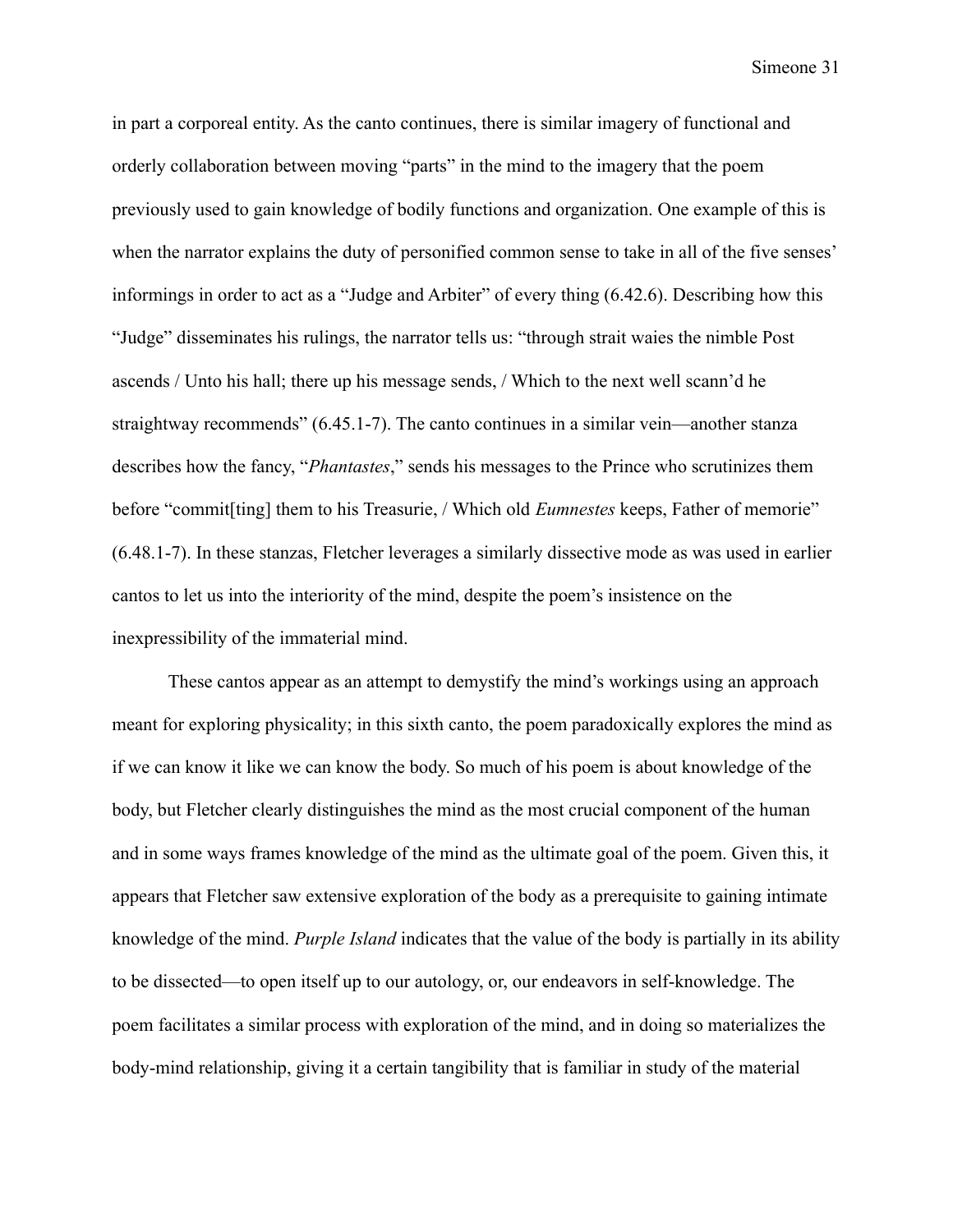body but not in the study of the immaterial mind. Though Fletcher's allegiance to the "corporeal prison" model (which in some ways distances body from mind) is evident in his poem, *The Purple Island* ultimately indicates that it is precisely the mind's close relationship to the body that enables us to understand it and its incredible faculties.

#### **Conclusion**

Jonathan Sawday has argued that Fletcher's *Purple Island* "looked back to the harmony of body and soul which the older metaphors of correspondence had once traced. In this sense, *The Purple Island* was the very last gasp of the old mentality," before the narrative that the body is entirely distinct from the soul took over (172). I have argued that, though Fletcher's poem navigates tensions between the value of the body versus the value of the mind, it ultimately frames bodily knowledge as crucial for understanding the mind and for understanding the self; this creates one kind of harmony between body and mind—knowledge about both can be served by an exploration of the body's functions, structures, and hierarchies. Fletcher's literary anatomy also creates another kind of mind-body unity: Fletcher uses his dissective mode to challenge even the distinction of immaterial and material, observing and describing the mind in a very similar way to how the body is dissected, thereby emphasizing the embodiment of the mind in a way that becomes rare at the end of the seventeenth century. Whether for better or worse, *Purple Island*'s dissective mode continually reminds us of and encourages us to consider the embodiment of the mind. In this way, *Purple Island* is an important manifestation of a pivotal moment in the seventeenth century when the culture of dissection accomplished a dual anatomy where humans could understand themselves as both fragmented and whole beings. *The Purple Island* does not ultimately reduce the wholeness of the human, paradoxically demonstrating the unity of mind and body by studying it as a dissected, partitioned thing. The next chapter explores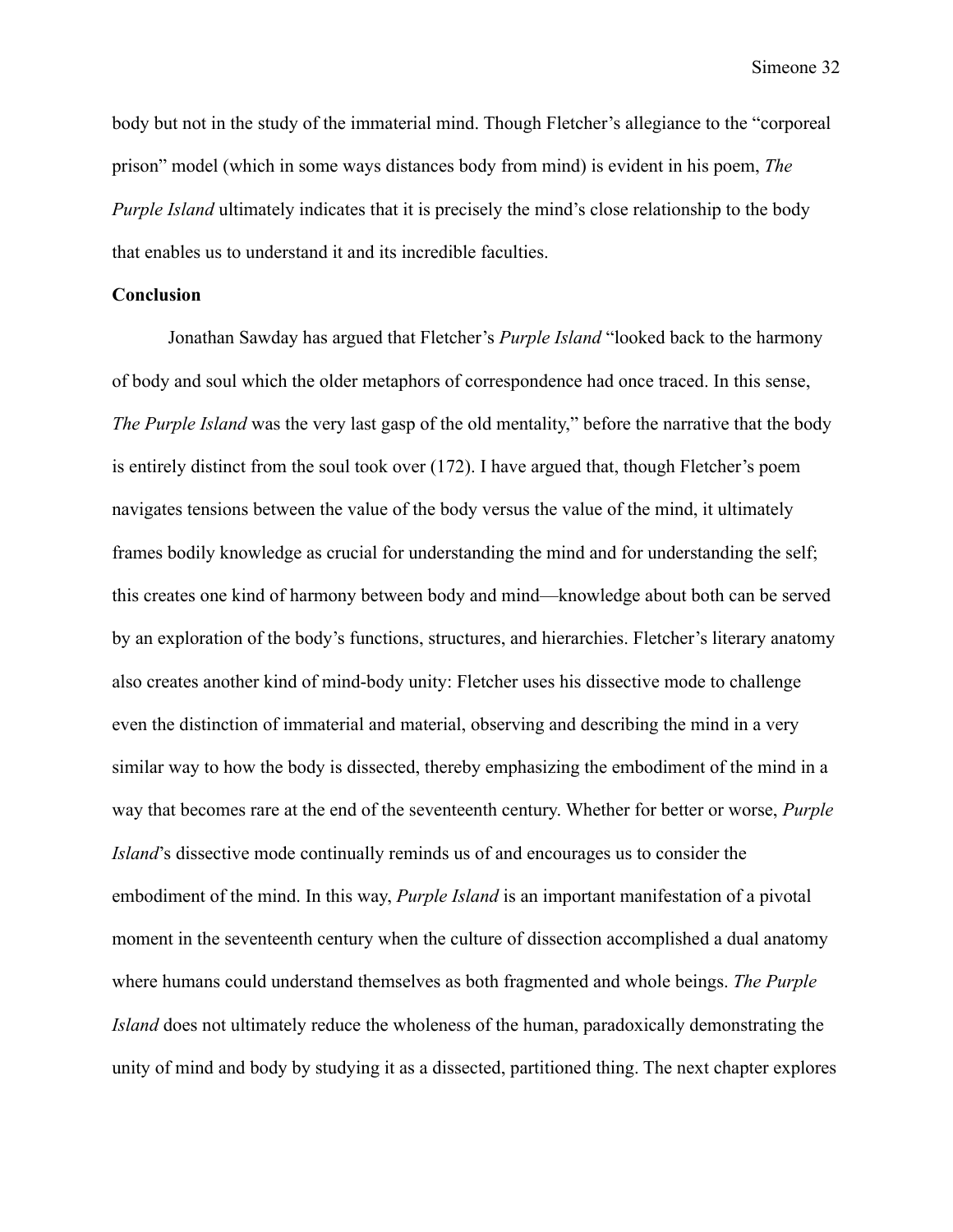a text that is an altogether different response to the seventeenth-century culture of dissection, this time at the end of the century, when Cartesian philosophy had largely solidified the human as a bifurcated being that is, in the end, truly defined only by the mind.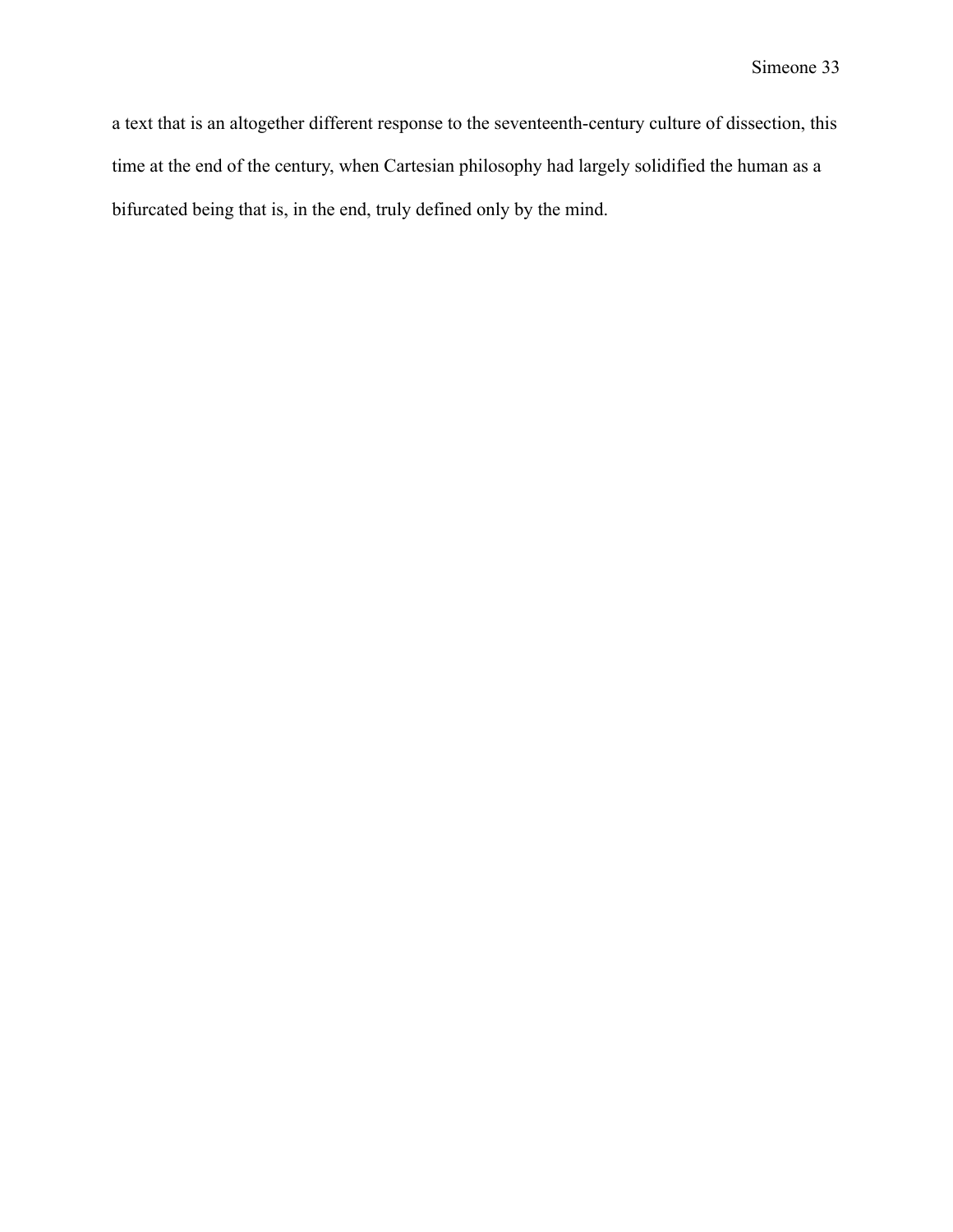#### **Chapter Two: The Anatomy of Disembodiment in** *A Voyage to the World of Cartesius*

*The Purple Island* intervenes in anatomical knowledge by embracing the traditional holistic view of the body while creating an autology that benefits from the way a dissective mode can open up and make visible the strong link between mind and body. In contrast, Gabriel Daniel's *A Voyage to the World of Cartesius*, published nearly sixty years later, for the most part no longer attempts to delineate anatomy's relationship to harmony—perhaps because by 1690, early modern philosophy had largely moved on to a new model that appeared to disrupt this anatomical harmony in profound ways: the machine metaphor of the body. This model defined the body as a purely mechanistic entity which was ultimately no different than a man-made automaton, and in this way was easily severed from the mind, and was no longer seen as a nearly equal determinant of selfhood and of what makes us human.

The machine metaphor of the seventeenth century is largely attributed to Descartes, and can be seen as the result of a Cartesian anatomical and philosophical culture that in some ways *anxiously* solidified the distinction of the body amidst the growing presence of lifelike automata in European culture. In his lifetime, Descartes visited the royal gardens of St. Germain-en-Laye, built in the 1550s for Henri II, which made a deep impact on him; he was particularly affected by its animated statues—added to the garden's grottoes and fountains in the early seventeenth century—which, according to his descriptions in *Treatise on Man* (1662),<sup>3</sup> could even appear to play certain instruments or utter words depending on the movement of the pipes (Maisano, "Infinite Gesture," 73-4). A famous passage from *Meditations* (1641) reveals how Descartes's experience with automata influenced how he began to see the human body: in it, he asks, "if I look out of the window and see men crossing the square, … do I see any more than hats and

<sup>3</sup> *Treatise on Man* is an unfinished treatise that Descartes wrote in the years 1629-33, but that was first published posthumously in 1662. So, Descartes' reflections in *Treatise* about the St. Germain-en-Laye gardens, in reality, preceded his reflections in *Meditations*.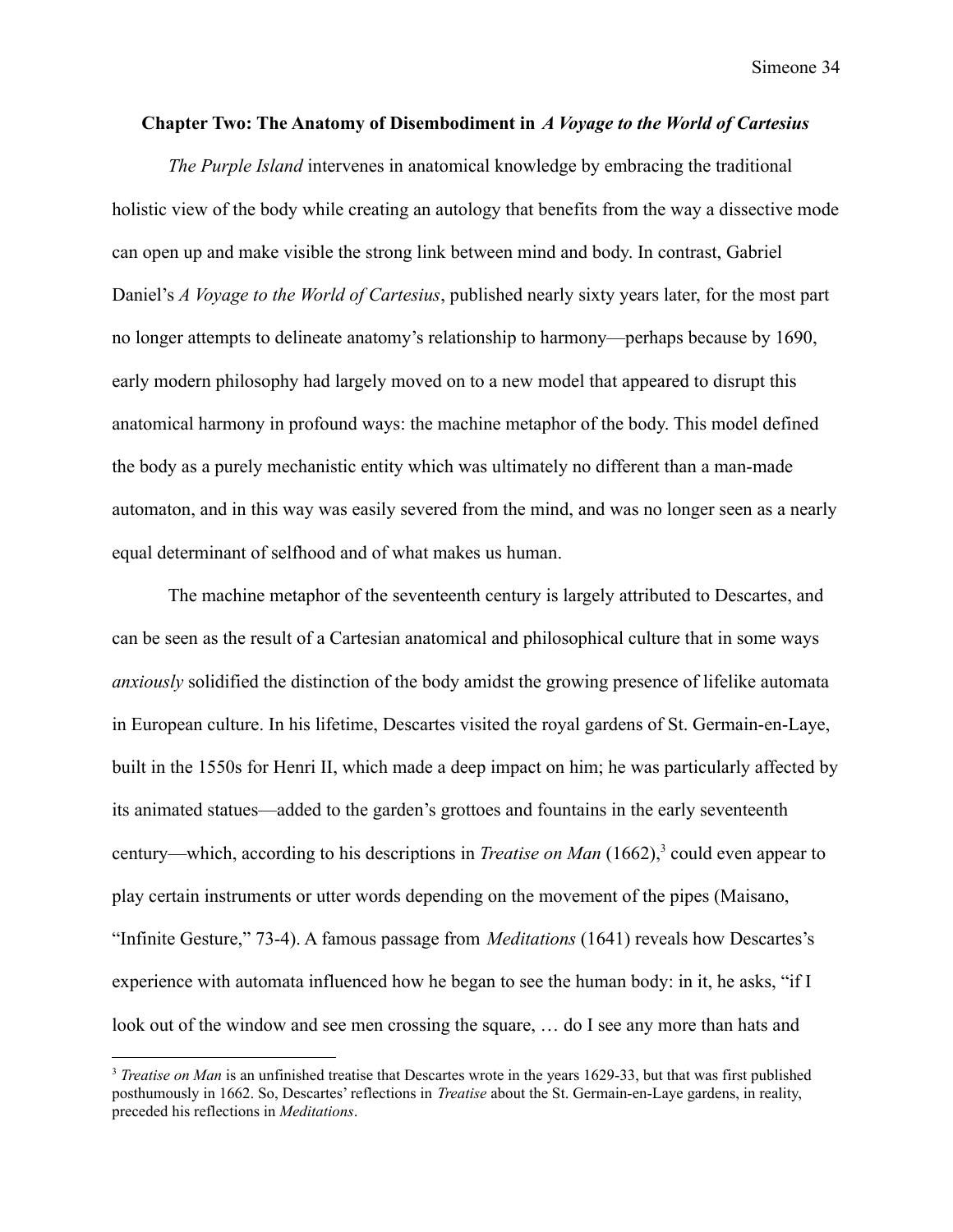coats which could conceal automatons?" (68). By 1641, then, it was clear that Descartes felt that the human body was essentially indistinguishable from the many automata—mechanical birds, animated clocks, moving statues—which populated both the real world and the literary imagination of seventeenth-century Europe.<sup>4</sup>

Since his visits to the royal gardens, much of Descartes's philosophical writing attempted to illustrate that animation in human beings, just like in the lifelike statues, did not require the presence of a rational soul; it is as if, in the presence of such uncanny imitations of human physicality, the body no longer seemed like something that separates us from either animals or man-made objects. Though the culture of dissection that gave rise to *Purple Island* revealed the body's more automatic processes—Fletcher certainly created an anatomy that was ordered, systematic, and to some extent self-sustaining—the poem's depiction of the body is not ultimately a mechanistic one, but rather a vitalistic, harmonious one. As I have discussed, this is perhaps partly reflective of the fact that Fletcher wrote his poem at a time of indeterminacy—the lines between partition and unity, and mind and body were not yet drawn. By 1690 and Daniel's *Voyage*, there were bolder lines, and a general consensus regarding the mechanistic view of the body, which continued to be informed by Descartes's legacy. While Daniel does try to resist elements of this view, assert the importance of the body in defining the self, and generally critique Cartesian anatomy, he does so much too late. Despite this, what ends up standing out is the way his satire inadvertently calls attention to what the impetus behind the machine metaphor was in the first place: an anxious need to assert humans' transcendence of mechanism as a growing number of automata and other artificial creations challenged our previously-held conceptions of the body-soul relationship and the category of the human.

<sup>4</sup> For a comprehensive collection of essays on literary representations of automata in the early modern period, see Hyman, Wendy Beth., editor. *The Automaton in English Renaissance Literature*, Ashgate, 2011.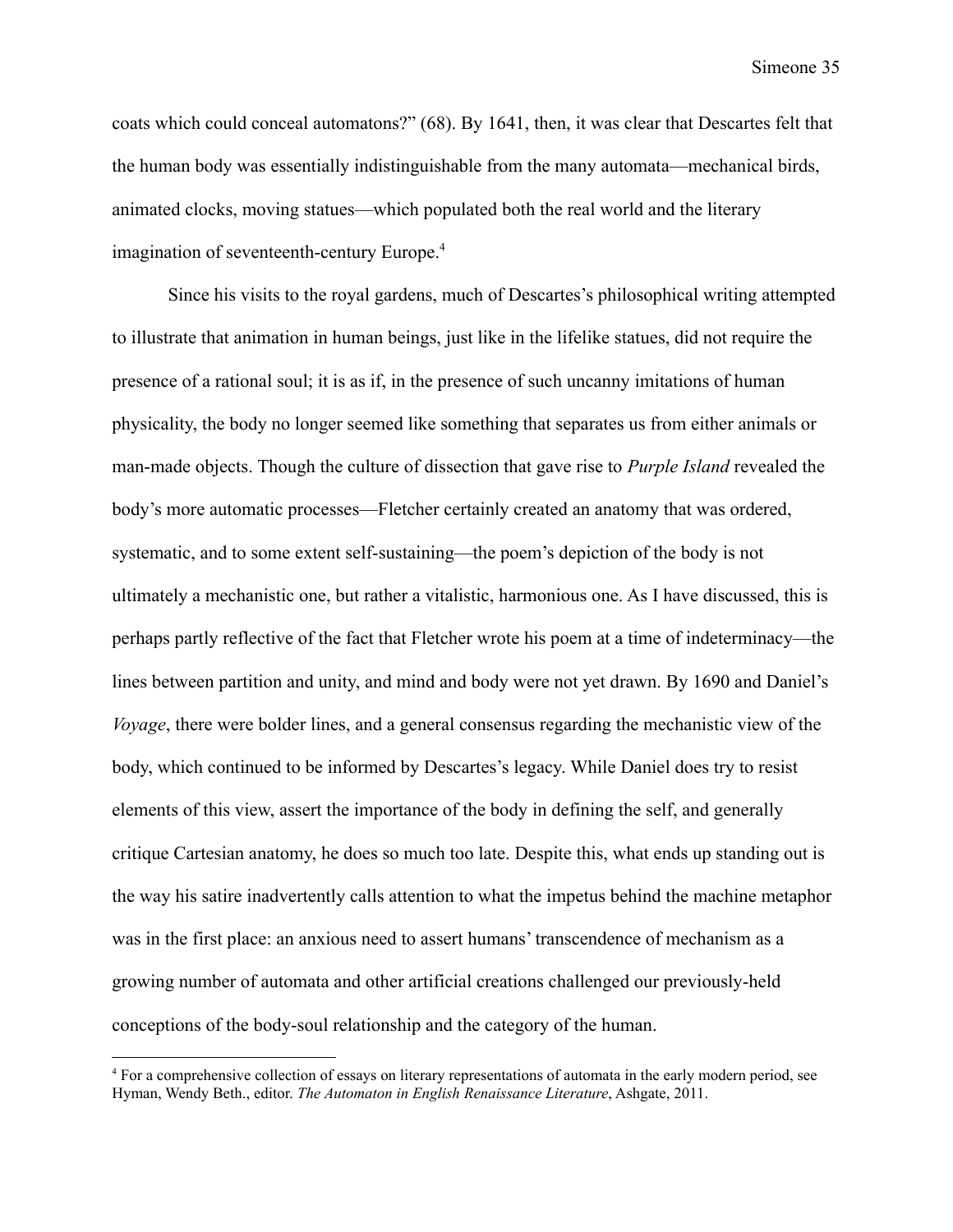It is worth noting that it is, at first, difficult to see *Voyage* as anything other than a failed project—it is a satire aimed at Cartesianism which does not ultimately have any tangible impact on the legacy of the ideas it attacks, including Cartesian dualism and anatomy, at least beyond that of adding support to already-existing critiques. As philosopher Justin E.H. Smith points out in a 2019 essay on the fiction, it is not entirely clear why Daniel decided to "take on Cartesianism" when he did, especially seeing as the "doctrine he attacks in 1690 [was] hardly new" at that point (793). Furthermore, as Smith writes, the Cartesians of Daniel's time were, for the most part, not defenders of the orthodox Cartesian views Daniel attacks, and instead subscribed to a philosophy that had undergone fairly significant evolution away from the standard version of Cartesianism in the years since Descartes's death in 1650 (793). It is therefore unclear how Daniel's attack could have provoked its intended audience, and indeed the fiction received little attention upon publication, and notably was not responded to by Cartesian theologian Antoine Arnauld (1612-1694), who was the intended target of Daniel's effort (Smith 794). If Daniel was in fact less focused on a tangible impact and simply more interested in the more superficial aim of provoking an adversary, it seems that this would have aligned with the reputation given to him by some of his contemporaries. Smith quotes French theologian Pasquier Quesnel (1634-1719), who wrote in 1693 about Daniel that "there is in the world a certain personality who … is a sort of adventure-seeker, who wishes at whatever price, by means of dazzling combat, to cause people to talk about him" (2); according to Quesnel, Smith notes, Daniel was simply so disappointed at having failed to elicit a response from Arnauld to his previous works that he decided to "try [Arnauld] out in a different spot"—Cartesianism (2). A close-reading of *Voyage* to some extent supports Quesnel's evaluation. As I will show throughout this chapter, there are numerous places where Daniel's attacks arguably miss the mark, and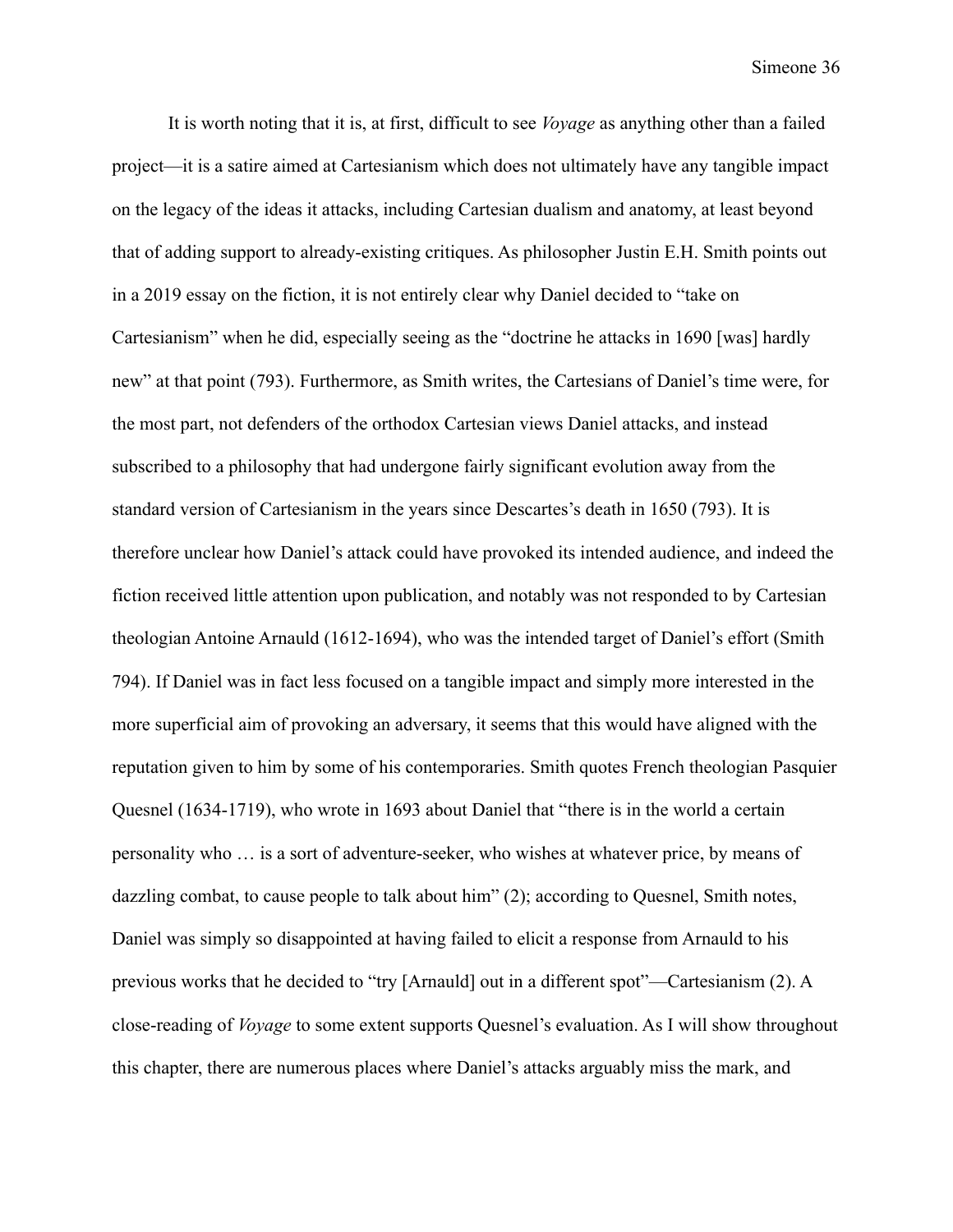where they do not appear to be useful besides being echoes of already-circulated critiques against Descartes which, by 1690, felt like too-late additions.

However, passages from *Voyage*'s opening pages indicate that, in writing the text, Daniel was not just interested in provoking Arnauld and gaining attention, but also or instead was driven by a sincere desire to have *Voyage* function as a work of serious philosophy that would reveal the "truth." Importantly, as author of this fiction, Daniel is a kind of outsider—he did not have the social identity of "philosopher," and, prior to the story's publication, had previously been known only for religious writings that implicated him in contemporaneous theological debates (Smith 791). We can begin to see how the import of *Voyage*, then, as a sort of outsider text, is as an attempt to *make sense* of philosophical convictions, rather than *uproot* them; instead of being read as a treatise that actively creates its own anatomy (or even successfully discredits the structures it attacks), *Voyage* is perhaps better read as an inadvertent invitation to readers to navigate the often comically competing fictional characters' perspectives in order to ultimately arrive at their own conclusions about the truth of notions about the body, humanity, and selfhood. As it does this, regardless of whether *Voyage* successfully asserts any "truths" or lands any critiques, I argue in this chapter that the most "successful" critique of *Voyage*'s is in its satirical framing of Cartesian anatomy as a contrived fantasy, but that ultimately its impact seems more usefully interpreted less as a critique and more as a lively reminder of the machine metaphor's fixation on transcendence.

It is worth elaborating on how *Voyage* can be understood as a landscape of competing "observations" and perspectives that the reader must navigate. Importantly, as I have mentioned, Daniel sees *Voyage* as a model of true philosophy—an exploration that is based on clarity and evidence, features which he feels Descartes's treatises lack. In his preface, Daniel writes that "no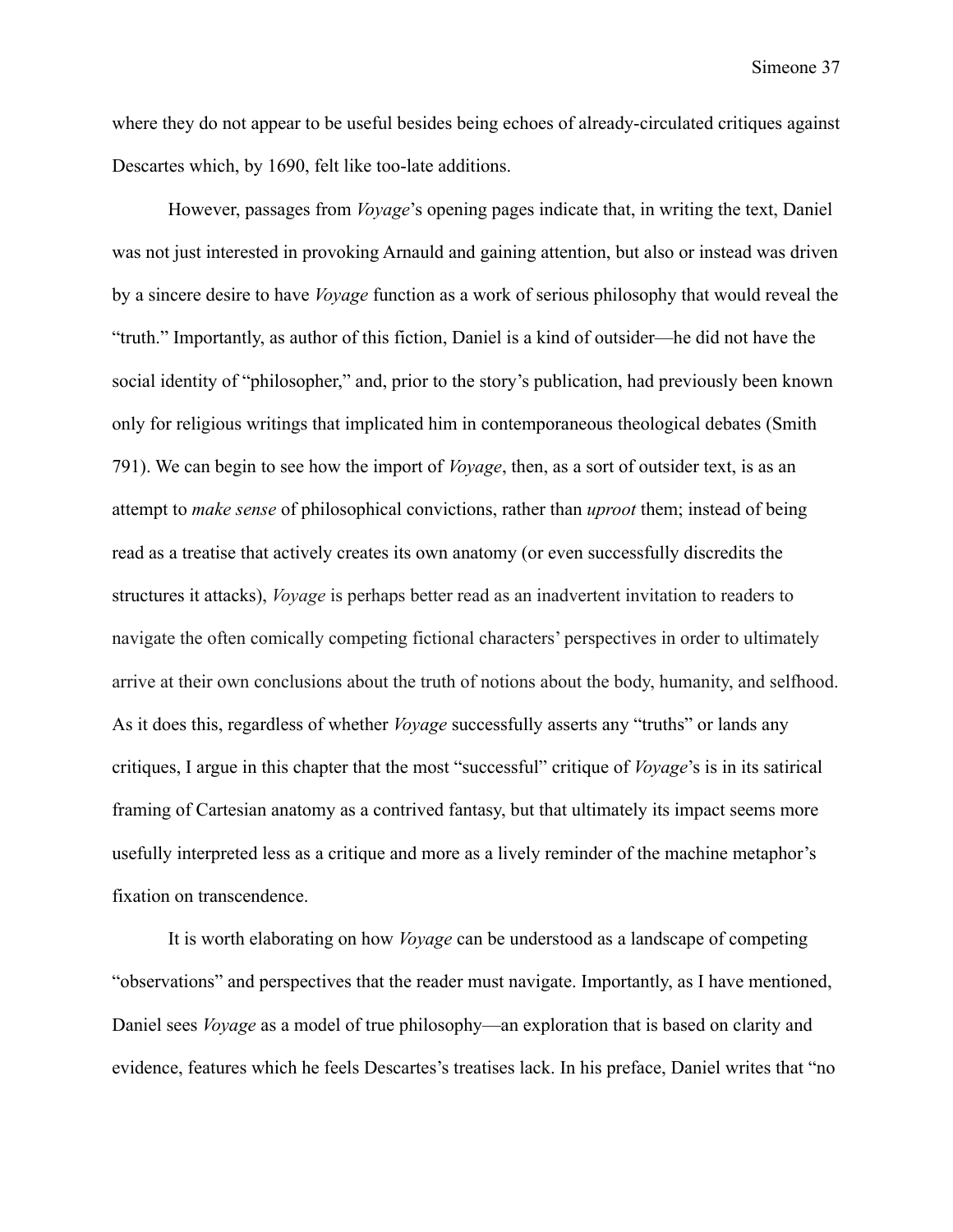one will deny but that some of [Descartes's] Principles … [are] meer Suppositions without Proof" (xi). Here, Daniel's critique seems to be, in part, one about demonstration—this is a concern that, arguably, reflects the growing importance of tangible demonstrations and proofs for early modern thinkers thanks to emergent forms of experiment-based science, including but not limited to, anatomy and dissection. Passages from Descartes's *Meditations* suggest that Daniel was far from the first philosopher to express this concern about a lack of proof or demonstration in Descartes's thinking: Descartes's laments that many of those people who refuse to believe his claim that the human mind is wholly distinct from the body<sup>5</sup>—the claim which the majority of this chapter focuses on—do so "for no other reason than their claim that … no one has been able to demonstrate  $\ldots$  [this]" (48).

It is worth considering that this idea of demonstration characterizes the particular notion of proof utilized by early modern anatomists. Lawrence Principe, in *The Scientific Revolution* (2011), reminds us that the sixteenth and seventeenth centuries "witnessed striking shifts in thinking about the natural world and humanity's place in it" (Principe). As I have discussed in other parts of this project, new methods, priorities, and philosophies of knowledge production were some of the most significant of these shifts—early modern natural philosophers increasingly defined experiment, empiricism, observation, and demonstration as the methodology requirements for discovery about the natural world. Medical historian Daniel H. Garrison has noted that "Europe's classical heritage had been knowledge based upon assertion, argument, and (sometimes) description," before discovery in the early modern period came to rely more upon direct observation and hands-on investigation and instruction (LXVII). The powerful influence of the notion of *anatomia sensibilis*—"anatomy you can see rather than what you read" (Garrison LXVII)—a term coined in 1522 by Berengario da Carpi, reflects how

<sup>5</sup> In Descartes's *Meditations*, as in this project, "soul" and "mind" are used fairly interchangeably.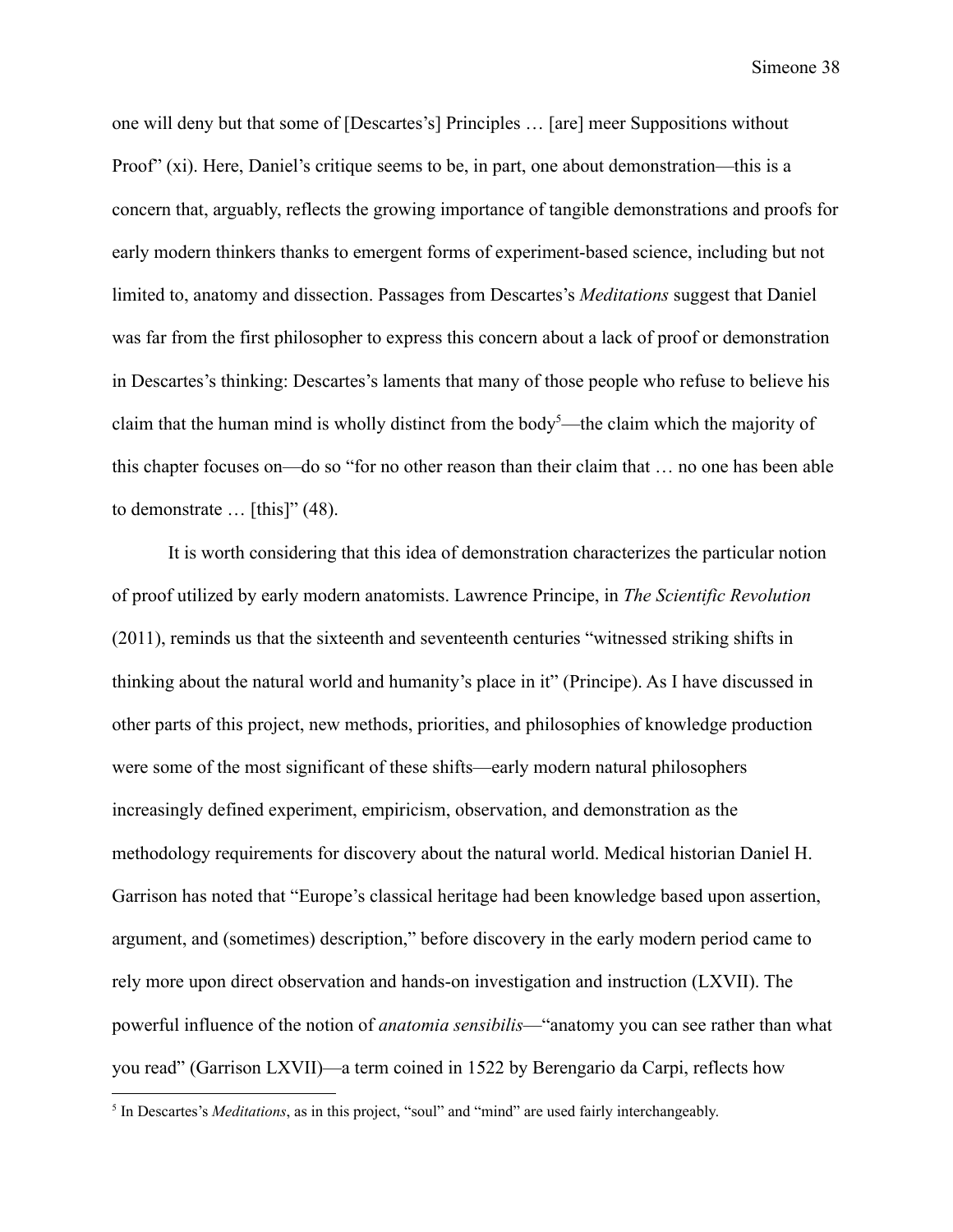important these principles were to early modern anatomy. The appearance of anatomical texts augmented by illustrations—beginning with Berengario's publications and later, the publication of Vesalius's *Fabrica*—directly manifested the notion of *anatomia sensibilis*. Such visual explorations—which became the standard for early modern representation of anatomical knowledge—were of course informed by direct observation of the body and demonstration of its workings via dissection; arguably, these illustrations themselves constituted printed dissections. In fact, they can even be seen as constituting "nothing less than a demand for an anatomical understanding of the human body based on observation and dissection of human bodies," as historian Vivian Nutton has argued (LXXXV).

It seems then that when Descartes's critics dismissed his claims about the distinction of mind and body due to a lack of demonstration, they reflected this early modern conviction that proper anatomy demands direct observation of the body. Notably, Descartes vehemently disagrees with the criticism that his anatomy is not properly demonstrated, and frames *Meditations* as a collection of arguments which will achieve "such a level of lucidity that ... [they] ought to be regarded as the most precise of demonstrations" (49). Here, instead of alluding to the possible validation of his theories via experiment (Descartes was in many ways an experimental philosopher, including in anatomical science), Descartes explicitly claims that his writing alone will suffice as a demonstration. However, as neurobiology researcher André Parent puts it in a 2019 article, the systematic dissection method *anatomia sensibilis* "emphasizes … sensory over textual versions of the truth" ("Berengario" 1). In some ways, Descartes's insistence that the body is wholly distinct and separable from the mind—as it exists only in his writing and can not be demonstrated on a dissection table—feels like a textual rather than sensory anatomy. By opening *Voyage* with an insinuation that the ensuing text will include more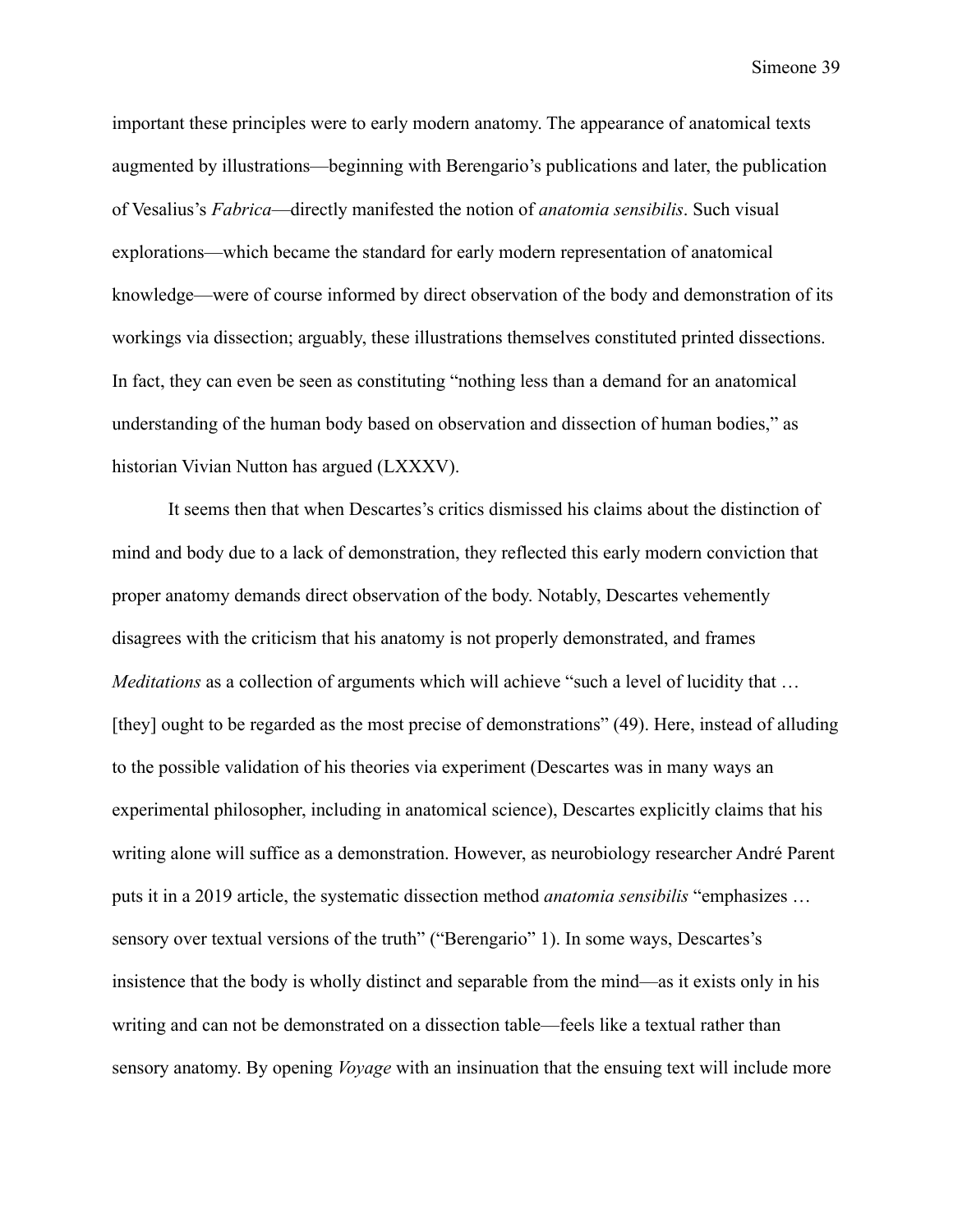proof than can be found in Descartes's work, it feels implied that the fiction's explorations of and assertions about the mind and body will better meet the period's standards for anatomical knowledge by providing a level of evidence—perhaps even *anatomia sensibilis*—that cannot be found in a philosophical treatise alone.

Through its imaginative depiction of disembodied souls, *Voyage* does transcend the possibilities available in reality for the demonstration of dualism; it is worth briefly noting that the fact that the fiction imagines what Cartesian dualism would look like in action by creating Cartesian characters who can detach their souls from their bodies starts to make Daniel's creative "demonstration" of dualism seem more like tribute than criticism.<sup>6</sup> However, as I will show, the narrator's direct interactions with disembodied souls (including his own) reveal flaws in the fictional Cartesians' assertions about the soul-body relationship, including the assertion that the Cartesians's selves can be fully constituted without their bodies. Nevertheless, because, with *Voyage*, Daniel himself uses text as a vehicle for his explorations of and convictions about the soul and body through the experiences of a fictional narrator—he does not, for instance, carry out a real-life, physical experiment that attempts to debunk Cartesian claims—his project is in this sense no more proof-based than Descartes's *Meditations*.

But, it soon becomes clear that *Voyage*'s narrator is determined to measure the fictional Cartesians' claims against the standards of proof, and it is through his eyes that the reader must attempt to make sense of *Voyage*'s version of Cartesian anatomy, and it is largely because of his first-person perspective that *Voyage* ultimately accomplishes a critique of Cartesianism, fictional and real, that does seem useful—this critique frames Cartesianism as contrived and anxiously

<sup>6</sup> Justin E.H. Smith makes a similar claim in his 2019 essay, "Gabriel Daniel: Descartes Through the Mirror of Fiction." Smith argues that because events that take place in *Voyage* depend to an extent on models that were a "part of Descartes's great legacy," and because the text contains "accurate reflection[s] of some of the most important implications of Descartes's thought …, the satire … seems at times indistinguishable from homage" (801).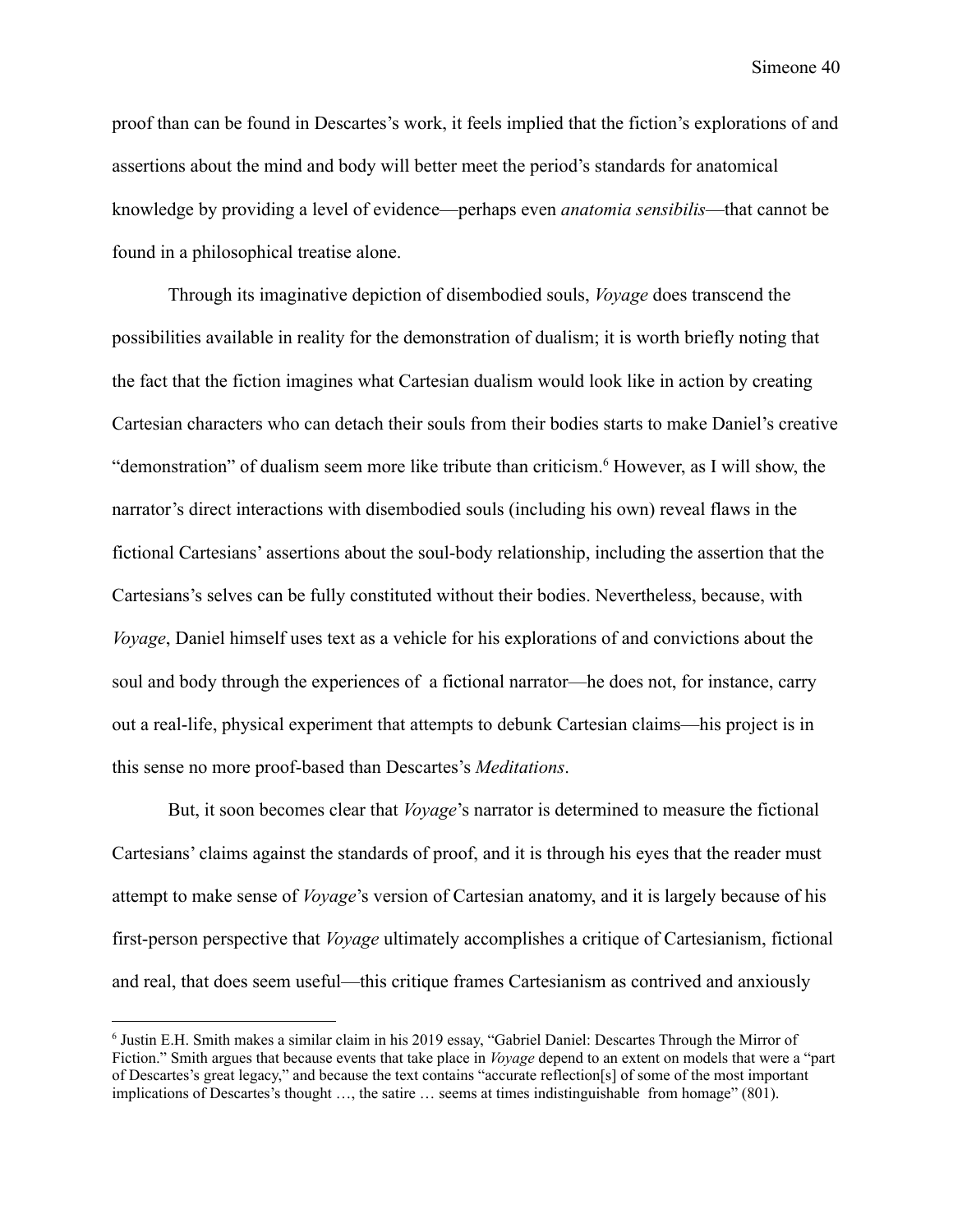preoccupied with the need to assert itself. Throughout different passages in the story, the reader is forced to themself be critical, and to pay attention to the competing "observations" made by both the narrator and the Cartesians, often through direct experience, about the soul's separation from the body. It is ultimately the satirical dialogue the narrator has with the reader about these problems and the Cartesians' reactions to his questions that I argue is what makes *Voyage*'s satire effective—it becomes clear that the Cartesians are not receptive to debate, which helps the text frame Cartesian anatomy as a convenient, contrived construction that is fragilely maintained, and the Cartesians as needing to anxiously assert their beliefs (even at the expense of productive discourse). This reading should remind us of the real anxious underpinnings of Cartesian dualism and the machine metaphor which emerged in part out of an urgent need to establish humanity's transcendence of mechanism at a time when lifelike automata threatened our self-image. We are reminded, through reading *Voyage*, that the machine metaphor was to some degree the product of anxiety and uncertainty; once we see this, we can see how it prompts us to imagine and enact fantasies of transcendence. In a way, *Voyage* embodies the takeover of Cartesian anatomy, reminding us of its appeal even as it struggles to resist it.

#### **Pineal Gland Controversy and the Cartesians' Unsteady, Defensive Anatomy**

In order to figure out how to manually detach his soul from his body, the fictional Descartes performs a series of anatomical experiments designed to demonstrate and prove his convictions about the nature of the soul-body relationship. Notably, as discussed in the previous chapter, Descartes's real work in anatomy and dissection was largely focused on determining "in what place the Soul was seated," which he determined to be the pineal gland (12). According to one of the fictional Descartes's disciples, described simply as "the old Gentleman," Descartes does the same thing—confirms via anatomical experiment that the soul is "not extended through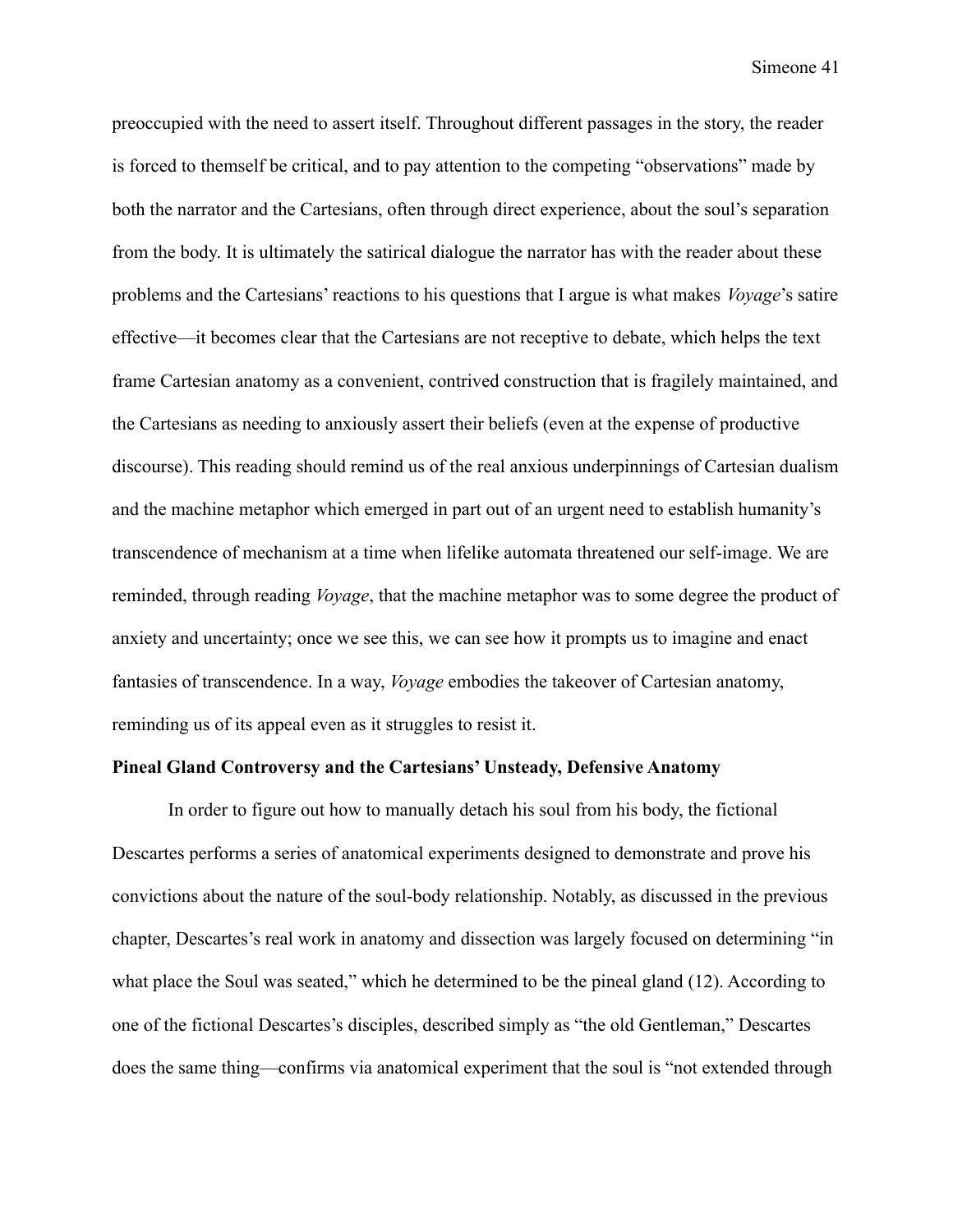the whole Body," and in fact "[keeps] her Court no where but in the Brain"—specifically, in the pineal gland (10). The real Descartes's theories about the pineal gland contributed greatly to the broader Cartesian view of the body as a a machine. In his final philosophical treatise, *The Passions of the Soul* (1649), Descartes designates the pineal gland as the anatomical/material seat of the rational soul, and the interface between it and the body (Lokhorst). As neuroscience historians Francisco López-Muñoz and Cecilio Alamo put it in a 2010 essay, Descartes believed that from its position in the pineal gland, the soul "supervised the communication between the human machine and its surroundings and acted as an internal influence that exerted control over the precise functioning of the human body" (López-Muñoz and Alamo, 449). It is clear that this pineal gland theory, then, contributed greatly to the machine metaphor, and to the conceptualization of the body as a kind of static mechanism until activated into motion by the volition of the soul and the subsequent movement of the gland.

Moments in *Voyage* quickly begin to suggest that the Cartesian pineal gland theory is part of a contrived and false anatomy of the body. In one section, the narrator tells the reader that he agrees with the perspective of an anatomist who views the fictional Descartes as "the ingenious Contriver of a Novel Man" (52). This is, arguably, a label befitting a kind of inventor; it is as if the fictional Descartes has imagined and then constructed a new and unfamiliar image of man—not unlike the architects of the moving statues at the St. Germain-en-Laye gardens. Like these statues, the fictional Descartes's "Novel Man" is also framed as a strange imposter, or false imitator of nature: the narrator explains that the anatomist he refers to also "shew'd and prov'd by ocular Demonstration, this Man of [Descartes's] a quite Different Creature from that which God Created" (52). The implications of this declaration are manifold—it further conceives of the Cartesian "Man" as contrived and unnatural, and is also the first of numerous times the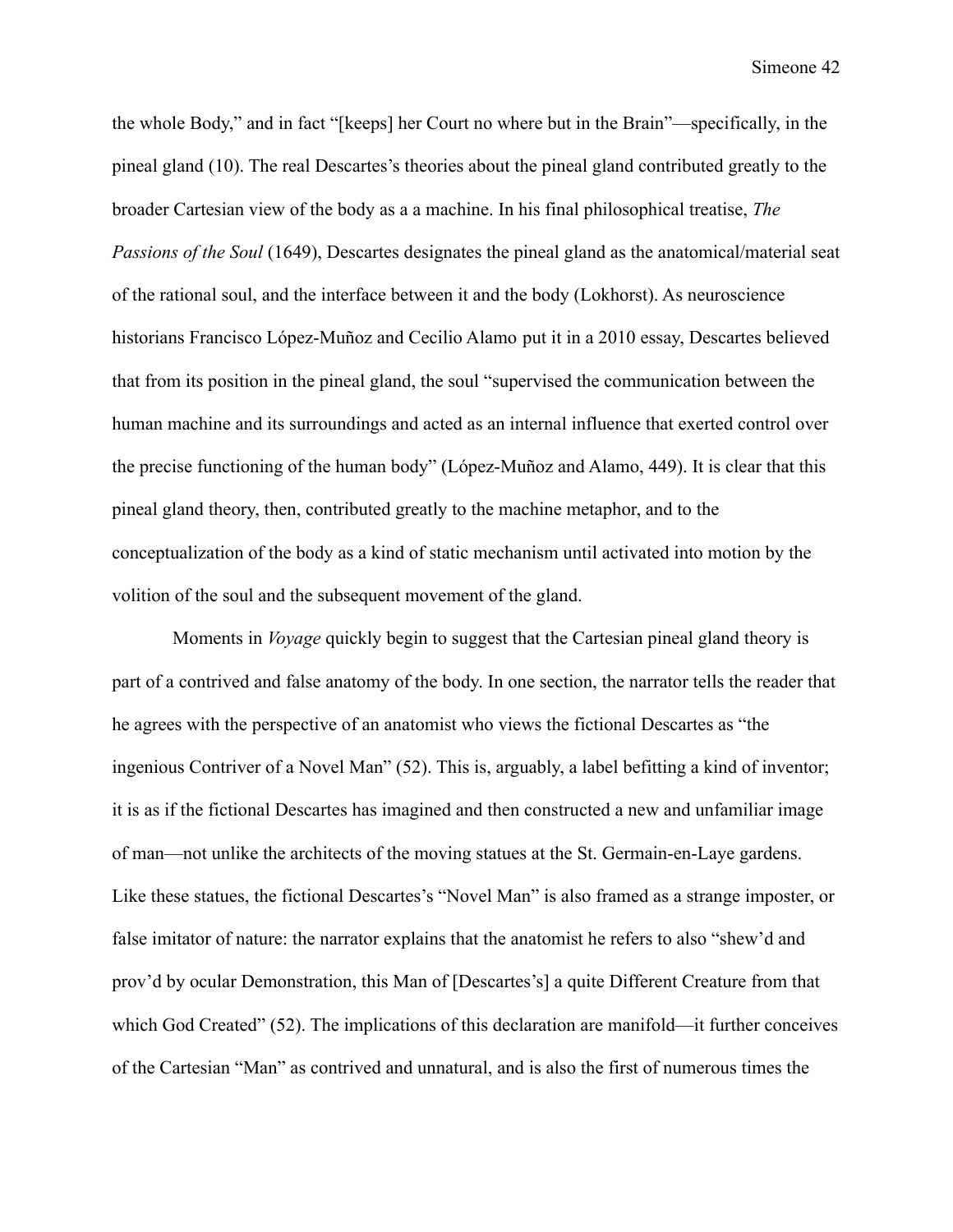text inadvertently requires the reader to weigh the merits of conflicting observations by characters about the body, which are all presented as definitive proof or demonstration. For the fictional Descartes's part, it appears at first that he has arrived at his conclusions about the pineal gland in an authoritative, precise, and ultimately irrefutable manner. The old Gentleman explains to the narrator that

M. Descartes thoroughly examin'd the different Opinions of Philosophers and Physicians thereupon, and after having solidly confuted the greatest part of their Sentiments, that were founded upon but weak and unsound Principles, evidently concludes, The set of the Soul must have three Conditions: First, it must be one; … Secondly, it must be very near the Source of the Animal Spirits; … And in the third Place, it must be Moveable; … Conditions no where to be met but in a little Gland call'd Pineale or Conarium (12-13).

Here, the fictional Descartes's anatomical knowledge seems to meet the conditions of the creation of a credible early modern anatomy—he determines his anatomical structure procedurally, by empirically determining whether the pineal gland can physically serve the soul's functions, as well as precisely, by detailing the parts surrounding and supporting the pineal gland. These are the markers of a conclusive demonstration of anatomical theory. It seems all the more damning for the fictional Cartesians then, when the narrator recalls (not aloud, but to the reader), the conclusions of a "M. Stenon the great Anatomist," telling us that has become convinced of the truth of Stenon's experiments, which demonstrated that

the pineal Gland has not the Situation, much less is capable of those Motions attributed to it, upon [Descartes's] Hypothesis, [and] that the Vessels with which it is encompassed, are not Arteries, which might supply it with the Matter of the Animal Spirits, as M. Descartes supposes; but only Veins, [and] that by consequence the Honour and Privilege it has given it, of being the Closet of the Soul, is without Foundation; and that perhaps it deserves not to be advanced … above the other Glands (52-3).

At this point, we may begin to wonder how the fictional Cartesians have managed to escape such damning evidence and build such a powerful influence despite it. The narrator tells us that he purposefully decides not to challenge the opinions of the Cartesians out loud, saying, "These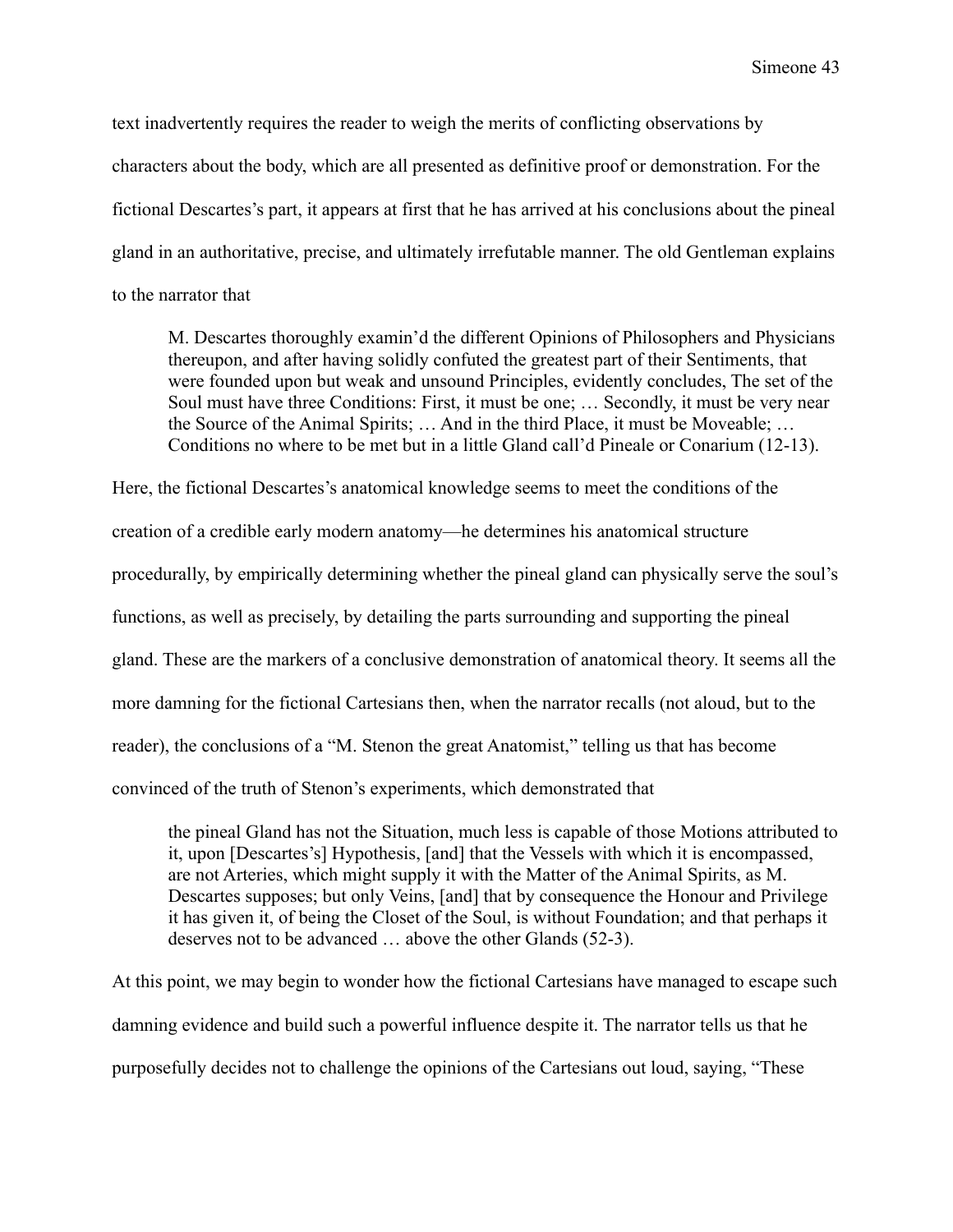were my Thoughts, though I kept them to my self; and I was desirous, as much as possible, to accompany them in their Sentiments" (54). Here, we get the sense that the narrator, in order to remain trusted by the Cartesians so that he can—as he says in the opening passages in the story—"dive to the bottom of Descartes's Philosophy" (7), passively goes along with the assertions and beliefs of the Cartesians. It is, arguably, also implied by the fact that our narrator chooses to stay silent that these fictional Cartesians may not react well to the suggestion that they and Descartes are wrong about the pineal gland. Here, then, there seems to be an indication that the success of the Cartesian anatomy is upheld through stubborn conviction rather than through open dialogue.

It is worth clarifying that the fact that *Voyage*'s narrator calls Descartes's pineal gland theory into question is not particularly consequential in and of itself. Only a small number of thinkers accepted Descartes's notions about the pineal gland during his lifetime, and his theories were almost universally rejected after his death (Lokhorst). Notably, it seems likely that the anatomist character that the narrator cites, "M. Stenon," refers to Danish anatomist and Catholic bishop Niels Steensen (1638-1686), given that he is cited by multiple seventeenth-century anatomical texts in the *Early English Books Online* database as "Stenon" or "Nicholas Stenon."<sup>7</sup> Steensen was one of the main anatomists in the seventeenth century to criticize and ultimately disprove Descartes's assertions about the pineal gland. Since Cartesian views about the pineal gland were already generally invalidated by Steensen and others prior to *Voyage*'s publication in 1690, the fact that Daniel's character creates doubt about these views does not make for particularly interesting or successful satire. Nevertheless, it is the comic way the narrator informs

<sup>&</sup>lt;sup>7</sup> Citers of Stenon include Dutch anatomist Regnier de Graaf (1641-1673) and English anatomists Thomas Willis (1621-1675) and Nehemia Grew (1641-1712). Stenon is referred to by today's scholars under numerous other latinized or anglicized variations of his name, including Nicolaus, Nicolas, or Nicholas Steno, Niels or Nicolas Stenson, and Niels Stensen.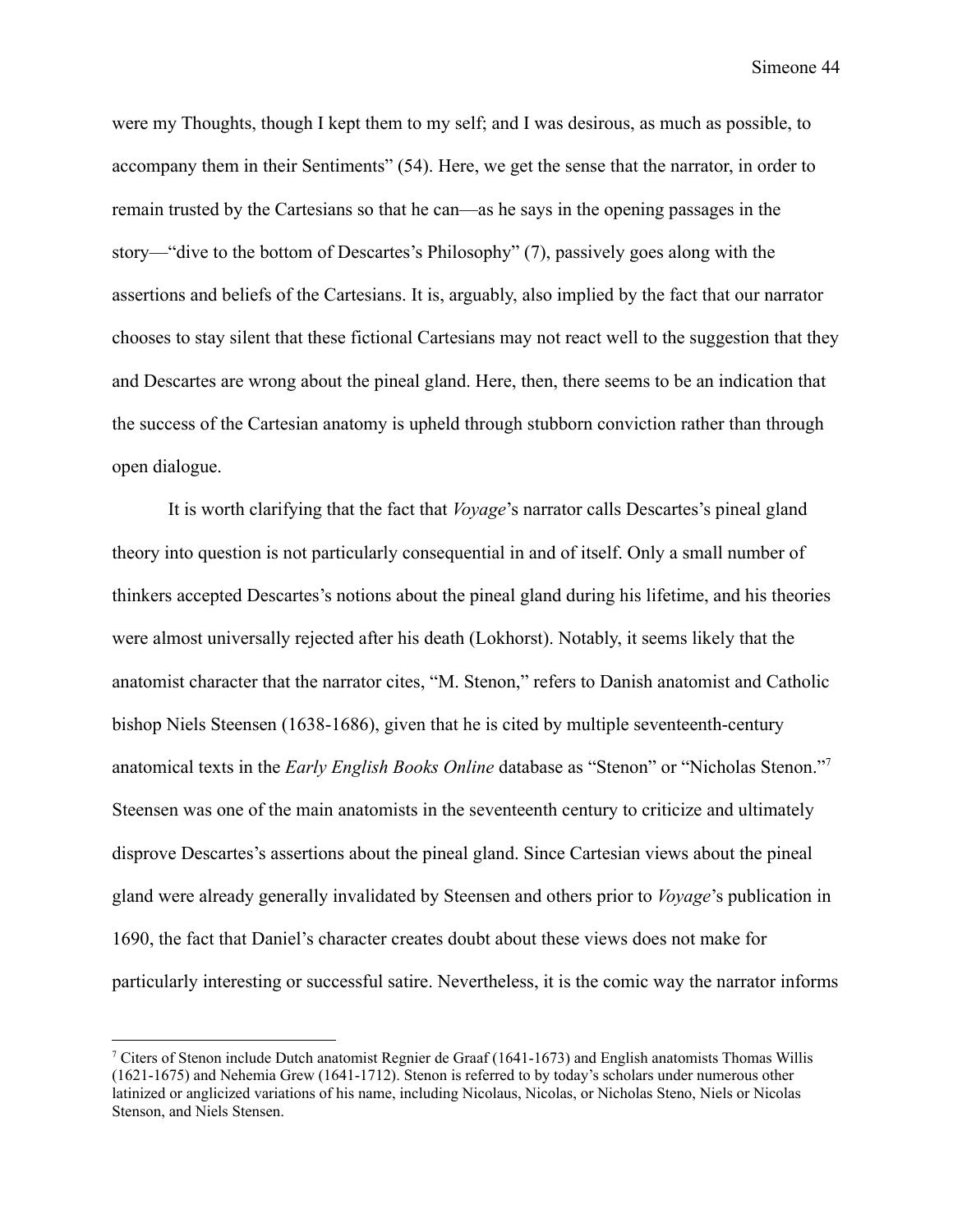us that he will not be bringing up his doubts to the Cartesians that feels effective. This is even more true if we consider how the stability or resonance of the machine metaphor may be at stake in Stenon's criticism and therefore in the narrator's reference to it. We might compare the fictional Stenon's opinion that "perhaps [the pineal gland] deserves not to be advanced … above the other Glands" to a question the real Steensen asked his audience in a 1673 speech he made at the Domus Anatomica, an anatomy theater that existed in Copenhagen in the years 1644-1728: "what beauties would we see, … if we contemplated the entire structure of the body, if we gazed upon the soul which so many and so ingeniously constructed instruments obey?" (Steno 857). Here, the pineal gland is not "advanced" above other parts, to use the language attributed to the fictional Stenon—importance is placed instead on the *numerous* bodily "instruments" which Steensen suggests are controlled by the soul.<sup>8</sup> This is an image of a soul that is extended beyond the pineal gland alone; though this image still frames the body as a kind of mechanism directed by the soul, it arguably depicts the body as a more unified and holistic entity than the pineal gland theory does. The narrator's citing of Stenon may indicate a subtle resistance to the Cartesian machine metaphor. 9 It is more interesting then that the narrator withholds his doubt about the pineal gland—the narrator is doubting fundamental components of Descartes's machine model of the body, based on authoritative anatomical knowledge, but is careful to avoid telling this to the fictional Cartesians, indirectly portraying them as intolerant to opposition.

<sup>8</sup> Some scholars have cited Dutch anatomist Isbrand van Diemerbroeck (1609-1674)'s *Anatome Corporis Humani* (1672) as the last anatomy textbook to discuss the soul as part of a routine description of the human body and its parts. After this, following the broader Cartesian and scientific turn, "the soul disappeared from the scope of anatomy," as George W. Corner, M.D. writes in a 1919 essay appearing in the second volume of *Annals of Medical History* (1920). It is therefore worth noting that Steensen's discussion of the soul here in 1673 occurred right at the point of this transition.

<sup>9</sup> It is important to note that there are moments in *Voyage* when the narrator's testimony to some extent paradoxically corroborates the Cartesian machine metaphor, positioning *Voyage* again as a text that tows the line between criticism and homage. For example, once he successfully detaches his soul from his body, he confirms that all his body's motions "were performed … only by their Dependance on the Disposition of the Machine" (54).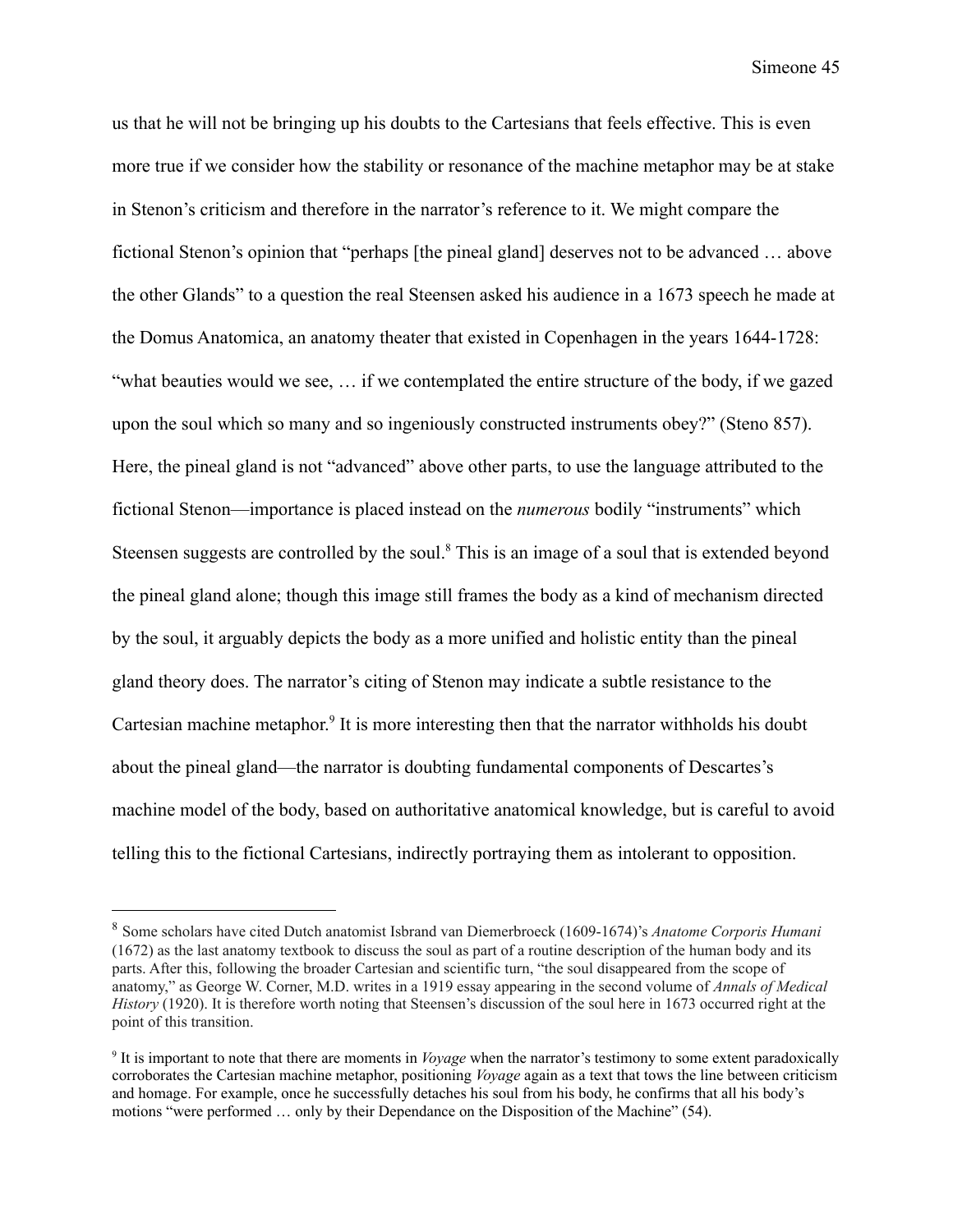This portrayal solidifies when the narrator decides to withhold even the most authoritative invalidation of their anatomy—his direct experience with his own pineal gland. Crucially, the narrator in the first place becomes convinced of the truth of M. Stenon's refutation of the pineal gland theory when he experiences soul-body detachment after gaining the Cartesians' trust and learning about the process under their guidance. In a sly moment when the narrator addresses the reader, he tells us that as he experiences his own disembodiment for the first time, he is able to firsthand see where his Soul resides—not in the pineal gland (52). In this case, the Cartesian pineal gland theory is undermined not just through allusions to outside knowledge, but is contradicted through the experience of the narrator himself, which arguably could not be more direct—it goes beyond the bounds of real-life anatomical experiment, allowing him to sort of look inside himself as a disembodied soul. By this point, *Voyage* has established that the fictional Cartesians, like the real Descartes, deeply value and are committed to empirical knowledge; for example, in an early passage, the old Gentleman tells the narrator that it was "[Descartes's] way (as all know) to endeavor to make good by Experience, the Truths he had discover'd by the meer Light of his Understanding" (9). In fact, earlier in the story, the old Gentleman told the narrator that, following his principles of empiricism, Descartes does in fact directly confirm his pineal gland theory when, during how own first experience with disembodiment, he supposedly "see[s] [his soul] advanc'd upon the Pineal Gland" (17). It is jarring then, when the narrator forces the reader to confront these two opposing experiences—at this point, we might wonder what would happen if the Cartesians were told about what the narrator saw, especially given their commitment to empirical knowledge. However, we never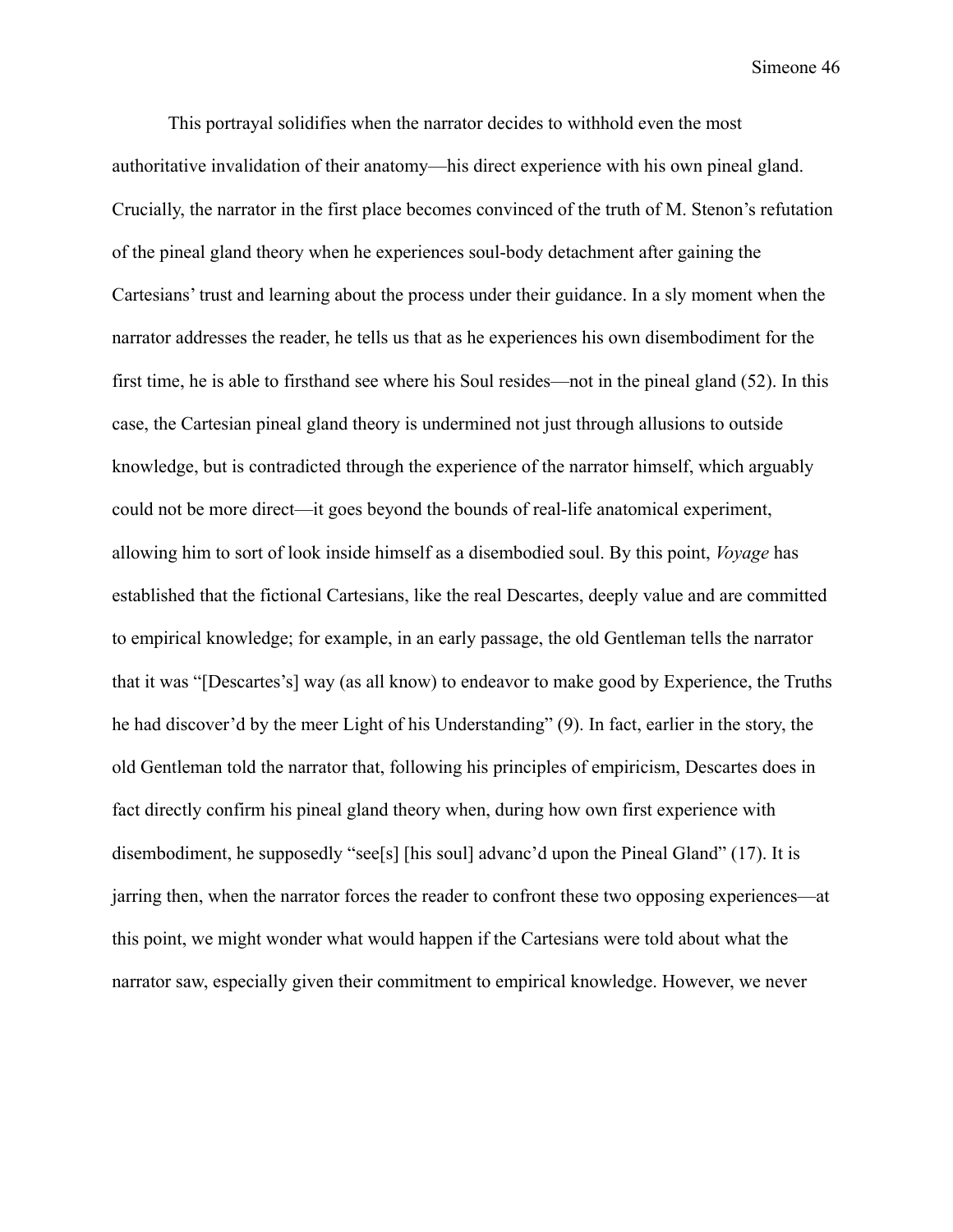find out, because once again, the narrator chooses not to tell the old Gentleman or Father Mersennus,<sup>10</sup> one of the fictional Descartes's colleagues, about his observation:

For the first thing my Gentleman would persuade me, whether I would or not, was, that my Soul in the instant of Separation, saw herself seated on the pineal Gland. As I judged it unfitting to begin with them by a palpable Contradiction; I made an answer, That the Separation was performed heedlessly, I had no Time to make that Observation, What I said was true, and was also the least disobliging Answer I could find (52).

This moment solidifies these passages' depiction of the Cartesians' anatomy—particularly, of the pineal gland—as carefully contrived, and shakily maintained. That the narrator describes the old Gentleman as desiring to "persuade" him of the pineal gland theory arguably indicates a potentially anxious need to convince which would likely not be felt by the transmitter of a truly irrefutable anatomy. There is also the narrator's calculated resolution to not be "disobliging," which frames the Cartesians' theory as something that is expected to be complied with, and the Cartesians as prone to feel affronted if they are contradicted. It seems implied then that the narrator's decision to not contradict the Cartesians is a courtesy—he is comically aware of their fragility, and chooses not to offend. This situation suggests of course that there are truths outside of the Cartesian model, and that the Cartesians are lucky they are not confronted with them, and are allowed to remain in their insular, constructed reality. This reflection is reminiscent of a moment earlier on in the text, when the narrator, criticizing the Cartesians' unbounded allegiance to Descartes, asks the old Gentleman—about followers of alternative philosophies—"if their Reason hath discover'd to them another Path than what M. Descartes trod in, why are you angry if they follow it?" (6); the old Gentleman's response that the reason is because "Truth and Reason are manifestly on [Descartes's] side" (7) comes off lazy in comparison, or, at least, easy. Ultimately, if we choose to believe (within the context of the fiction) the narrator's firsthand

<sup>&</sup>lt;sup>10</sup> The character of "Father Mersennus" appears to refer to Marin Mersenne (1588-1648), a French polymath who was a close friend of Descartes's and who shared many of his philosophical opinions.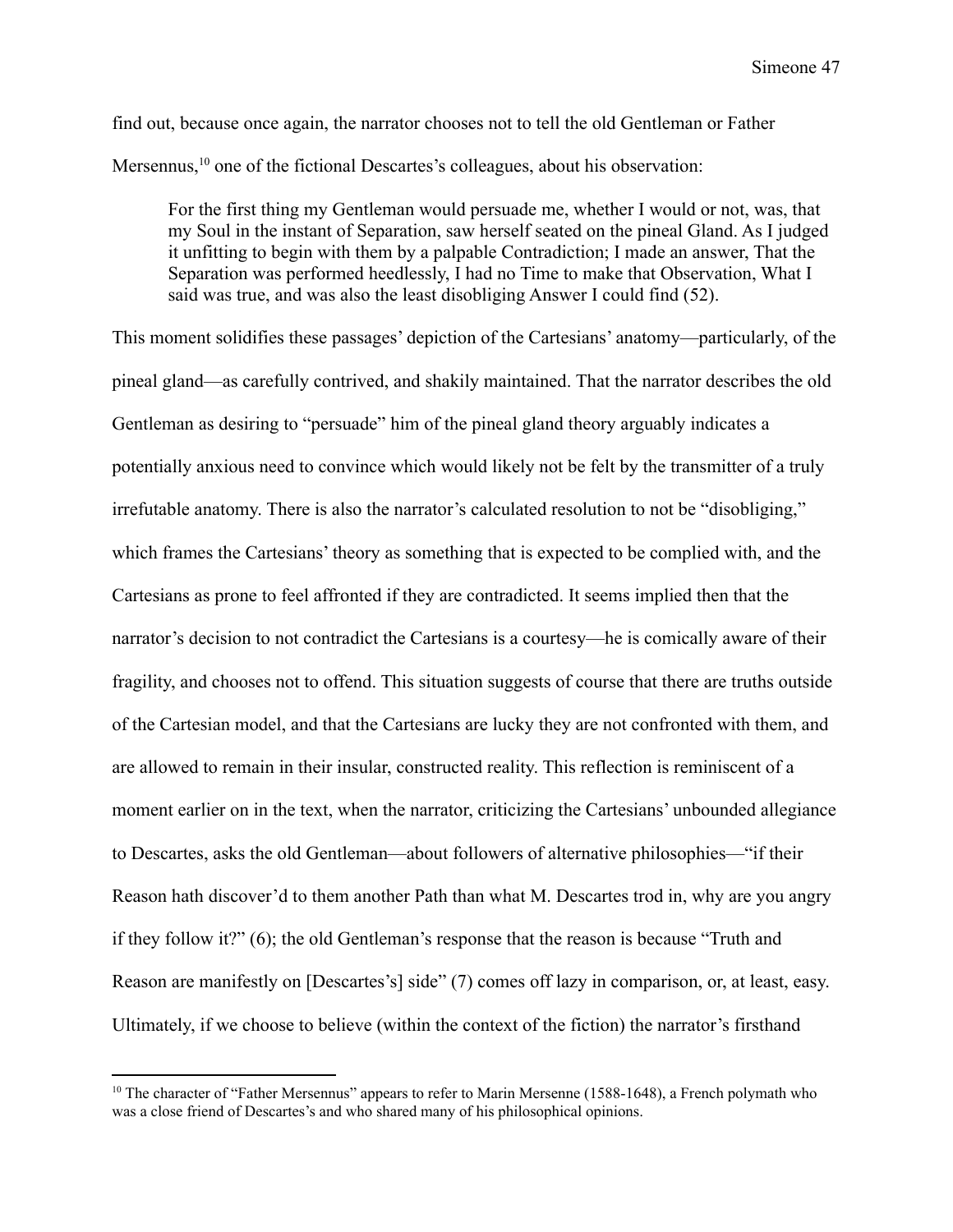knowledge of the pineal gland, then we must accept that the fictional Descartes (and his followers) so anxiously clung to and maybe even arrogantly insisted on the pineal gland theory that the reality of it was obscured, despite even empirical observation.

Though, as mentioned above, *Voyage*'s challenges to the pineal gland theory are not particularly impactful in and of themselves, the resulting portrayal of the fictional Cartesians as the propagators of a contrived, fragile, and anxiously maintained anatomy does do something useful as a satirical critique—it reminds us of the real conditions of the Cartesian anatomy/machine metaphor's creation, inadvertently showing us what potential there may be in critically examining Cartesian notions of the body as contrived and nervous. The passages explored in this section depict the pineal gland theory as empirically doubtful, and the Cartesians as avoiding this reality through a nervous and possibly even hostile intolerance to opposing perspectives. Notably, Niels Steensen's real criticisms of Decartes's pineal gland theory seem to suggest that the conception of the theory was the result of an uncharacteristic lapse in Descartes's empirical method—Steensen proves that the theory was based on incorrect anatomical data, and blamed Descartes "for not having applied his own method to the study of the brain" (Parent, "Niels Stensen," 486). Perhaps, then, there was also a hastiness to the real formation of the Cartesian pineal gland theory—a need to locate the material seat of the soul in order to justify its relationship to the machine of the body. This reflection should remind us that Descartes wrote about the seat of the soul almost in the presence of the humanlike automata of Europe, which directly threatened previous conceptions of the human body as being deeply unified with the rational soul. There was an urgency that the disorienting unfamiliarity of the automata engendered—such novel and strange constructions themselves felt like proof that the body could not be what defines the human, and there was of course a subsequent motivation to assert our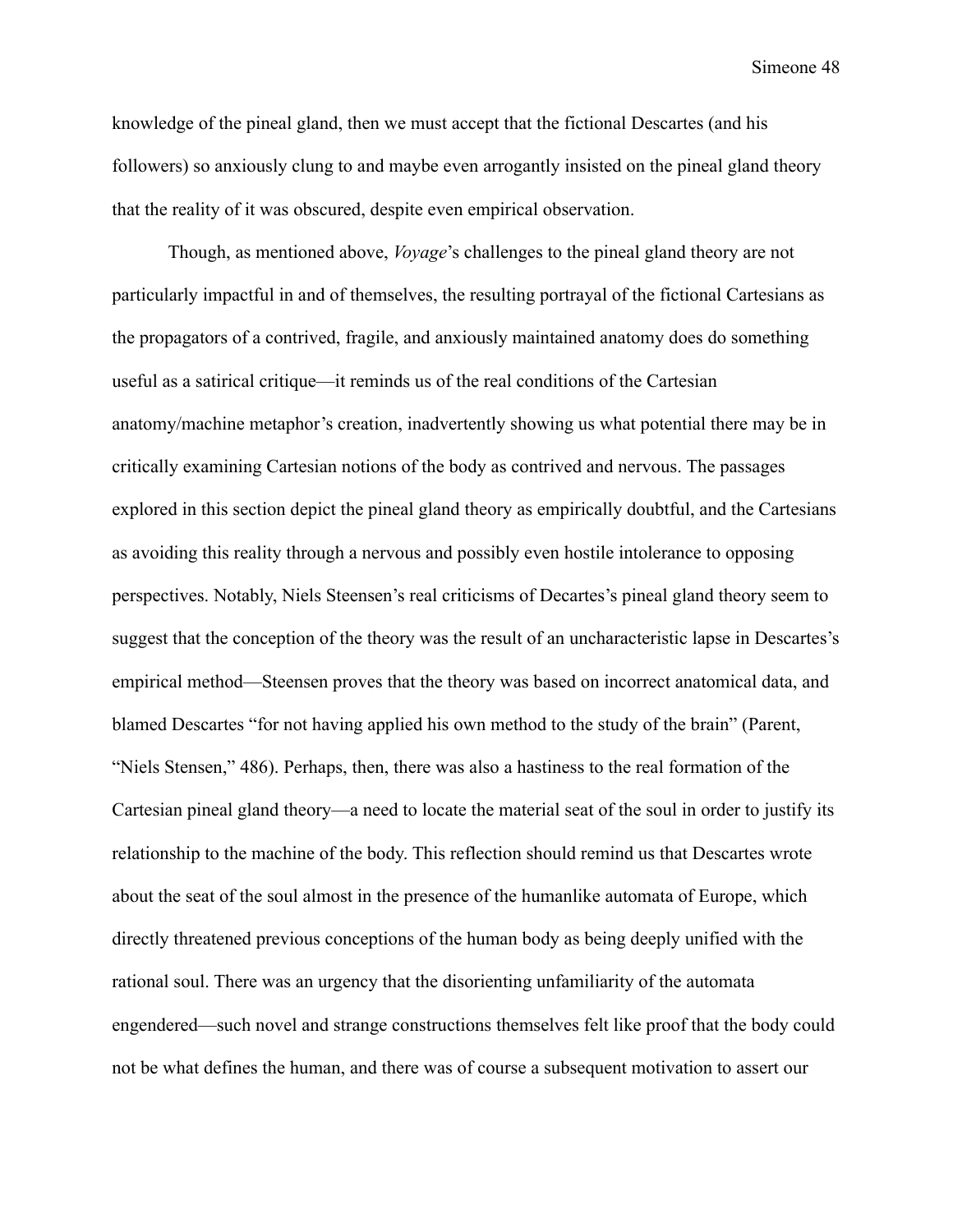transcendence of bodily mechanism. Perhaps Cartesian anatomy did not need to be as rigorous about its empiricism as would otherwise be expected. The image of Cartesian anatomy as impatiently needing to assert itself reminds us again that the machine model of the body was in some ways a product of anxiety about the body and its relationship to mechanism. Considering this may compel us to reexamine our notions of mind and body today, and question the extent to which today's emerging technologies—like the automata of seventeenth-century Europe—require us to grasp at ways to assert our difference from machines.

#### **The Cartesians' Confused Disembodiment**

It is worth first briefly exploring how *Voyage* not only paints Cartesian anatomy as contrived and uncertain through its discussions of the pineal gland, but also through scenes in which characters negotiate the characteristics of disembodied souls—specifically, the text satirically indicates that even the Cartesians themselves cannot quite escape embodiment and its importance for defining the self. In *Discourse on Method* (1637), Descartes emphasizes his conviction that the body is effectively meaningless in constituting the self, claiming that full knowledge and constitution of the soul is possible without the body:

This "I," that is to say, the soul through which I am what I am, is entirely distinct from the body and is even easier to know than the body, and even if there were no body at all, it would not cease to be at all that it is (19).

Of course, a key premise behind the motivation of *Voyage*'s fictional Cartesians to detach their souls from their bodies is this same conviction. However, the experience of the narrator calls into question the extent to which the Cartesians' disembodied souls corroborate this belief that the self does not need a body to be whole. In one scene, the narrator interacts with two separated (disembodied) souls—Father Mersennus's and the old Gentleman's—that nevertheless appear to him to have bodies. He tells the two souls: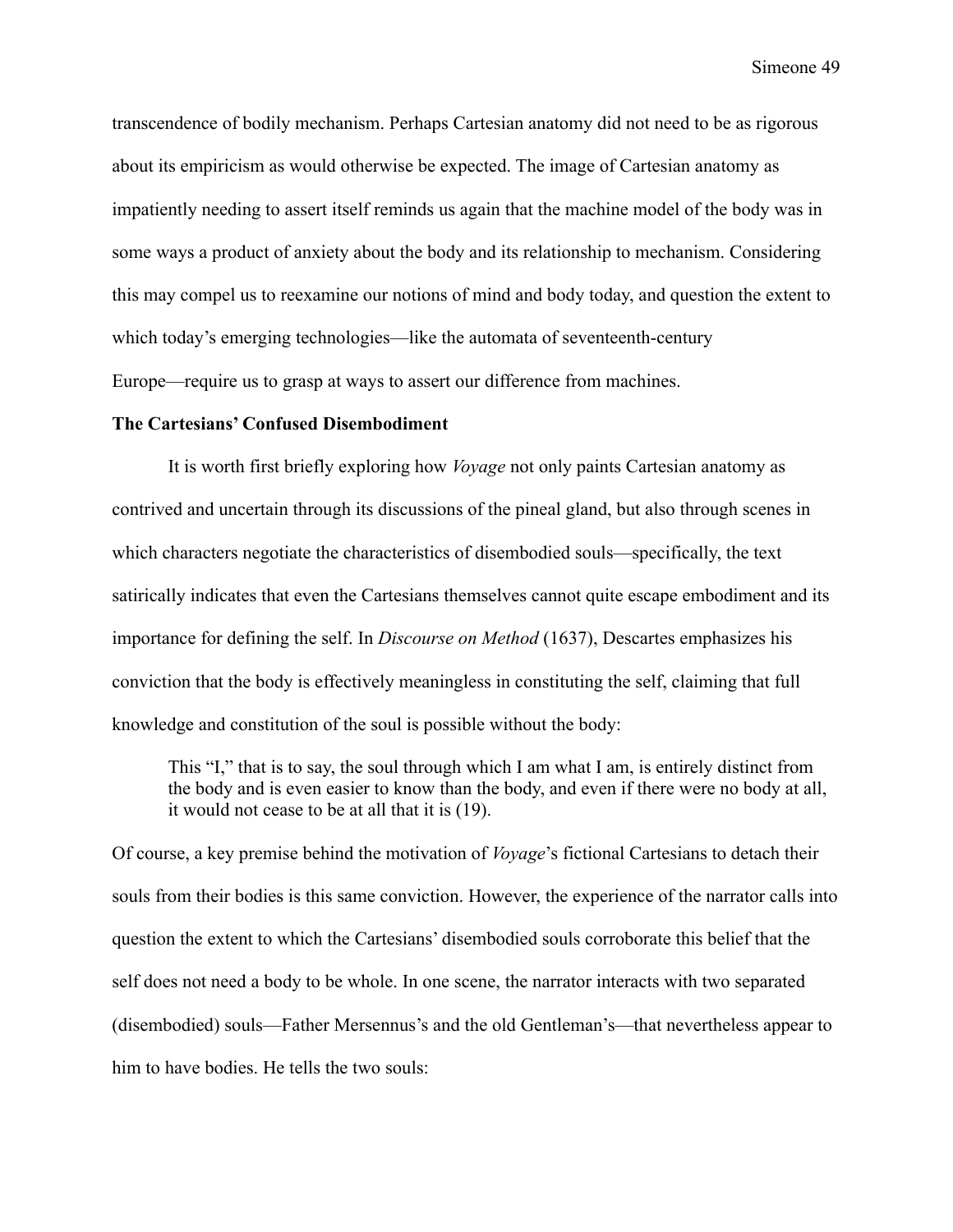It is not many days since I read in M. Descartes, That the Essence of the Soul consists in being a thinking Substance, and that she hath neither Extension, nor Figure, nor Colour; which I know not how to reconcile with what I see at present: For you give me to understand, you be purely Spirits, yet I perceive in you different Colours, and I see you form'd in the Figure of a Man, and you look like Beings that are extended (39).

In response to the narrator's confusion, Father Mersennus provides a comically far-fetched "explanation" for what he sees. He starts by telling the narrator, "though we seem to have a Face, and Hands, and Feet; yet we have neither Face, nor Hands, nor Feet" (39). He continues, explaining that he is manipulating the narrator's "Optick Nerve, to … [cause] [him] to see a Body, when in truth there is none to see" (41). Though distrust of the senses was a real, foundational quality of Descartes's anatomical philosophy (only the immaterial thinking faculty of the mind can truly be trusted), this is obviously an exaggerated version. It does seem like the Cartesians, as disembodied souls, exert a fair amount of effort to appear in physical forms—they are somehow capable of carefully and precisely manipulating an onlooker's optic nerve to create a perfect illusion. That the fictional Cartesians go to these lengths to appear to others in physical forms suggests that despite their convictions about the body's irrelevance to the soul, they cannot quite move beyond embodiment. If the Cartesians do in fact go to these lengths to appear to have bodies, it seems that even they cannot fully justify or operate in a world where bodies are untethered from the self.

The narrator continues to call into question the fictional Cartesians' ability to fully constitute themselves without their bodies when he inquires about the gender identities of the disembodied souls. The narrator asks Mersennus what names and titles disembodied souls ought to assign each other; because souls are, in French, gendered feminine, he says, it seems wrong to call Descartes's soul "Monsieur," but "Madam" or "Mademoiselle" seems equally wrong (54). In response, Mersennus tells the narrator not to worry about this, explaining, "we continue the same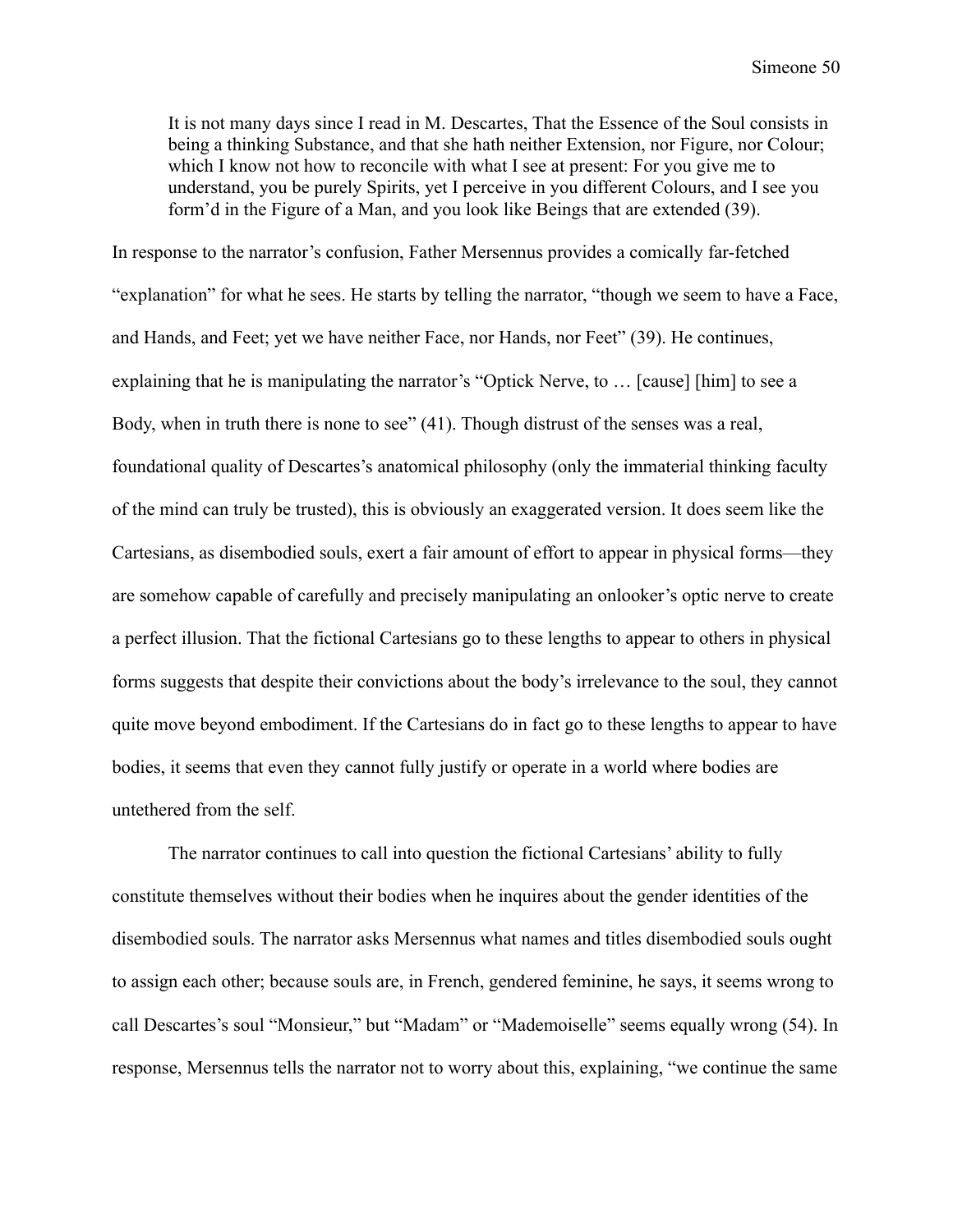Names we had in the World when in our Bodies … for what's a Man? He's a Soul that makes use of a Body" (55). He also quotes Descartes's claim from *Discourse on Method* that the self is an entity wholly distinct from the body. It seems like Daniel is satirically calling attention to a contradiction here—theoretically, under the Cartesian maxim that we (our selves) are truly distinct from our bodies, disembodied souls should not necessarily retain their genders. So, Mersennus's matter-of-fact statement that disembodied souls naturally continue using the same titles as when they were embodied places a hard-to-ignore significance on the body for the self and identity. By explaining that disembodied souls retain their embodied genders, Mersennus paradoxically indicates that the body very much matters to the soul's constitution. With both his "embodied" and gendered souls, Daniel continues to depict Cartesian anatomy as contrived and confused. The souls in *Voyage* claim to be entirely distinct from their bodies, but these passages suggest that they are still in some ways inescapably tethered to their former bodily selves. By doing so, not only do they suggest that understanding what the soul is without the body is a more elusive project than Cartesians indicate, but they also once again situate the formation of Cartesian anatomy within an architecture of confusion and instability. Like the pineal gland passages discussed in the previous section, these passages thereby signal the utility of a critique that examines the machine model of the body as a product of radical, disruptive change in the way we are forced to see ourselves.

#### **Transcending the Body and Evading Death**

So far, I have argued that the primary success of *Voyage*'s satirical critique of Cartesianism is in its framing of it as contrived, confused, and anxiously maintained—it does this by challenging the authority of the fictional Cartesians's claims about the pineal gland and about the soul's distinction from the body, and simultaneously depicting the Cartesians as comically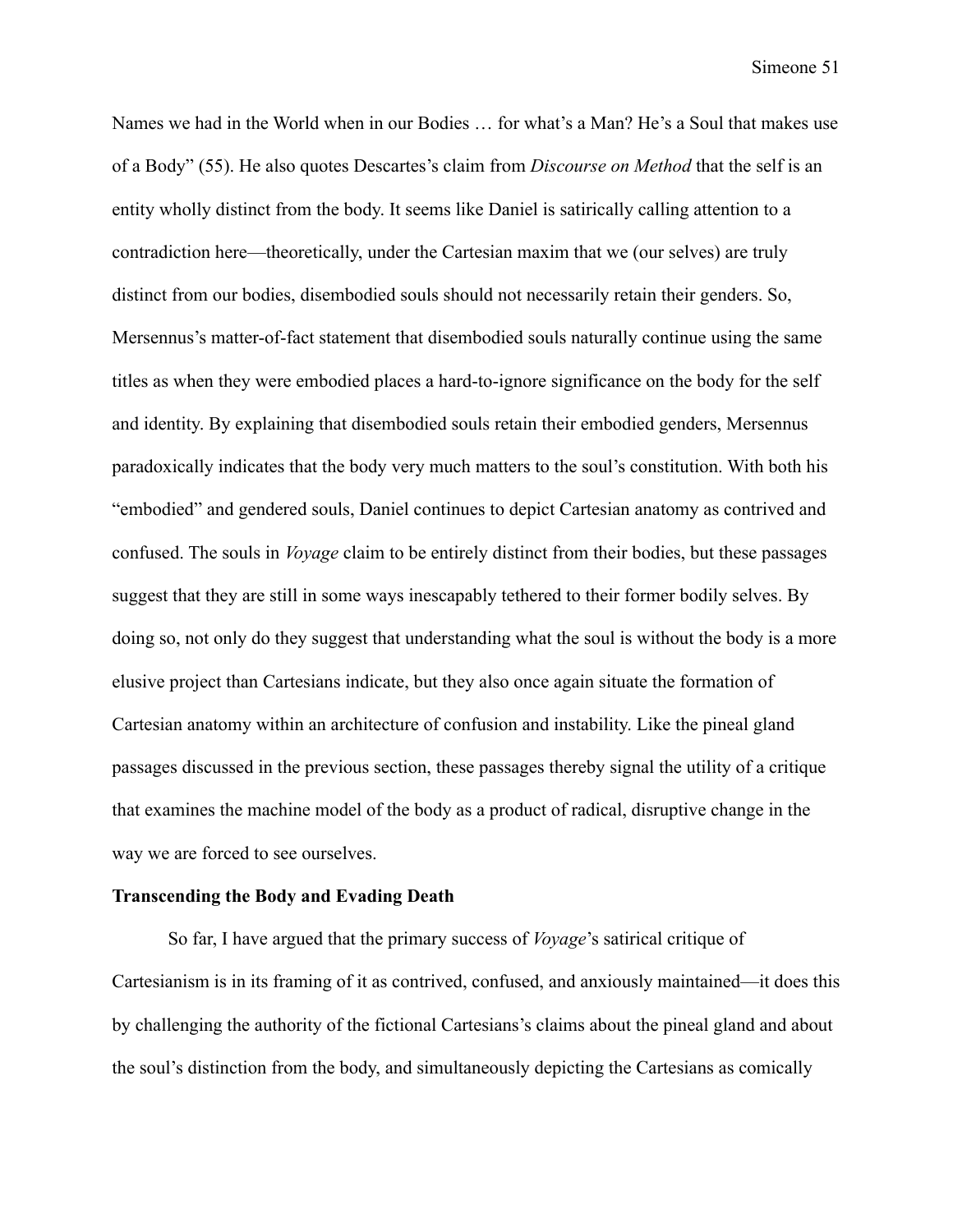insular and resistant to opposition. Both depictions suggest the utility of a critique of Cartesian anatomy and the machine metaphor that centers the ways in which anxiety, uncertainty, and radical novelty have shaped (and continue to shape) their creation and influence. In this section, I will focus on how *Voyage* inadvertently highlights the Cartesian fixation on the transcendence of mechanism that this anxiety, uncertainty, and novelty led to by exploring the fiction's depiction of how disembodiment allows its Cartesian characters to essentially evade death. This reading solidifies the *Voyage*'s memorableness as a text which is ultimately a seventeenth-century manifestation of some of the key implications of the machine metaphor's legacy: Daniel's fiction indirectly demonstrates the hold the machine model had over the fictional (and real) Cartesians, who, in order to transcend it, transport themselves beyond their bodies.

As has been alluded to so far, in *Voyage*, once Descartes and his followers discover that the rational soul can be separated from the body, Cartesians travel the world and the cosmos as disembodied souls. As traveling disembodied souls, all of the fictional Cartesians could arguably be said to have evaded death, to some extent—they are able to travel beyond the bounds of their bodies and the Earth while their bodies are still functional. However, as the result of absurd accidents, the soul-body separation in the story offers an even more direct loophole: when bodies become inhabitable (are no longer fit to house the soul), their disembodied souls are forced to wander eternally. Though this latter situation is depicted to some extent as an undesirable glitch, the text mostly portrays both temporary and permanent disembodiment as desirable fantasies that the Cartesians, and only them, get to enact and indulge in.

Part of how the text does this is by depicting Cartesian anatomical knowledge about the soul-body relationship as private, secret knowledge; in *Voyage*, only Descartes's most loyal followers are made aware of his most significant anatomical discovery—the process for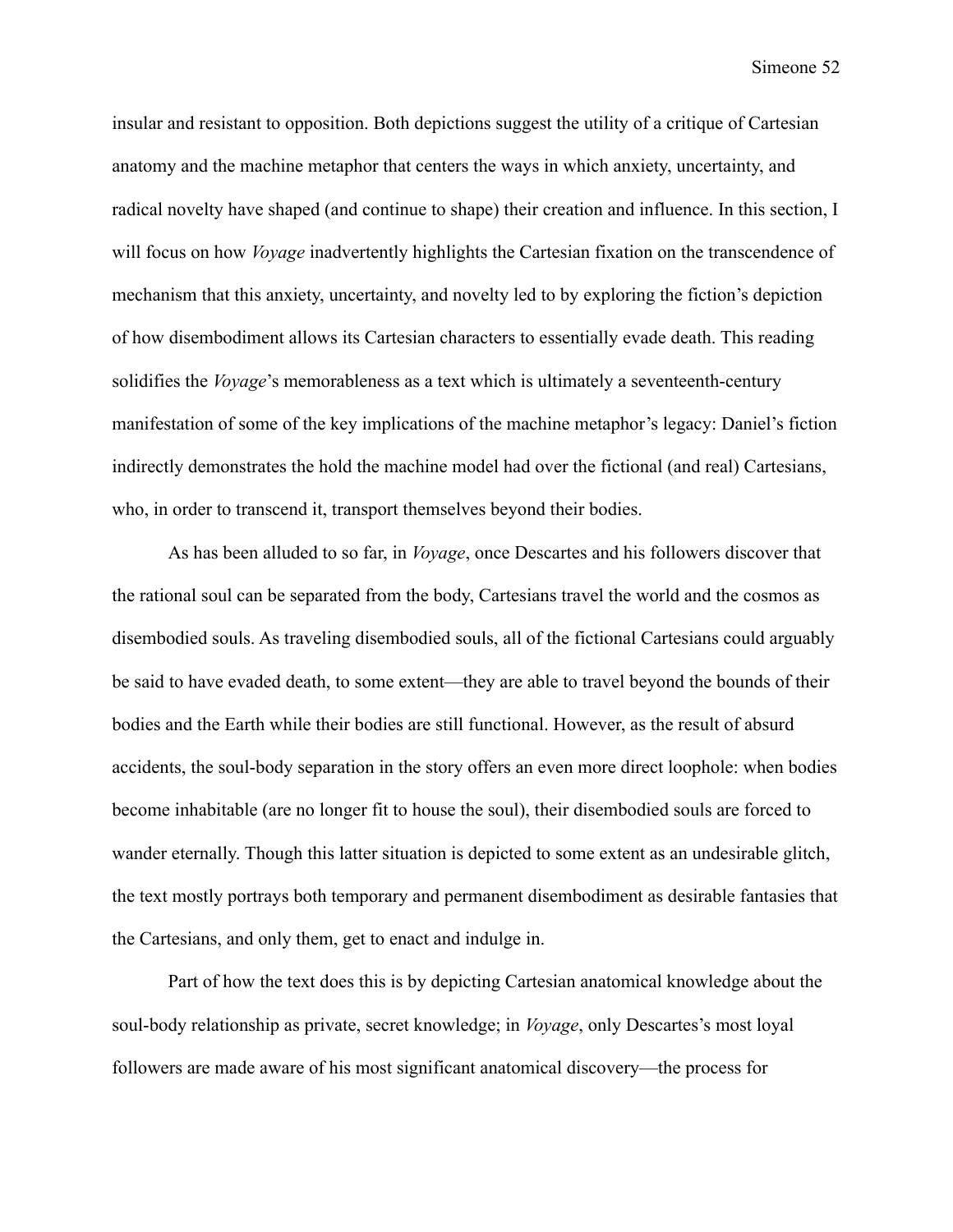manually separating the rational soul from the body. Language in the text supports the idea that the discovery about separation is the fictional Descartes's highest end and greatest achievement: when the fictional Descartes informs the old Gentleman of his breakthrough, he tells him "I have found out the Secret, *not only* of the Union of the Soul and Body, *but also* how to separate them when I please"  $(16)$ .<sup>11</sup> It is significant then, that the fictional Descartes decides to withhold this knowledge from public dissemination. As Justin E.H. Smith puts it, Cartesianism in the fiction is framed as "a sort of mystery cult, which reveals its true secrets only to select initiates" (Smith, 796). Notably, early modern anatomists generally emphasized the importance of dissemination and utility, shaping them into "living embodiment[s] of a … regime in which knowledge was to be made publicly available for the benefit of all" (64). This is of course the opposite of the approach the fictional Descartes takes to hide his knowledge from most. In fact, knowledge about disembodiment is restricted to only Descartes's most loyal followers: the old Gentleman recalls what Descartes said to him when he first made his discovery:

It is the most curious Secret in the World. I am resolv'd to commit it but to very few; but that Adherency which you have manifested until this time unto me, will not suffer me to be reserv'd in any thing (16).

The old Gentleman then tells the narrator that "[Descartes] went on, without giving me time to compliment his Generosity" (16). Here, the fact that the fictional Descartes is depicted as being generous for revealing his discovery to only his most loyal followers (those who show the most "Adherency") fashions Cartesian anatomy into a kind of indulgence that the Cartesians are lucky enough to experience.

Part of this is achieved by the text's descriptions of the process of manual soul-body separation that read more like descriptions of a magical dream than like real science. When the old Gentleman recalls for the narrator the moment he first witnessed Descartes undergo the

 $11$  Emphasis in italics is my own.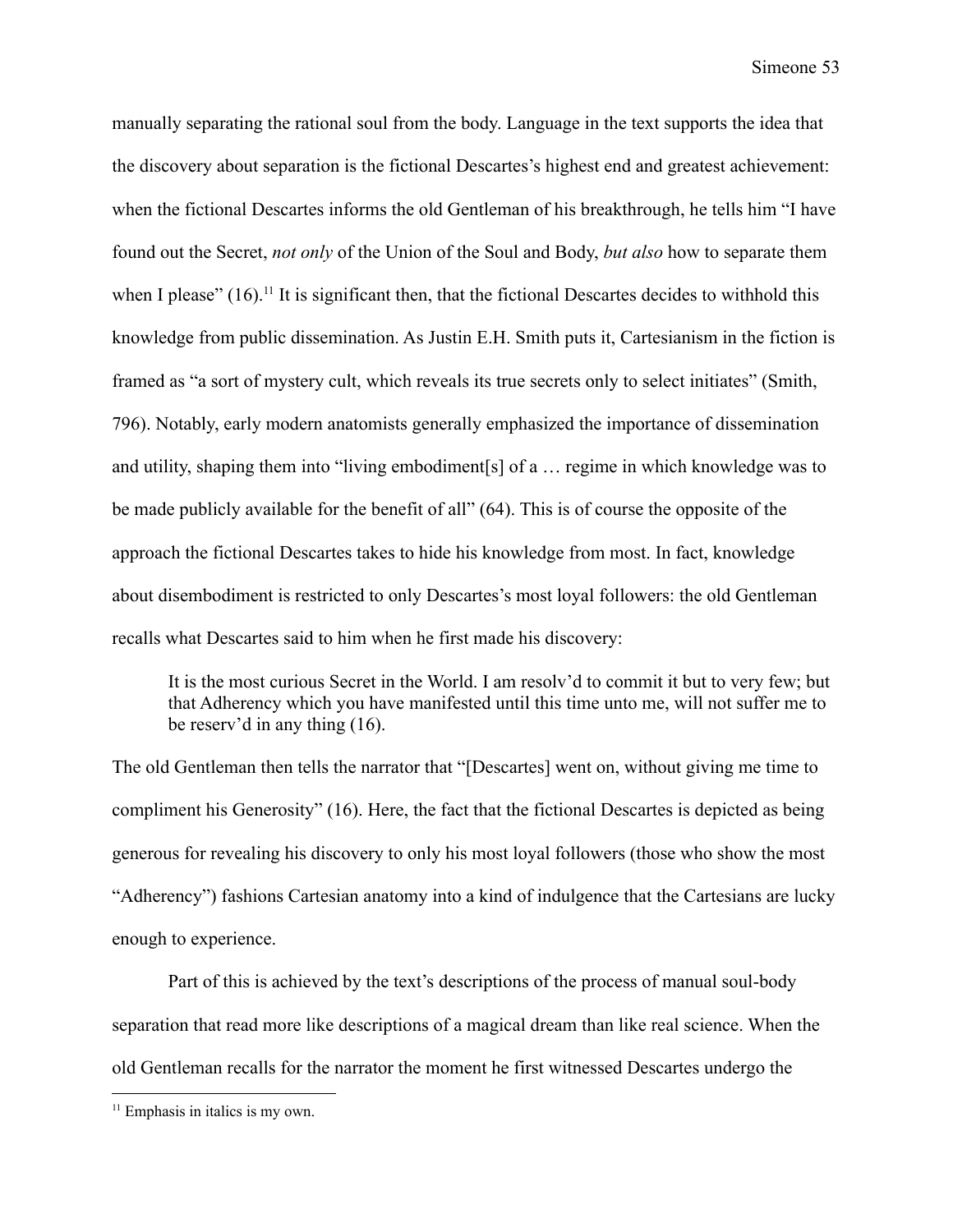separation process, he says that he "durst have swore at that moment, there had been no small Conjuring in the Business of our Philosopher" (15). The method of the fictional Descartes's soul-body separation requires him to inhale tobacco snuff mixed with an unidentified herb, putting the body in a trance and loosening the soul from it; to re-enter the body, the disembodied soul brings a bottle of "Hungary Water" under the body's nose, jolting the senses and allowing itself to re-enter the body. In explaining this process, the old Gentleman recounts a scene that reads like a dream: he describes how he watched Descartes's soul (which was invisible to him at the time) "[take] the bottle, … and [bring] it in the Air from the far Side of the Chamber to his Body" (22). This does not read like the description of a serious anatomical experiment, and more like the work of a magician.

When it becomes clear that the Cartesians in *Voyage* can redefine the parameters of death using Descartes's knowledge, Cartesian anatomy seems all the more self-serving and indulgent. At this point, we might recall the language used by Descartes when he first tells the old Gentleman of his success—he says, "I have found out the Secret, not only of the Union of the Soul and Body, but also how to separate them when I please" (16). The "when I please" clause is significant—Cartesian anatomical discovery has figured out how to separate or reunite soul and body *at will*, enabling the Cartesians to truly indulge in their discovery, by detaching from their bodies spontaneously and frequently. This ability reaches a new height when, after an accident, Descartes's disembodiment allows him to intervene in and redefine what would otherwise have been his death. *Voyage*'s narrator introduces the topic of death when he wonders how Descartes came to die at the age of fifty four, asking the old Gentleman, "Was he so much out of Love with his Life as to neglect the repairing those effluxes of his Machine?" (24). To this question, the old Gentleman comically responds, "Do you believe then … that M. Descartes is dead?" (24). The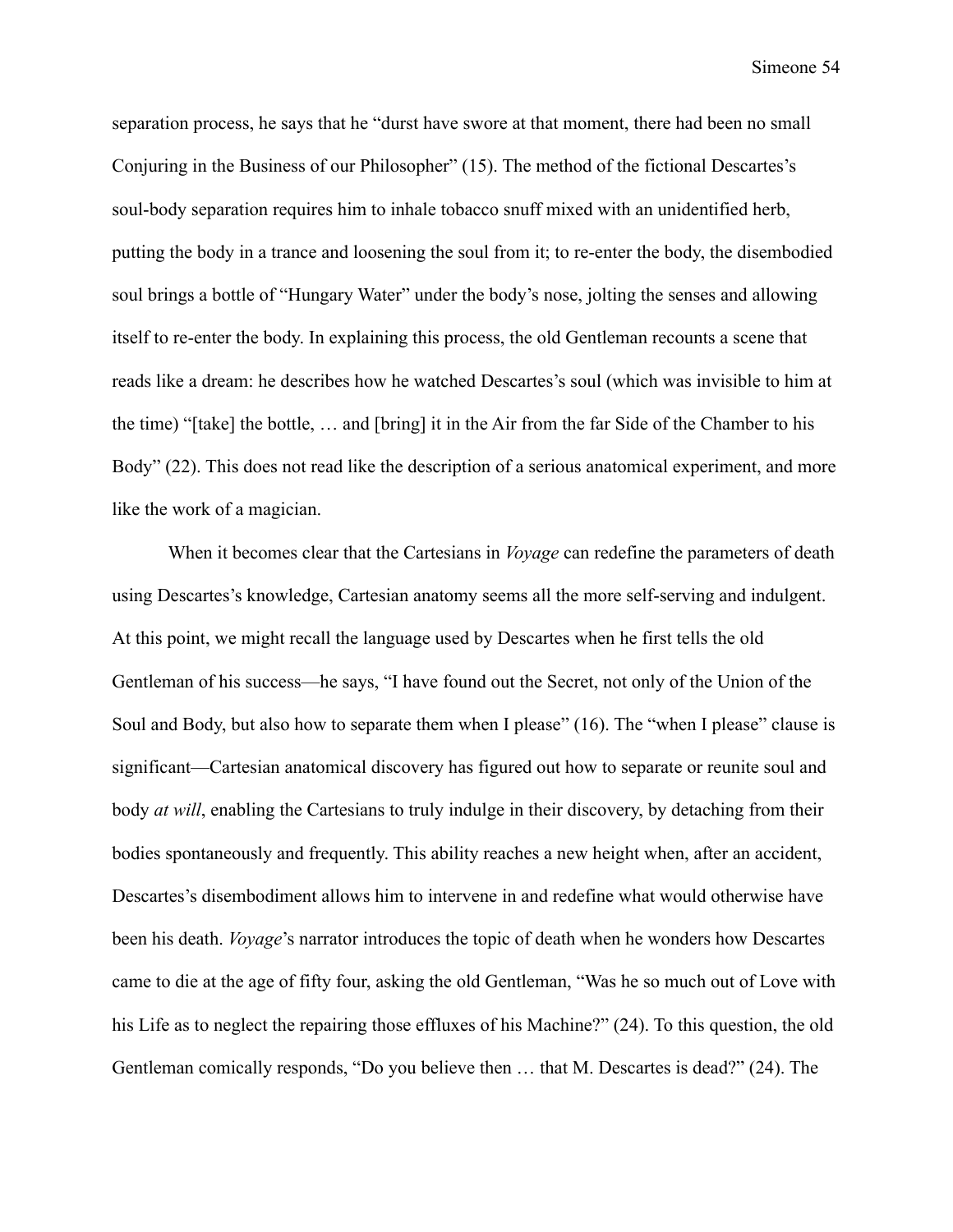narrator is stunned, and explains why it seems that, without a doubt, Descartes must in fact be

dead—because his body has perished, and been buried:

I know not, … how you understand it, but methinks the Corps of a Man should not be buried unless he was dead before; and all the World knows that in the Year 1650, the Body of M. Descartes was interred at Stockholm with great Pomp and Solemnity … It seems to me once more, That all this supposes a Man as dead as dead can be  $(25)$ .

The old Gentleman responds, explaining that because Descartes's "death" did not follow the

natural laws of the universe, he cannot truly be considered dead:

All these particulars are true, … but for all that it is false that M. Descartes is dead; for that we call Death is when our Body becoming incapable of Vital Functions, … the Soul is oblig'd to quit her Habitation, following the Laws of their Union establish'd by the Sovereign Master of the Universe: But Cartesius's Soul was by no means separated from his Body after this manner (25).

The old Gentleman then describes what really happened to Descartes's body and soul, not long after he first makes his discovery about disembodiment. He explains that while Descartes's soul was out traveling the world, his body is of course left behind. Normally, as mentioned, to conclude the body's trance and startle the soul back into the body, the soul administers "Hungary Water" to the body. While Descartes's soul is out traveling, a physician visits and, seeing a body lying on a bed and not waking up, tries to wake it with a "liquor" that is stronger than the Hungary Water, which causes the body to wake from its trance, open its eyes, let out a few groans, and respond to some basic questions. However, because in true Cartesian fashion the "Soul was not there to talk rationally, … the Answers were full of Extravagance and Delirium" (26); concerned by this, the physician applies several violent remedies to Descartes's body, which "so exhausted and altered ... [it], that in a short Time ... it [becomes] a meer Cadaver, ... unable to perform the Duties of Life, and to Receive his Soul" (27). Descartes's soul thus becomes fated to wander eternally around the Earth and other worlds in the heavens, where other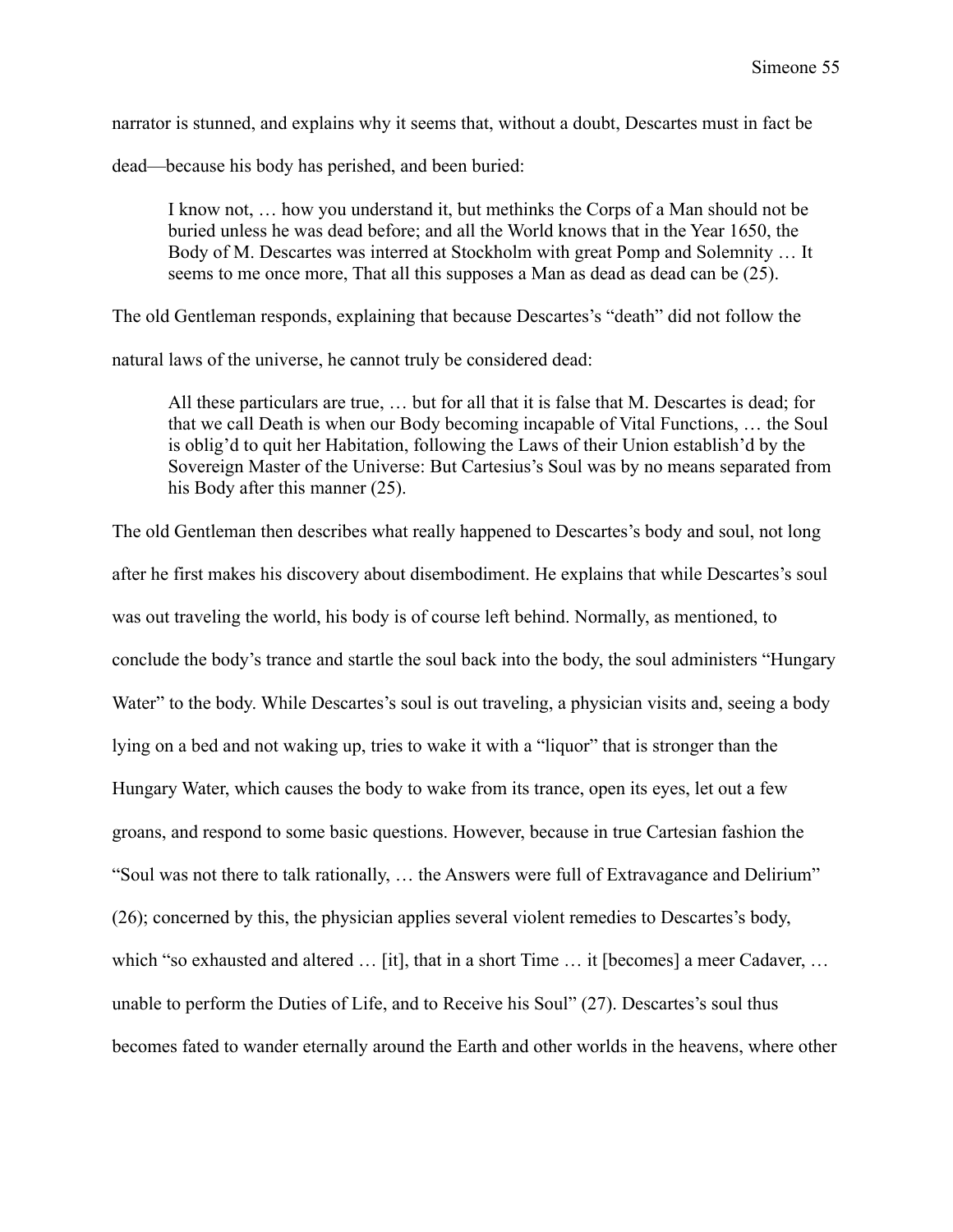disembodied souls of Cartesians also travel, and is ultimately not considered "dead" by the old Gentleman.

It does *seem* like the fictional Descartes should be considered dead by the definition given by the old Gentleman earlier—his body has become inhabitable, and his soul has thus been obliged to leave it permanently. The crucial difference seems to be that this did not occur under neutral laws—Descartes's soul and body were separated in "life," while the body was still habitable; this is antithetical to the Christian definition of death (which, by *Voyage*'s publication, was a very old one), under which the soul becomes separated *only* once the body has become inhabitable. It seems that death in this commonly accepted sense has thus been precluded from happening by the fictional Descartes's body-soul separation; it is almost like some sort of glitch—Descartes is alive when he should be dead, or, in other words, alive under the conditions of death.

Daniel has thus pictured a Cartesian anatomy whereby Descartes and his followers—if their bodies become inhospitable, like Descartes's—are able to cheat death and the laws of nature, or at least claim that death does not apply to their situations. At the least, this depiction portrays Cartesian anatomy as more than just absurd, and also as a construction which has enabled the ultimate self-serving indulgence—the ability to circumvent our bodies and the laws of nature.<sup>12</sup> The text also implies that this situation is a very positive one for the Cartesians. For one, upon becoming permanently dislodged from his body, Descartes embarks on a prolonged journey to other planets to explore and eventually create a world according to his design (Smith 796). In addition, at one point, Descartes's disembodied soul even tells the old Gentleman that

 $12$  At the worst, this is also a depiction of an extremely arrogant anatomy: if there is no death—if Cartesians can say that someone is alive even in what very much appears to be death—then, arguably, life itself suddenly becomes trivial and meaningless. In this view, Cartesianism so arrogantly thinks it has the power to reshape our most fundamental notions of life and death.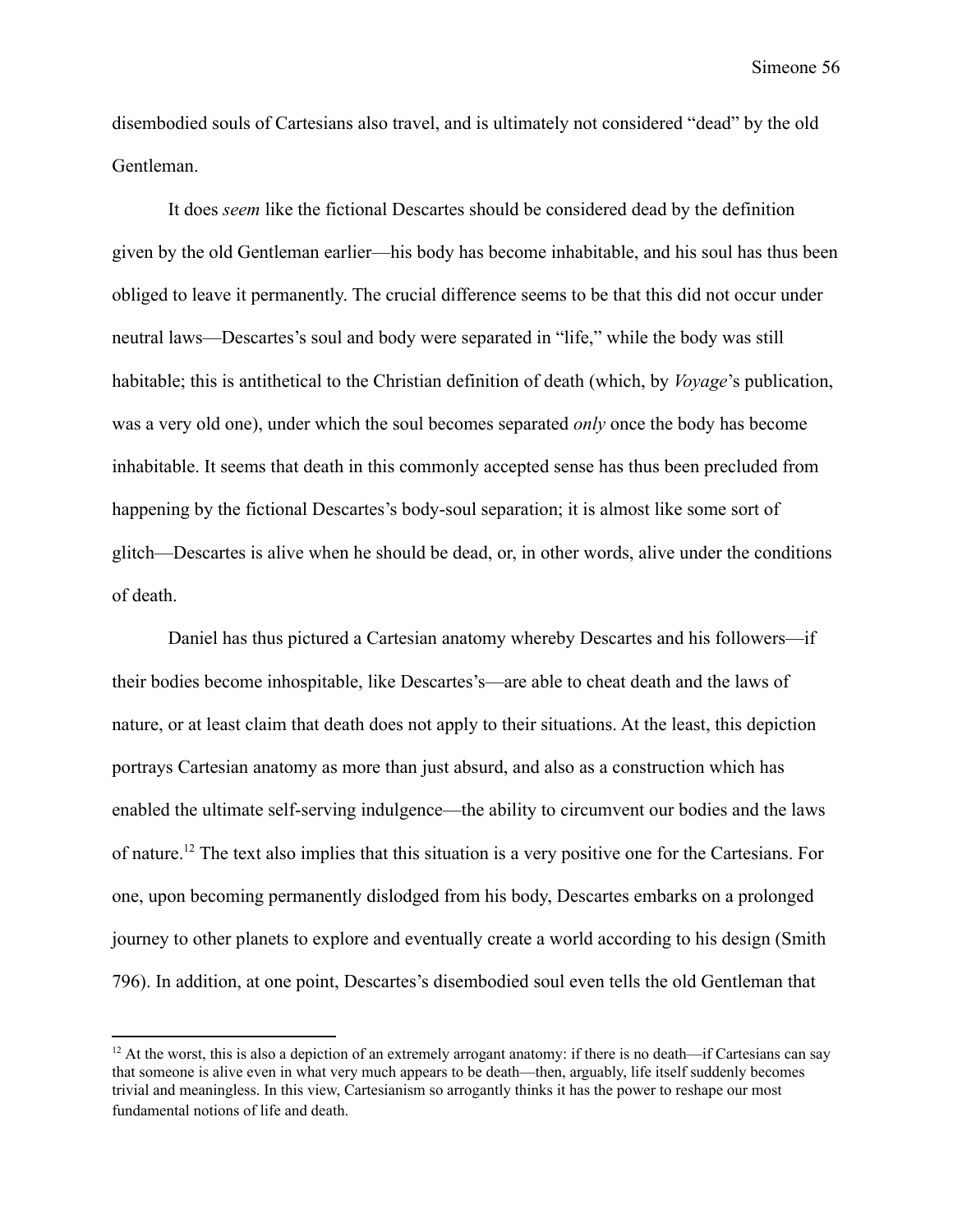she "found herself incomparably better out, than in the Body" (30).<sup>13</sup> It seems, then, that disembodied souls in *Voyage* are eagerly detached from the body, able to find significant meaning once separated from the body. Ultimately, Daniel's depiction of Cartsian anatomy as a contrived way to get around death once again highlights a useful critical understanding of the machine metaphor—one which invites us to notice how the Cartesian fixation on the distinction between soul/mind and body, strengthened by a desire to transcend our ties to mechanism, may encourage us to pursue radical fantasies of disembodiment.

<sup>&</sup>lt;sup>13</sup> This statement is of course reminiscent of the Platonic corporeal prison model discussed in the previous chapter, which Descartes's machine metaphor was influenced by and expanded on.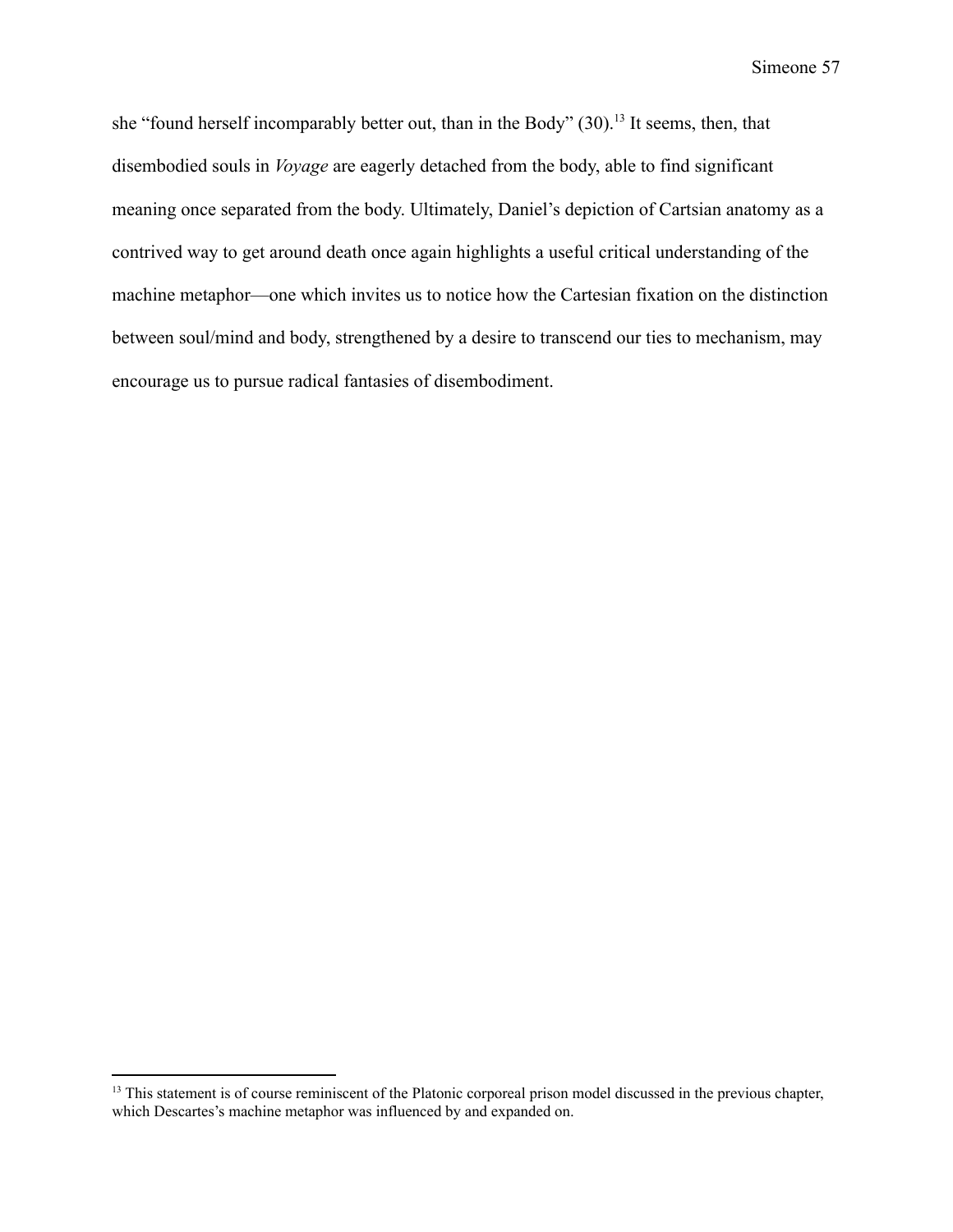#### **Epilogue**

This project has traced the gradual arc from the emergence of anatomical science and its appreciation of both the body and mind in the early to mid-seventeenth century, to the arrival of the Cartesian machine metaphor in the later part of the century, which separated body from mind, no longer accepting the body as a crucial marker of selfhood or humanity. Phineas Fletcher's *The Purple Island* straddles the turning point between these two developments, creating—through an effective dissective poetry—a vision of the human being as both fragmented and whole, and ultimately as the masterful result of a unified mind-body relationship. Gabriel Daniel's *A Voyage to the World of Cartesius* writes decades after the turn, and ultimately reveals—through a captivating satirical fiction—how understanding Cartesian anatomy as the product of anxiety, uncertainty, and novelty helps us better see how we became motivated to transcend our bodies and the mechanistic view of ourselves.

Where Chapter Two leaves off—with the dominance of the Cartesian machine metaphor and the desire to escape our bodies—provides the opportunity to reflect briefly on the impact of this dominance on twentieth and twenty-first century culture, and the questions that, like Fletcher and Daniel, we are now asking ourselves about our bodies and minds. Like these authors, we are engaged now in imaginative projects that reflect a pressure to redefine ourselves in the face of radical change—particularly, technological change in the field of artificial intelligence (AI)—which threatens to disrupt our existing understandings about what makes us human.

The universe-wandering disembodied Cartesian souls in some ways feels like a satire not just of these characters, but also of those of us today in 2022 who, for example, imagine what it might be like to achieve immortality via whole brain emulation or in other words, by uploading our minds to the digital realm. This is, at the moment, more of a science fiction resembling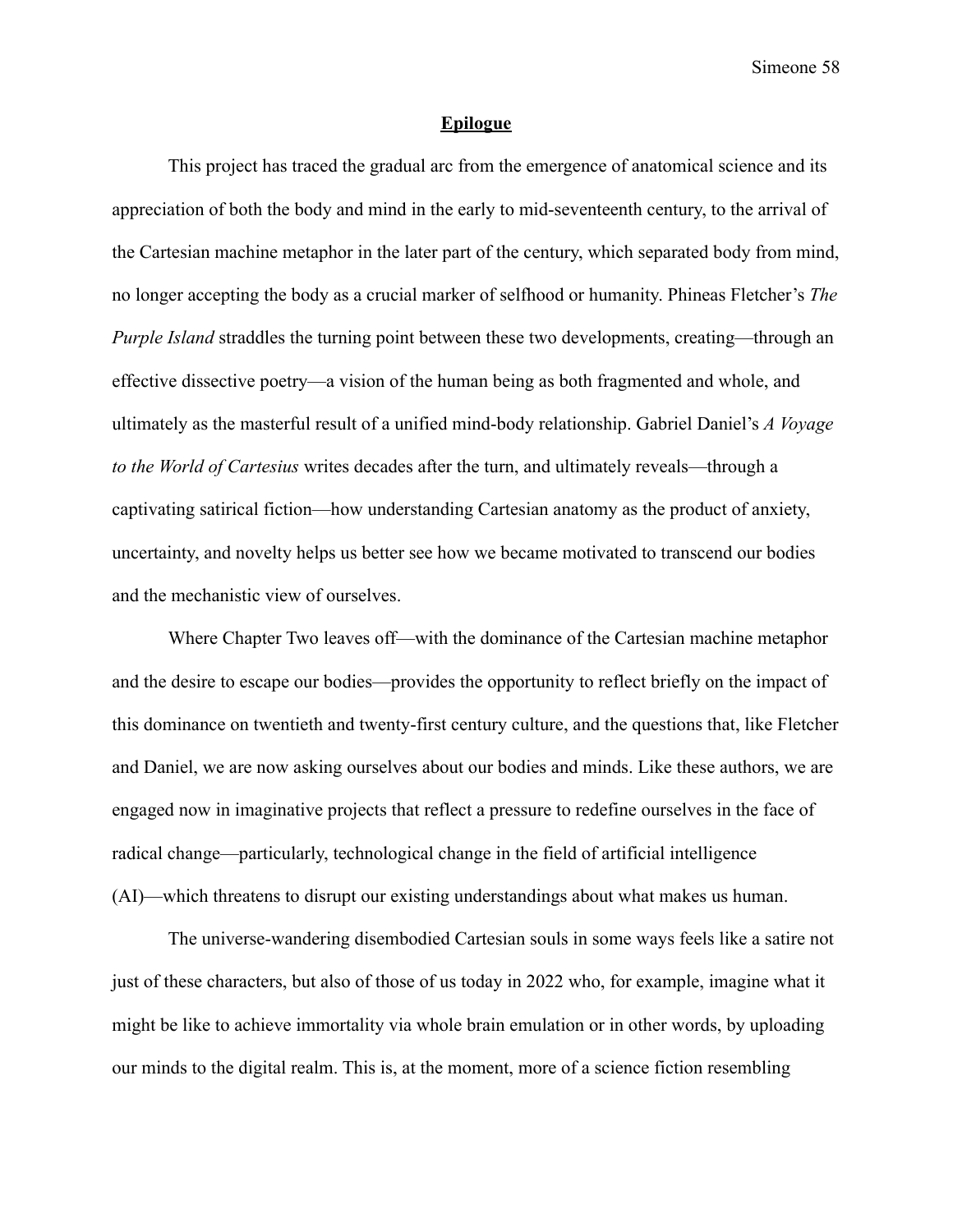Daniel's disembodied souls than it is a realistic goal; however, its progress in recent years suggests a Cartesian-esque willingness and desire to discard and transcend our bodies and mortality, and to become constituted only by our minds. In the 2020 book, *AI Narratives: A History of Imaginative Thinking about Intelligent Machines*, philosopher Steven Cave writes about the idea that we might transfer our minds to a "more durable substrate" under a subheading titled, "Mind Uploading: The Promise of Technological Transcendence" (314). Cave notes that such fantasies of immortality and transcendence via technology have been advocated since 1982 by numerous figures in the AI field, and notes that Descartes's dualism was a turning point in "making the dream of digital immortality possible," because of its conception of the body as a burden to the mind and of the possibility that the mind could be freed from it (314-15). Present-day fantasies (and fears) about mind uploading reflect the persisting dominance of Cartesian ways of viewing ourselves, with the additional implication that our minds themselves have become equated with mechanism/computation (if they can, in fact, be uploaded like software to a digital substrate). In this imaginative project, the body seems like the farthest thing from our thoughts.

Conversely, the AI field has seen a recent growth in efforts related to "Embodied AI," or "biologically-constrained AI." Neuroscientist and tech entrepreneur Jeff Hawkins has been leading a slowly-growing movement to develop AI that is inspired in a highly detailed way by the human brain. Hawkins has argued that we should build AI that is created with the recognition that our embodiment—our senses, our movement, etc.—is crucial to how we learn and experience the world (Heaven, 2021). Hawkins's view arguably asks us to consider a less abstracted understanding of human intelligence—our own minds—in order to contemplate how our embodiment and existence as biological entities shapes who we are.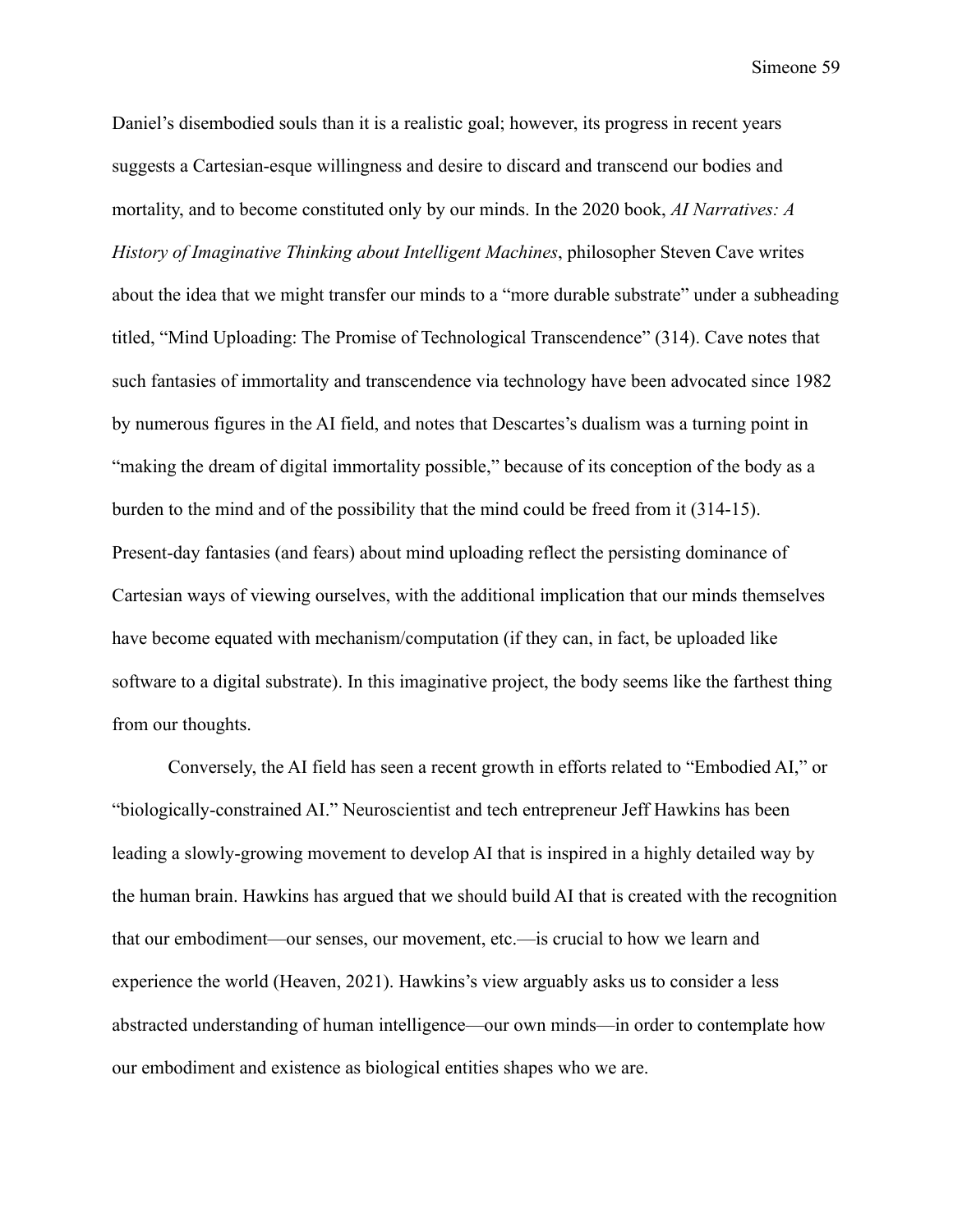Perhaps, if we are skeptical of fantasies of transcendence of the human body—either by ourselves as we upload our minds, or by AI that is created in its image—we should follow behind Fletcher and Daniel, imagining various anatomies in motion, and possibly arriving at a better understanding of why we imagine what we do.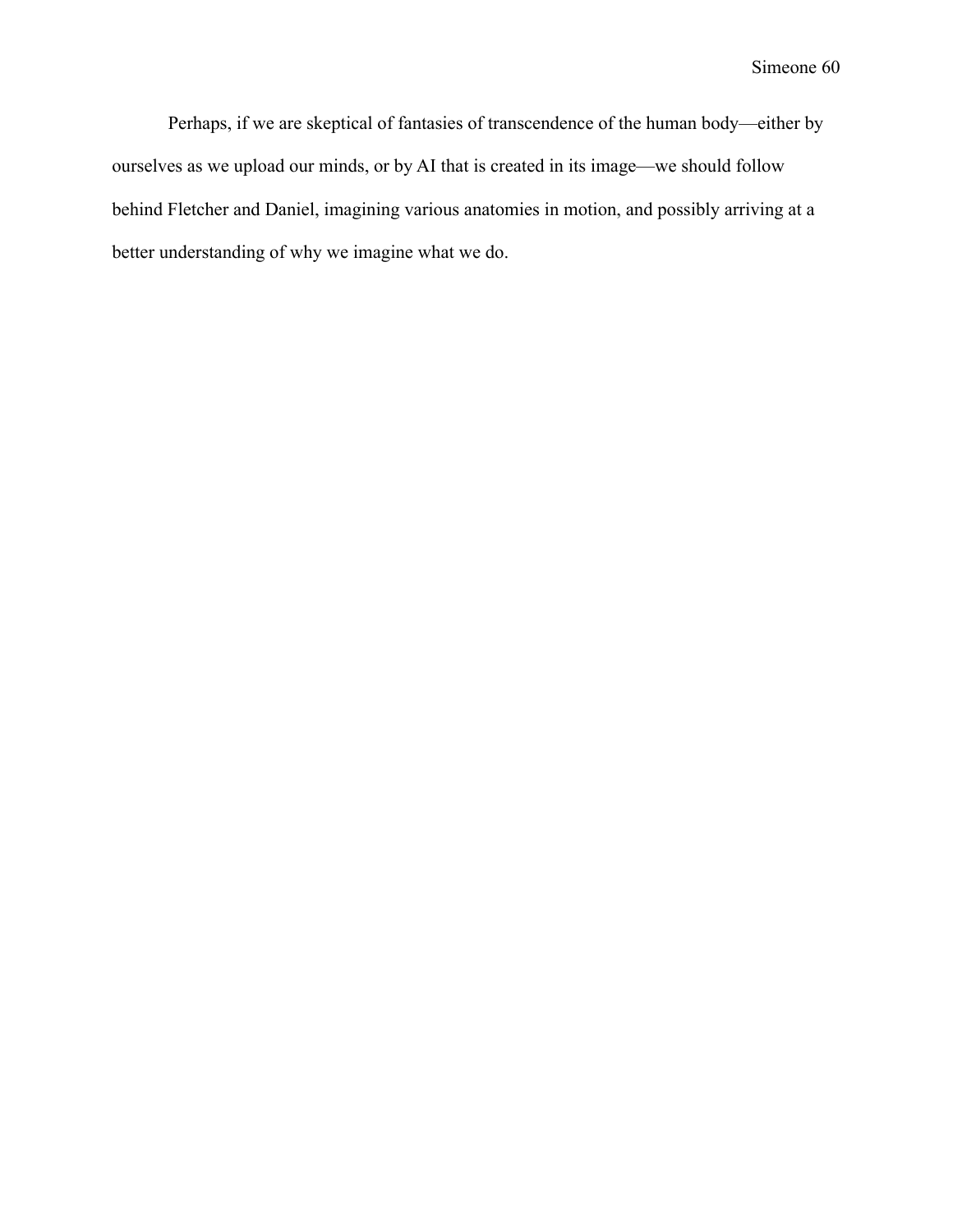#### Works Cited

- Anstey, Peter R. "Philosophy of Experiment in Early Modern England: The Case of Bacon, Boyle and Hooke." *Early Science and Medicine,* vol. 19, no. 2, 2014, [https://doi.org/10.1163/15733823-00192p01.](https://doi.org/10.1163/15733823-00192p01)
- "autology, n." *OED Online*, Oxford University Press, December 2021, [www.oed.com/view/Entry/13450](http://www.oed.com/view/Entry/13450). Accessed 10 December 2021.
- Bromley, James M., "A Funny Thing Happened on the Way to the Altar: The Anus, Marriage, and Narrative in Shakespeare." *Intimacy and Sexuality in the Age of Shakespeare*, Cambridge University Press, 2011, pp. 49–78.
- Cave, Steven, "AI: Artificial Immortality and Narratives of Mind Uploading," *AI Narratives: A History of Imaginative Thinking about Intelligent Machines*, edited by Stephen Cave, Kanta Dihal, and Sarah Dillon, Oxford University Press, 2020.
- Corner, George W., "Anatomists in Search of the Soul," *Annals of Medical History*, vol. 2, edited by Francis R. Packard, Hoeber, 1920.
- Daniel, Gabriel, 1649-1728. *A Voyage to the World of Cartesius Written Originally in French, and Now Translated into English*. London, Printed and sold by Thomas Bennet .., 1692. *ProQuest*.
- Descartes, René. *Discourse on Method and Meditations on First Philosophy*, fourth edition, edited by Donald A. Cress, Hackett Publishing Company, Incorporated, 1999, *ProQuest Ebook Central*, <https://ebookcentral.proquest.com/lib/bowdoin-ebooks/detail.action?docID=583972>.
- Fletcher, Phineas, 1582-1650. *The Purple Island, or The Isle of Man: Together With Piscatorie Eclogs and other Poeticall Miscellanies* (1633)*,* in *Giles and Phineas Fletcher: Poetical Works*, vol II, edited by Frederick S. Boas, Cambridge: Cambridge University Press, 1908-9, *HathiTrust Digital Library*.
- Garrison, Daniel H., "Translator's Introduction," *De humani corporis fabrica = The fabric of the human body / Andreas Vesalius; an annotated translation of the 1543 and 1555 editions* by Daniel H. Garrison, Malcolm H. Hast; with contributions by Vivian Nutton, Nancy G. Siraisi., Basel: Karger, 2014.

Healy, Thomas. "Sound Physic: Phineas Fletcher's 'The Purple Island' and the Poetry of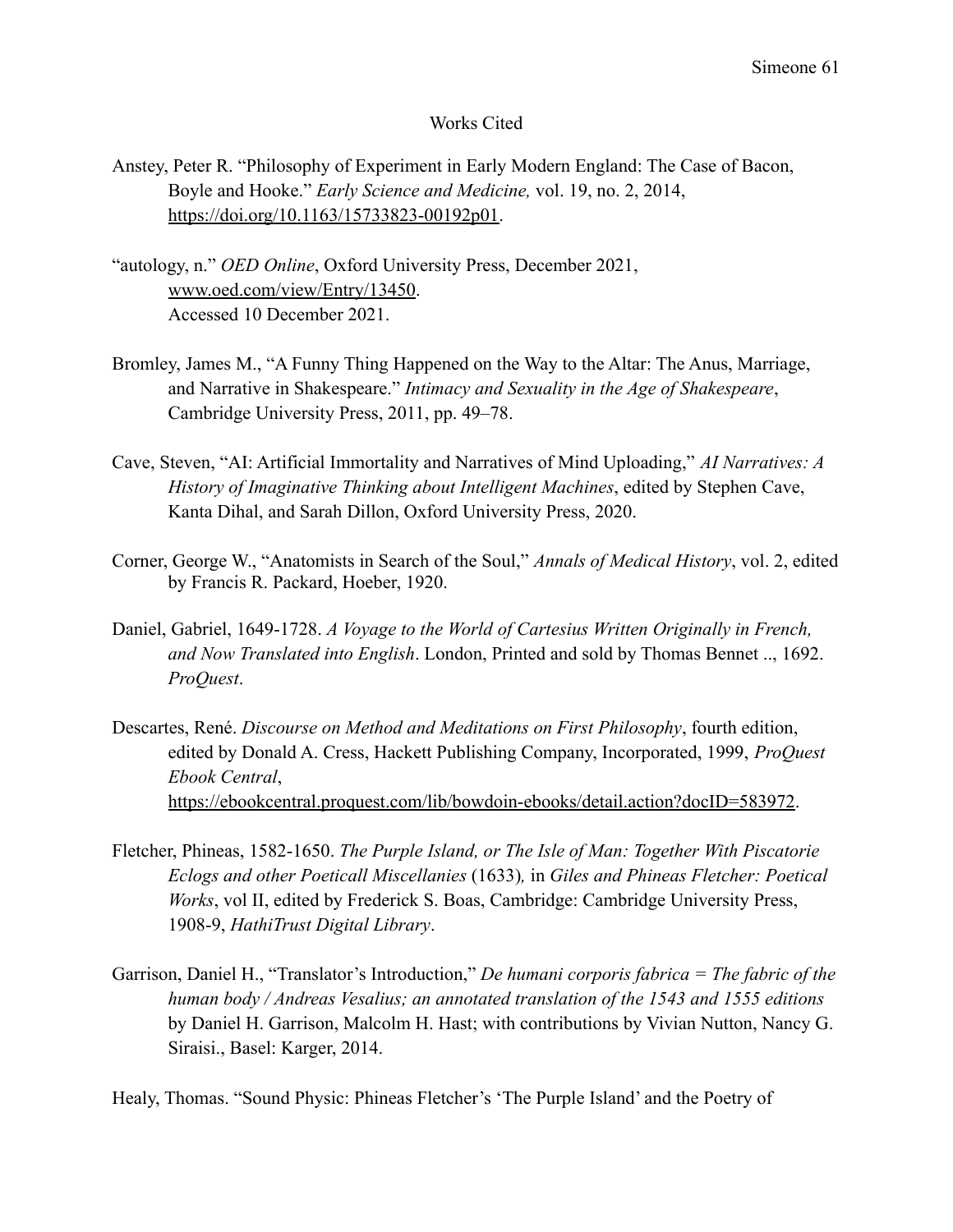Purgation." *Renaissance Studies*, vol. 5, no. 3, Wiley, 1991, pp. 341–52, [http://www.jstor.org/stable/24412388.](http://www.jstor.org/stable/24412388)

- Heaven, Douglas Will. "'We'll never have true AI without first understanding the brain.'" *MIT Technology Review*, 3 March 2021, [https://www.technologyreview.com/2021/03/03/1020247/artificial-intelligence-brain-neur](https://www.technologyreview.com/2021/03/03/1020247/artificial-intelligence-brain-neuroscience-jeff-hawkins/) [oscience-jeff-hawkins/](https://www.technologyreview.com/2021/03/03/1020247/artificial-intelligence-brain-neuroscience-jeff-hawkins/)
- Hillman, David and Mazzio, Carla, ed., *The body in parts: fantasies of corporeality in early modern Europe*, Routledge, 1997.
- Lokhorst, Gert-Jan, "Descartes and the Pineal Gland", *The Stanford Encyclopedia of Philosophy* (Winter 2021 Edition), Edward N. Zalta (ed.), [https://plato.stanford.edu/archives/win2021/entries/pineal-gland/.](https://plato.stanford.edu/archives/win2021/entries/pineal-gland/)
- López-Muñoz, F., and C. Alamo. "Cartesian Theories on the Passions, the Pineal Gland and the Pathogenesis of Affective Disorders: an Early Forerunner." *Psychological Medicine*, vol. 41, no. 3, 2011, pp. 449–451., <https://doi.org/10.1017/S0033291710001637>.
- López-Muñoz et al., "The pineal gland as physical tool of the soul faculties: A persistent historical connection," *Neurología* (English Edition), vol. 27, no. 3, 2012, pp. 161-68, <https://doi.org/10.1016/j.nrleng.2012.04.007>.
- Maisano, Scott. "Infinite Gesture: Automata and the Emotions in Descartes and Shakespeare," *Genesis Redux: Essays in the History and Philosophy of Artificial Life*, edited by Jessica Riskin, University of Chicago Press, 2007.
- Merchant, Carolyn. "'The Violence of Impediments': Francis Bacon and the Origins of Experimentation," *Isis*, vol. 99, no. 4, December 2008, pp. 731-60, <https://www.jstor.org/stable/10.1086/597767>.
- Mitchell, Peter. The Purple Island *and Anatomy in Early Seventeenth-Century Literature, Philosophy, and Theology*, Fairleigh Dickinson University Press, 2007.
- Nutton, Vivian. "Historical Introduction," *De humani corporis fabrica = The fabric of the human body / Andreas Vesalius; an annotated translation of the 1543 and 1555 editions* by Daniel H. Garrison, Malcolm H. Hast; with contributions by Vivian Nutton, Nancy G. Siraisi., Basel: Karger, 2014.

Parent, André. "Berengario da Carpi and the Renaissance of Brain Anatomy," *Frontiers in*